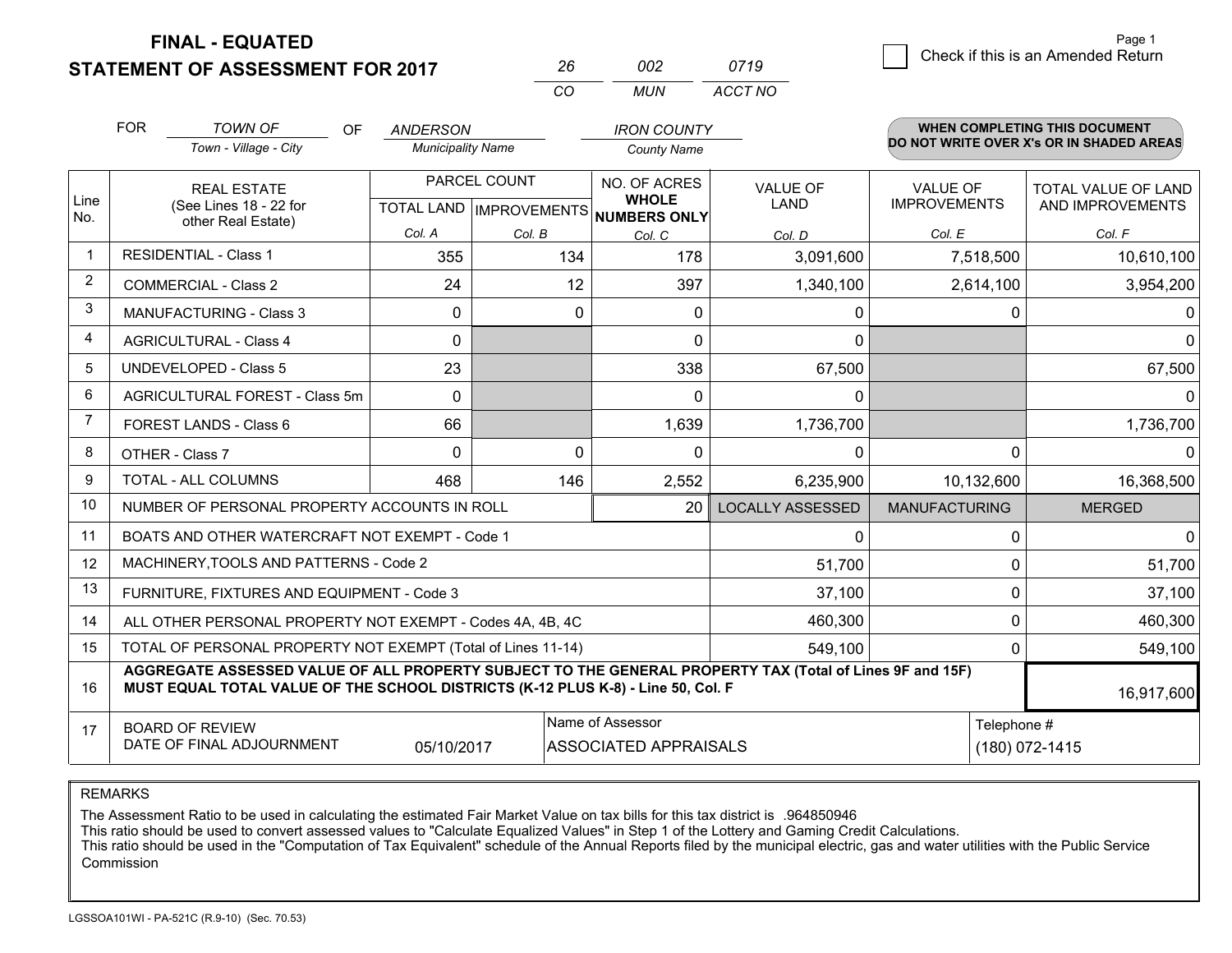*YEAR CO MUN ACCT NO* 2017 26 002 0719

Do not confuse FOREST LANDS (Line 7) with FOREST CROPS (in this section) - They are **NOT** the same

|    | Private Forest Crop - Reg Class @ 10¢ per acre                |                 |  |                                                                                |                                                               | Private Forest Crop - Reg Class @ \$2.52 per acre                            |                                                                    |                    |                    |
|----|---------------------------------------------------------------|-----------------|--|--------------------------------------------------------------------------------|---------------------------------------------------------------|------------------------------------------------------------------------------|--------------------------------------------------------------------|--------------------|--------------------|
| 18 | (a) PARCELS                                                   | (b) ACRES       |  | (c) ASSESSED VALUE                                                             |                                                               | (d) PARCELS                                                                  | (e) ACRES                                                          |                    | (f) ASSESSED VALUE |
|    |                                                               |                 |  |                                                                                |                                                               |                                                                              |                                                                    |                    |                    |
|    |                                                               |                 |  | Private Forest Crop - Special Class @ 20¢ per acre                             |                                                               | Entered Before 2005 Managed Forest - Ferrous Mining CLOSED @ \$8.27 per acre |                                                                    |                    |                    |
| 19 | (a) PARCELS                                                   | (b) ACRES       |  | (c) ASSESSED VALUE                                                             |                                                               | (d) PARCELS                                                                  | (e) ACRES                                                          |                    | (f) ASSESSED VALUE |
|    |                                                               |                 |  |                                                                                |                                                               |                                                                              |                                                                    |                    |                    |
|    | Entered Before 2005 Managed Forest - OPEN @<br>\$.79 per acre |                 |  |                                                                                |                                                               |                                                                              | Entered Before 2005 Managed Forest - CLOSED @ \$1.87 per acre      |                    |                    |
| 20 | (a) PARCELS                                                   | (b) ACRES       |  | (c) ASSESSED VALUE                                                             |                                                               | (d) PARCELS                                                                  | (e) ACRES                                                          |                    | (f) ASSESSED VALUE |
|    | 150                                                           | 5.545.29        |  | 5,528,300                                                                      |                                                               | 9                                                                            | 326.08                                                             |                    | 326,000            |
|    | Entered After 2004 Managed Forest - OPEN @<br>\$2.14 per acre |                 |  |                                                                                | Entered After 2004 Managed Forest - CLOSED @ \$10.68 per acre |                                                                              |                                                                    |                    |                    |
| 21 | (a) PARCELS                                                   | (b) ACRES       |  | (c) ASSESSED VALUE                                                             |                                                               | (d) PARCELS<br>(e) ACRES                                                     |                                                                    | (f) ASSESSED VALUE |                    |
|    |                                                               |                 |  |                                                                                |                                                               |                                                                              |                                                                    |                    |                    |
|    | 54                                                            | 1,998.09        |  | 1,967,800                                                                      |                                                               | 11                                                                           | 267.55                                                             |                    | 333,100            |
| 22 | (a) County Forest Cropland Acres                              |                 |  | (b) Federal Acres                                                              | (c) State Acres                                               |                                                                              | (d) County (NOT FOREST CROP) Acres                                 |                    | (e) Other Acres    |
|    |                                                               |                 |  |                                                                                | 1,643.03                                                      |                                                                              | 209.74                                                             |                    | 182.68             |
|    |                                                               |                 |  | Assessed Value of Omitted Property From Prior Years (Sec. 70.44)               |                                                               |                                                                              | Assessed Value of Sec. 70.43 Corrections of Errors by Assessors    |                    |                    |
| 23 |                                                               | (a) REAL ESTATE |  | (b) PERSONAL                                                                   |                                                               |                                                                              | (c1) REAL ESTATE                                                   |                    | (c2) PERSONAL      |
|    |                                                               |                 |  |                                                                                |                                                               |                                                                              |                                                                    |                    |                    |
|    |                                                               |                 |  | Manufacturing Equated Value of Omitted Property From Prior Years (Sec. 70.995) |                                                               |                                                                              | Mfg. Equated Value of Sec.70.43 Corrections of Errors by Assessors |                    |                    |
|    | (d) REAL ESTATE                                               |                 |  | (e) PERSONAL                                                                   |                                                               | (f1) REAL ESTATE                                                             |                                                                    | (f2) PERSONAL      |                    |
|    |                                                               |                 |  |                                                                                |                                                               |                                                                              |                                                                    |                    |                    |

## **SPECIAL DISTRICTS**

| <b>Line</b><br>No. | Enter 6-digit<br><b>Special District</b><br>Code (Col. A) | <b>Account</b><br><b>Number</b><br>(Col. B) | <b>Special District Name</b><br>(Col. C) | <b>Locally Assessed Value</b><br>of Real Estate and<br>Personal Property (Col. D) | Mfg Value of Real Estate<br>and Personal Property<br>(Col. E) | <b>Merged Value of</b><br><b>Real Estate and</b><br>Personal Property (Col. F) |
|--------------------|-----------------------------------------------------------|---------------------------------------------|------------------------------------------|-----------------------------------------------------------------------------------|---------------------------------------------------------------|--------------------------------------------------------------------------------|
| 24                 | 267030                                                    | 0168                                        | ANDERSON SANITARY DISTRICT #1            | 1,270,800                                                                         |                                                               | 1,270,800                                                                      |
| 25                 | 267040                                                    | 0169                                        | WHITECAP MOUNTAINS SANITARY DISTRICT     | 8,491,200                                                                         |                                                               | 8,491,200                                                                      |
| 26                 |                                                           |                                             |                                          |                                                                                   |                                                               |                                                                                |
| 27                 |                                                           |                                             |                                          |                                                                                   |                                                               |                                                                                |
| 28                 |                                                           |                                             |                                          |                                                                                   |                                                               |                                                                                |
| 29                 |                                                           |                                             |                                          |                                                                                   |                                                               |                                                                                |
| 30                 |                                                           |                                             |                                          |                                                                                   |                                                               |                                                                                |
| 31                 |                                                           |                                             |                                          |                                                                                   |                                                               |                                                                                |
| 32                 |                                                           |                                             |                                          |                                                                                   |                                                               |                                                                                |
| 33                 |                                                           |                                             |                                          |                                                                                   |                                                               |                                                                                |
| 34                 |                                                           |                                             |                                          |                                                                                   |                                                               |                                                                                |
| 35                 |                                                           |                                             |                                          |                                                                                   |                                                               |                                                                                |

LGSSOA101WI-PA - 521C (R. 9-10) (Sec. 70.53)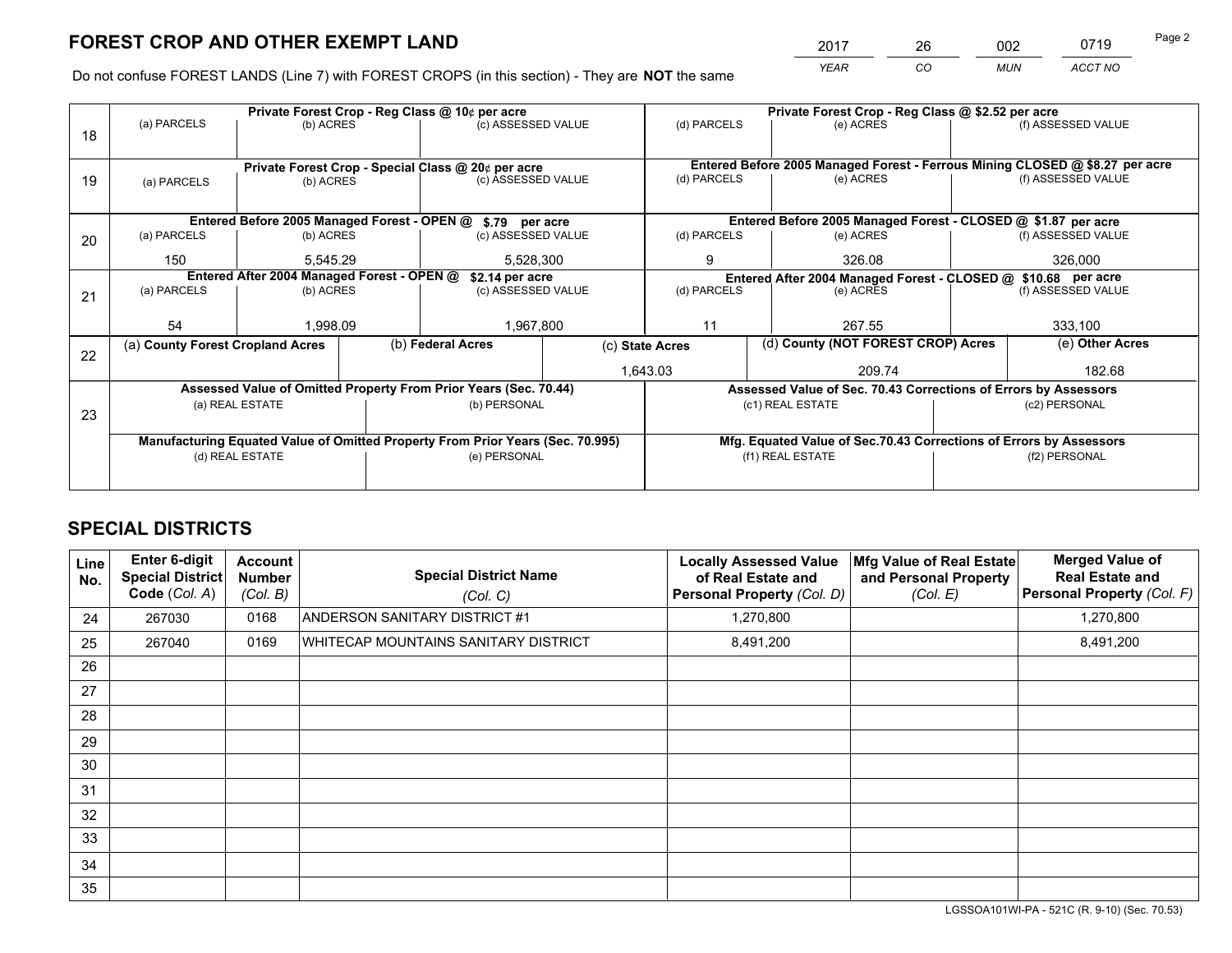|             |                                                          |                                             |                                                         | <b>YEAR</b>                                                                       | CO<br><b>MUN</b>                                              | ACCT NO                                                                        |
|-------------|----------------------------------------------------------|---------------------------------------------|---------------------------------------------------------|-----------------------------------------------------------------------------------|---------------------------------------------------------------|--------------------------------------------------------------------------------|
| Line<br>No. | Enter 6-digit<br><b>School District</b><br>Code (Col. A) | <b>Account</b><br><b>Number</b><br>(Col. B) | <b>School District Name</b><br>(Col. C)                 | <b>Locally Assessed Value</b><br>of Real Estate and<br>Personal Property (Col. D) | Mfg Value of Real Estate<br>and Personal Property<br>(Col. E) | <b>Merged Value of</b><br><b>Real Estate and</b><br>Personal Property (Col. F) |
|             | A. SCHOOL DISTRICTS (K-8 and K-12)                       |                                             |                                                         |                                                                                   |                                                               |                                                                                |
| 36          | 262618                                                   | 0159                                        | SCH D OF HURLEY                                         | 16,917,600                                                                        |                                                               | 16,917,600                                                                     |
| 37          |                                                          |                                             |                                                         |                                                                                   |                                                               |                                                                                |
| 38          |                                                          |                                             |                                                         |                                                                                   |                                                               |                                                                                |
| 39          |                                                          |                                             |                                                         |                                                                                   |                                                               |                                                                                |
| 40          |                                                          |                                             |                                                         |                                                                                   |                                                               |                                                                                |
| 41          |                                                          |                                             |                                                         |                                                                                   |                                                               |                                                                                |
| 42          |                                                          |                                             |                                                         |                                                                                   |                                                               |                                                                                |
| 43          |                                                          |                                             |                                                         |                                                                                   |                                                               |                                                                                |
| 44<br>45    |                                                          |                                             |                                                         |                                                                                   |                                                               |                                                                                |
| 46          |                                                          |                                             |                                                         |                                                                                   |                                                               |                                                                                |
| 47          |                                                          |                                             |                                                         |                                                                                   |                                                               |                                                                                |
| 48          |                                                          |                                             |                                                         |                                                                                   |                                                               |                                                                                |
| 49          |                                                          |                                             |                                                         |                                                                                   |                                                               |                                                                                |
| 50          |                                                          |                                             | TOTAL ASSESSED VALUE OF SCHOOL DISTRICTS (K-8 and K-12) | 16,917,600                                                                        |                                                               | 16,917,600                                                                     |
|             | <b>B.</b><br><b>UNION HIGH SCHOOL DISTRICTS</b>          |                                             |                                                         |                                                                                   |                                                               |                                                                                |
| 51          |                                                          |                                             |                                                         |                                                                                   |                                                               |                                                                                |
| 52          |                                                          |                                             |                                                         |                                                                                   |                                                               |                                                                                |
| 53          |                                                          |                                             |                                                         |                                                                                   |                                                               |                                                                                |
| 54          |                                                          |                                             |                                                         |                                                                                   |                                                               |                                                                                |
| 55          |                                                          |                                             | TOTAL ASSESSED VALUE OF UNION HIGH SCHOOLS              |                                                                                   |                                                               |                                                                                |
|             | C. TECHNICAL COLLEGE DISTRICTS                           |                                             |                                                         |                                                                                   |                                                               |                                                                                |
| 56          | 001700                                                   | 0016                                        | WISCONSIN INDIANHEAD TECH COLLEGE SHEL                  | 16,917,600                                                                        |                                                               | 16,917,600                                                                     |
| 57<br>58    |                                                          |                                             |                                                         |                                                                                   |                                                               |                                                                                |
| 59          |                                                          |                                             | TOTAL ASSESSED VALUE OF TECHNICAL COLLEGES              | 16,917,600                                                                        |                                                               | 16,917,600                                                                     |
|             |                                                          |                                             |                                                         |                                                                                   |                                                               |                                                                                |

26

002

## *I hereby certify, to the best of my knowledge and belief, this form is complete and correct.*

**SCHOOL DISTRICTS**

| Print name of preparer | Title                    |                | Date (MM / DD / CCYY) |
|------------------------|--------------------------|----------------|-----------------------|
|                        |                          |                |                       |
| Signature of preparer  | Contact Telephone Number | E-mail address |                       |
|                        | $\sim$                   |                |                       |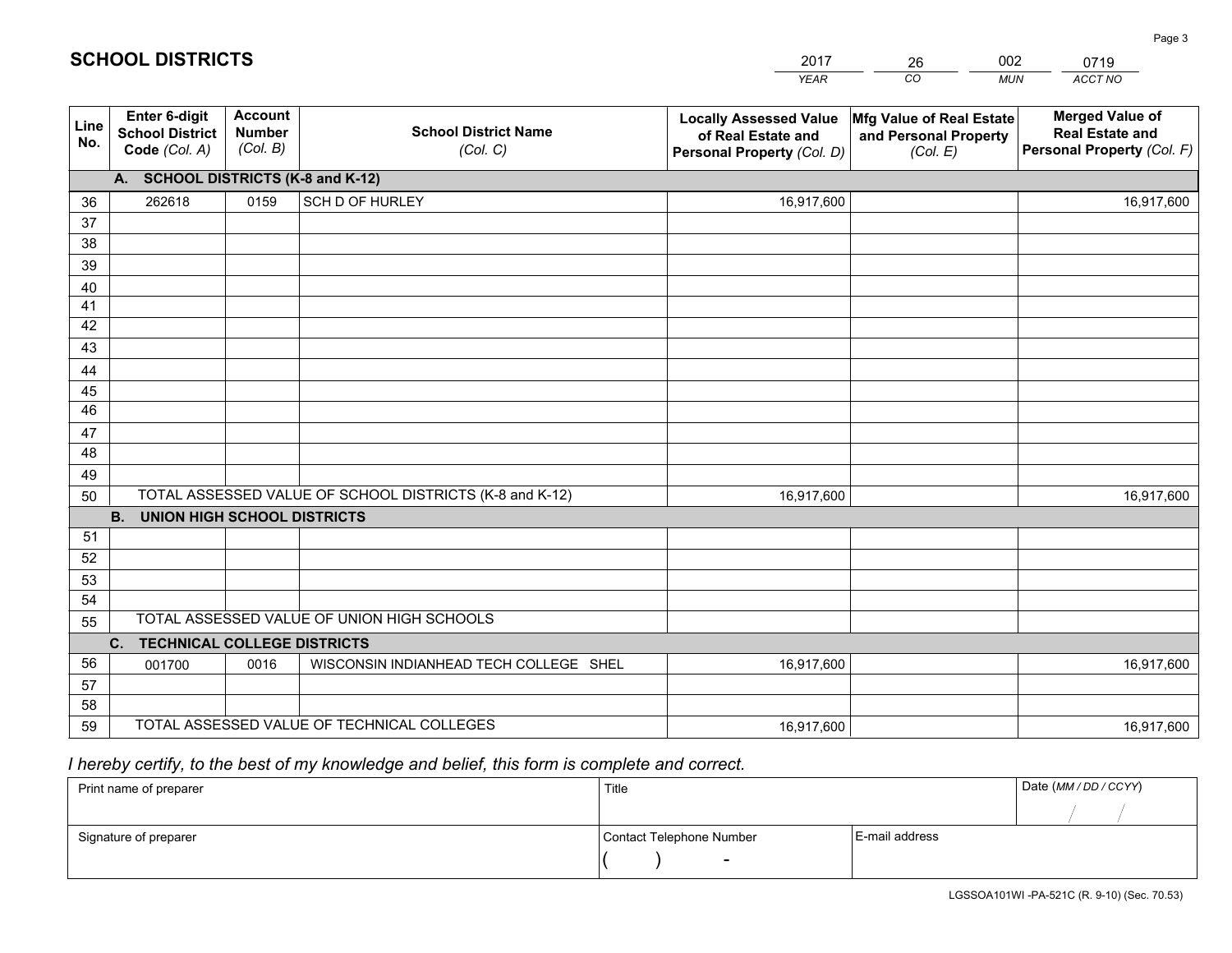#### **HIGHLIGHTS**

- 1. Complete the Statement of Assessment after the Board of Review. Reflect any changes made there.
- 2. Use black ink to complete.
- 3. Line 16 must equal Line 50, Col D.
- 4. Line 55 must equal the total of K-8 schools listed on lines 36-49. Do not include K-12 schools in this comparision.
- 5. Line 59, Col. D must equal Line 16.
- 6. Special District, School District and Technical College District values must include both real estate and personal property. Examples of Special districts are: town sanitary districts, public inland lake protection and rehabilitation districts, and metropolitan sewerage districts.
- 7. DO NOT INCLUDE Manufacturing property values.DOR will print these values on the final SOA.

KRISTIN BJORK TOWN OF ANDERSON 10886 N HWY 122 UPSON, WI 54565

KRISTIN BJORK<br>TOWN OF ANDERSON

10886 N HWY 122 **JPSON, WI 54565** 

 8. Accuracy of this form is very important. The values reported directly affect the equalized value DOR calculates for school and special districts.

#### **Page 1:**

 If not prefilled, enter the tax year,county and municipal code,municipal type, municipal name and county name on the top of form.

Check the Amended box, if filing an amended / corrected SOA.

 Report the parcel count, acres and assessed value of taxable general property, total parcel count, (real and personal), total acres, and values from final figures set by the Board of Review.

- A. Real Estate land and improvements (buildings, etc.) is reported on lines 1 8, total line 9.
- B. Personal Property is reported on lines 11 14, Column D, total line 15.
- C. To complete this report, use the computer produced summary of the assessment roll that shows these amounts.
- D. Use whole numbers only.
- E. Add each line across and each column down to verify entries.

#### **Page 2:**

- A. Report Special Items (not subject to general property tax).
- 1. Private Forest Croplands and Managed Forest Lands are reported on lines 18,19, 20 and 21. Be sure to report assessed values **NOT** taxes.
- 2. You should have copies of the orders of entry, orders of withdrawal, etc., to update your assessment roll.
	- 3. Show hundredths of acres (e.g. 39.75).
- 4. Tax exempt lands are reported on line 22.
- 5. Omitted property and sec. 70.43, Wis. Stats., corrections of errors by assessor are reported on line 23. Report real estate and personal property separately. These should be for **prior years**, not something found on the current assessment roll after the board of review.
- B. Special District (Lines 24-35) Include the value of both real and personal property.

 The Department of Revenue (DOR) preprints much of the information regarding names and codes for schools, special districts,etc. If a district is not listed, enter the name and value only, DOR will enter the proper code.

### **Page 3 School Districts:**

Include the value of both real and personal property.

Report School District (regular, elementary, union high school, and technical college).

- 1. Regular (K-12) and Elementary (K-8) school values are reported on lines 36-49, total on line 50.
- 2. Union High School (UHS) (use only if elementary schools are listed on lines 36-49) are reported on lines 51-54. UHS total value (line 55) must equal to the total **elementary school** values reported on lines 36-49. Do notinclude K-12 schools in this comparison.
- 3. Technical College values are reported on lines 56-58, total on line 59.
- 4. Use the computer summary that shows these amounts to complete this report.

#### **This form is due the second Monday in June. File this report only after your Board of Review is complete.**

 *If you have questions: Return forms to:*

 Email: lgs@wisconsin.gov Wisconsin Department of RevenueCall:  $(608)$  266-2569 or  $(608)$  264-6892 Fax number: (608) 264-6887 PO Box 8971

Local Government Services Section 6-97 Madison WI 53708-8971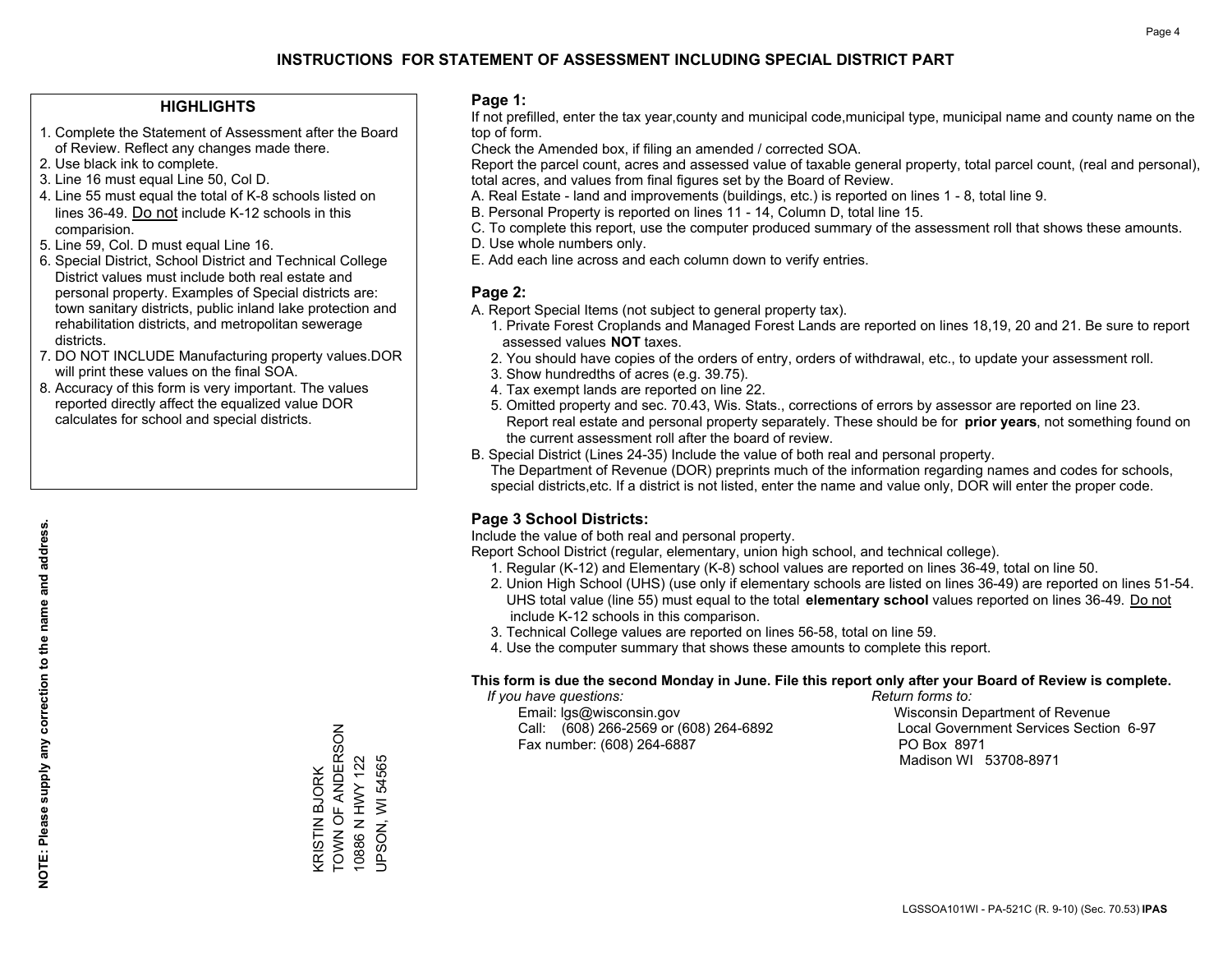**STATEMENT OF ASSESSMENT FOR 2017** 

| - 004 | 0720       | Check if this is an Amended Return |
|-------|------------|------------------------------------|
|       | MUN ACCTNO |                                    |

|                | <b>FOR</b>                                                                                                   | <b>TOWN OF</b><br>OF.                                                                                                                                                                        | <b>CAREY</b>             |              | <b>IRON COUNTY</b>                                   |                         |                      | <b>WHEN COMPLETING THIS DOCUMENT</b>     |
|----------------|--------------------------------------------------------------------------------------------------------------|----------------------------------------------------------------------------------------------------------------------------------------------------------------------------------------------|--------------------------|--------------|------------------------------------------------------|-------------------------|----------------------|------------------------------------------|
|                |                                                                                                              | Town - Village - City                                                                                                                                                                        | <b>Municipality Name</b> |              | <b>County Name</b>                                   |                         |                      | DO NOT WRITE OVER X's OR IN SHADED AREAS |
|                |                                                                                                              | <b>REAL ESTATE</b>                                                                                                                                                                           |                          | PARCEL COUNT | NO. OF ACRES                                         | <b>VALUE OF</b>         | <b>VALUE OF</b>      | <b>TOTAL VALUE OF LAND</b>               |
| Line<br>No.    |                                                                                                              | (See Lines 18 - 22 for<br>other Real Estate)                                                                                                                                                 |                          |              | <b>WHOLE</b><br>TOTAL LAND IMPROVEMENTS NUMBERS ONLY | <b>LAND</b>             | <b>IMPROVEMENTS</b>  | AND IMPROVEMENTS                         |
|                |                                                                                                              |                                                                                                                                                                                              | Col. A                   | Col. B       | Col. C                                               | Col. D                  | Col. E               | Col. F                                   |
|                |                                                                                                              | <b>RESIDENTIAL - Class 1</b>                                                                                                                                                                 | 248                      | 190          | 464                                                  | 6,175,400               | 9,086,200            | 15,261,600                               |
| $\overline{2}$ |                                                                                                              | <b>COMMERCIAL - Class 2</b>                                                                                                                                                                  | 11                       | 9            | 63                                                   | 176,800                 | 487,000              | 663,800                                  |
| 3              |                                                                                                              | <b>MANUFACTURING - Class 3</b>                                                                                                                                                               | $\Omega$                 | $\Omega$     | $\Omega$                                             | 0                       | 0                    | $\mathbf{0}$                             |
| 4              |                                                                                                              | <b>AGRICULTURAL - Class 4</b>                                                                                                                                                                | $\Omega$                 |              | $\Omega$                                             | $\Omega$                |                      | $\Omega$                                 |
| 5              |                                                                                                              | <b>UNDEVELOPED - Class 5</b>                                                                                                                                                                 | 82                       |              | 1,103                                                | 417,400                 |                      | 417,400                                  |
| 6              |                                                                                                              | AGRICULTURAL FOREST - Class 5m                                                                                                                                                               | $\Omega$                 |              | $\Omega$                                             | 0                       |                      | 0                                        |
| 7              |                                                                                                              | FOREST LANDS - Class 6                                                                                                                                                                       | 184                      |              | 3,558                                                | 4,504,200               |                      | 4,504,200                                |
| 8              |                                                                                                              | OTHER - Class 7                                                                                                                                                                              | $\Omega$                 | $\Omega$     | $\Omega$                                             | 0                       | $\Omega$             | 0                                        |
| 9              |                                                                                                              | TOTAL - ALL COLUMNS                                                                                                                                                                          | 525                      | 199          | 5,188                                                | 11,273,800              | 9,573,200            | 20,847,000                               |
| 10             |                                                                                                              | NUMBER OF PERSONAL PROPERTY ACCOUNTS IN ROLL                                                                                                                                                 |                          |              | 15                                                   | <b>LOCALLY ASSESSED</b> | <b>MANUFACTURING</b> | <b>MERGED</b>                            |
| 11             |                                                                                                              | BOATS AND OTHER WATERCRAFT NOT EXEMPT - Code 1                                                                                                                                               |                          |              |                                                      | 0                       | 0                    | 0                                        |
| 12             |                                                                                                              | MACHINERY, TOOLS AND PATTERNS - Code 2                                                                                                                                                       |                          |              |                                                      | 0                       | $\mathbf 0$          | $\mathbf 0$                              |
| 13             |                                                                                                              | FURNITURE, FIXTURES AND EQUIPMENT - Code 3                                                                                                                                                   |                          |              |                                                      | 4,000                   | $\Omega$             | 4,000                                    |
| 14             |                                                                                                              | ALL OTHER PERSONAL PROPERTY NOT EXEMPT - Codes 4A, 4B, 4C                                                                                                                                    |                          |              |                                                      | 51,700                  | $\Omega$             | 51,700                                   |
| 15             |                                                                                                              | TOTAL OF PERSONAL PROPERTY NOT EXEMPT (Total of Lines 11-14)                                                                                                                                 |                          |              |                                                      | 55,700                  | $\Omega$             | 55,700                                   |
| 16             |                                                                                                              | AGGREGATE ASSESSED VALUE OF ALL PROPERTY SUBJECT TO THE GENERAL PROPERTY TAX (Total of Lines 9F and 15F)<br>MUST EQUAL TOTAL VALUE OF THE SCHOOL DISTRICTS (K-12 PLUS K-8) - Line 50, Col. F |                          |              |                                                      |                         |                      | 20,902,700                               |
| 17             | Name of Assessor<br><b>BOARD OF REVIEW</b><br>DATE OF FINAL ADJOURNMENT<br><b>DANIEL SOINE</b><br>06/20/2017 |                                                                                                                                                                                              |                          |              |                                                      |                         | Telephone #          | (715) 561-2786                           |

*CO*

*<sup>26</sup> <sup>004</sup>*

REMARKS

The Assessment Ratio to be used in calculating the estimated Fair Market Value on tax bills for this tax district is 1.012188272<br>This ratio should be used to convert assessed values to "Calculate Equalized Values" in Step Commission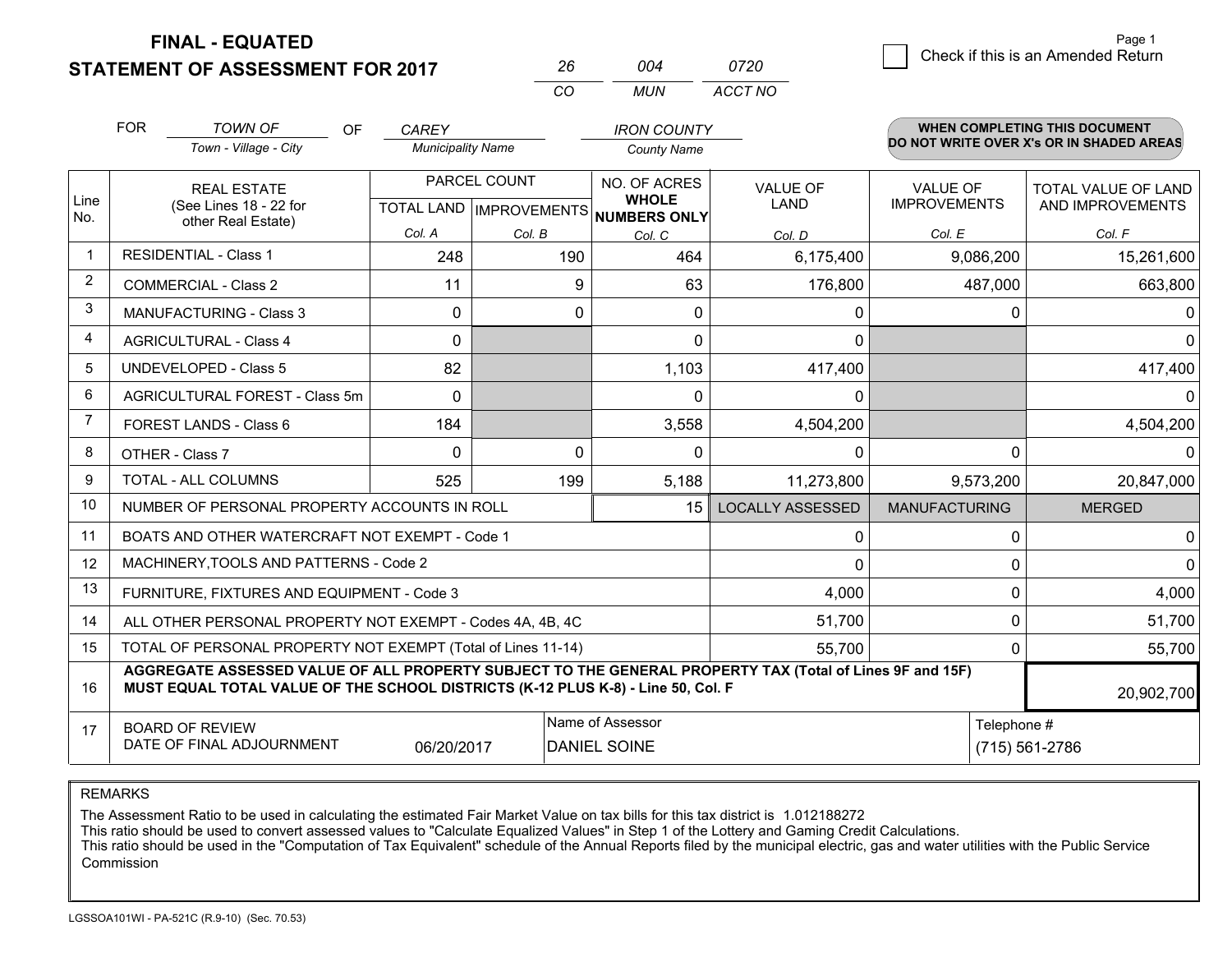*YEAR CO MUN ACCT NO* 2017 26 004 0720 Page 2

Do not confuse FOREST LANDS (Line 7) with FOREST CROPS (in this section) - They are **NOT** the same

|    | Private Forest Crop - Reg Class @ 10¢ per acre |                                                               |  |                                                                                |  |                          | Private Forest Crop - Reg Class @ \$2.52 per acre                            |  |                    |  |
|----|------------------------------------------------|---------------------------------------------------------------|--|--------------------------------------------------------------------------------|--|--------------------------|------------------------------------------------------------------------------|--|--------------------|--|
| 18 | (a) PARCELS                                    | (b) ACRES                                                     |  | (c) ASSESSED VALUE                                                             |  | (d) PARCELS              | (e) ACRES                                                                    |  | (f) ASSESSED VALUE |  |
|    |                                                |                                                               |  |                                                                                |  |                          | Entered Before 2005 Managed Forest - Ferrous Mining CLOSED @ \$8.27 per acre |  |                    |  |
| 19 | (a) PARCELS                                    | (b) ACRES                                                     |  | Private Forest Crop - Special Class @ 20¢ per acre<br>(c) ASSESSED VALUE       |  | (d) PARCELS              | (e) ACRES                                                                    |  | (f) ASSESSED VALUE |  |
|    |                                                |                                                               |  |                                                                                |  |                          |                                                                              |  |                    |  |
|    |                                                |                                                               |  |                                                                                |  |                          |                                                                              |  |                    |  |
|    |                                                | Entered Before 2005 Managed Forest - OPEN @                   |  | \$.79 per acre                                                                 |  |                          | Entered Before 2005 Managed Forest - CLOSED @ \$1.87 per acre                |  |                    |  |
| 20 | (a) PARCELS                                    | (b) ACRES                                                     |  | (c) ASSESSED VALUE                                                             |  | (d) PARCELS              | (e) ACRES                                                                    |  | (f) ASSESSED VALUE |  |
|    | 95                                             | 3,766.65                                                      |  | 4,870,800                                                                      |  | 9                        | 309.43                                                                       |  | 406,500            |  |
|    |                                                | Entered After 2004 Managed Forest - OPEN @<br>\$2.14 per acre |  |                                                                                |  |                          | Entered After 2004 Managed Forest - CLOSED @ \$10.68 per acre                |  |                    |  |
| 21 | (a) PARCELS                                    | (b) ACRES                                                     |  | (c) ASSESSED VALUE                                                             |  | (d) PARCELS<br>(e) ACRES |                                                                              |  | (f) ASSESSED VALUE |  |
|    |                                                |                                                               |  |                                                                                |  |                          |                                                                              |  |                    |  |
|    | 28                                             | 852                                                           |  | 1,049,000                                                                      |  | 11                       | 259.93                                                                       |  | 330,200            |  |
|    | (a) County Forest Cropland Acres               |                                                               |  | (b) Federal Acres                                                              |  | (c) State Acres          | (d) County (NOT FOREST CROP) Acres                                           |  | (e) Other Acres    |  |
| 22 |                                                |                                                               |  |                                                                                |  |                          |                                                                              |  |                    |  |
|    |                                                |                                                               |  |                                                                                |  | 20.29                    | 2.02                                                                         |  | 159.05             |  |
|    |                                                |                                                               |  | Assessed Value of Omitted Property From Prior Years (Sec. 70.44)               |  |                          | Assessed Value of Sec. 70.43 Corrections of Errors by Assessors              |  |                    |  |
|    |                                                | (a) REAL ESTATE                                               |  | (b) PERSONAL                                                                   |  |                          | (c1) REAL ESTATE                                                             |  | (c2) PERSONAL      |  |
| 23 |                                                |                                                               |  |                                                                                |  |                          |                                                                              |  |                    |  |
|    |                                                |                                                               |  | Manufacturing Equated Value of Omitted Property From Prior Years (Sec. 70.995) |  |                          | Mfg. Equated Value of Sec.70.43 Corrections of Errors by Assessors           |  |                    |  |
|    |                                                | (d) REAL ESTATE                                               |  | (e) PERSONAL                                                                   |  | (f1) REAL ESTATE         |                                                                              |  | (f2) PERSONAL      |  |
|    |                                                |                                                               |  |                                                                                |  |                          |                                                                              |  |                    |  |
|    |                                                |                                                               |  |                                                                                |  |                          |                                                                              |  |                    |  |

## **SPECIAL DISTRICTS**

| Line<br>No. | Enter 6-digit<br><b>Special District</b> | <b>Account</b><br><b>Number</b> | <b>Special District Name</b> | <b>Locally Assessed Value</b><br>of Real Estate and | Mfg Value of Real Estate<br>and Personal Property | <b>Merged Value of</b><br><b>Real Estate and</b> |
|-------------|------------------------------------------|---------------------------------|------------------------------|-----------------------------------------------------|---------------------------------------------------|--------------------------------------------------|
|             | Code (Col. A)                            | (Col. B)                        | (Col. C)                     | Personal Property (Col. D)                          | (Col. E)                                          | Personal Property (Col. F)                       |
| 24          |                                          |                                 |                              |                                                     |                                                   |                                                  |
| 25          |                                          |                                 |                              |                                                     |                                                   |                                                  |
| 26          |                                          |                                 |                              |                                                     |                                                   |                                                  |
| 27          |                                          |                                 |                              |                                                     |                                                   |                                                  |
| 28          |                                          |                                 |                              |                                                     |                                                   |                                                  |
| 29          |                                          |                                 |                              |                                                     |                                                   |                                                  |
| 30          |                                          |                                 |                              |                                                     |                                                   |                                                  |
| 31          |                                          |                                 |                              |                                                     |                                                   |                                                  |
| 32          |                                          |                                 |                              |                                                     |                                                   |                                                  |
| 33          |                                          |                                 |                              |                                                     |                                                   |                                                  |
| 34          |                                          |                                 |                              |                                                     |                                                   |                                                  |
| 35          |                                          |                                 |                              |                                                     |                                                   |                                                  |

LGSSOA101WI-PA - 521C (R. 9-10) (Sec. 70.53)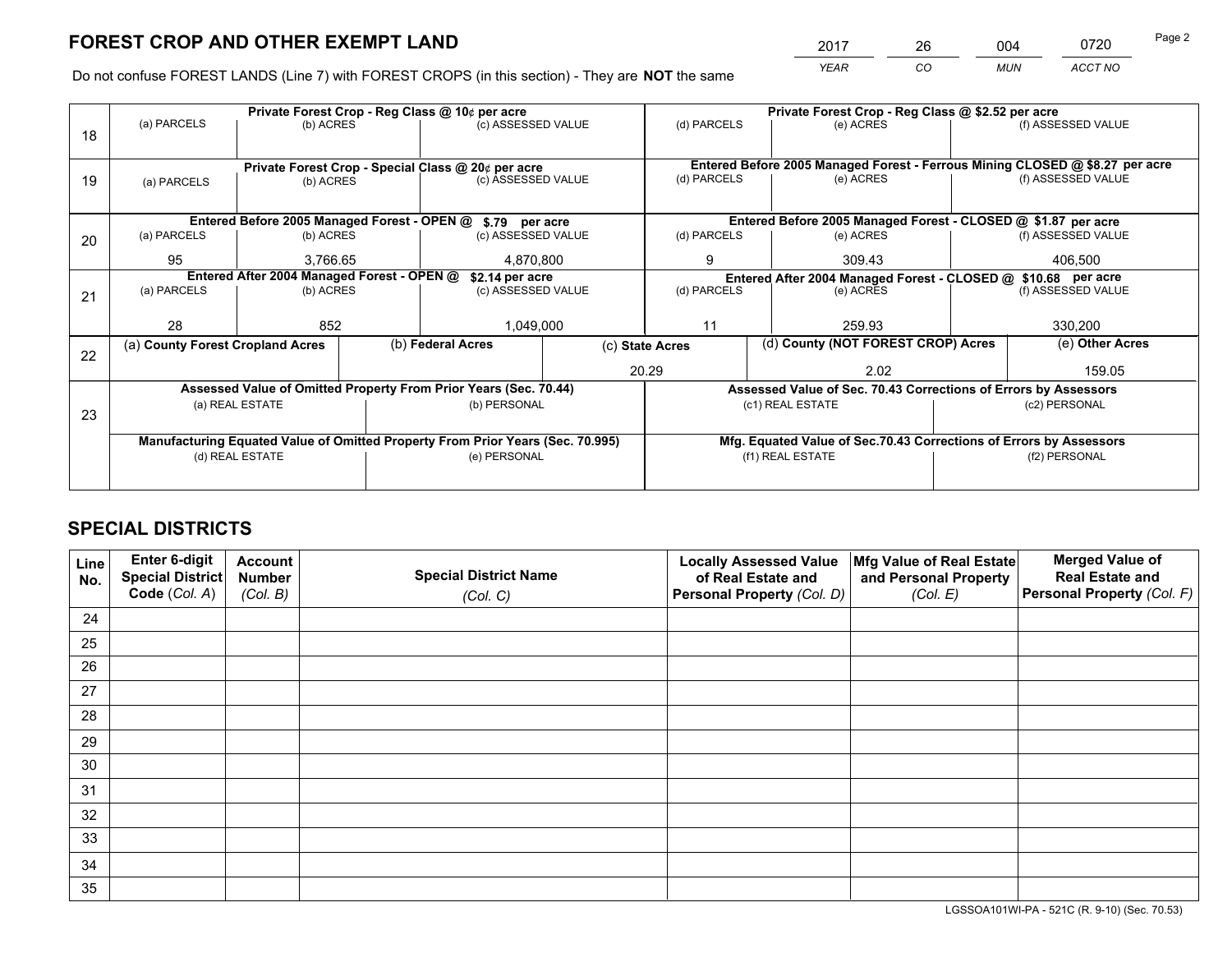|             |                                                          |                                             |                                                         | <b>YEAR</b>                                                                       | CO<br><b>MUN</b>                                              | ACCT NO                                                                        |
|-------------|----------------------------------------------------------|---------------------------------------------|---------------------------------------------------------|-----------------------------------------------------------------------------------|---------------------------------------------------------------|--------------------------------------------------------------------------------|
| Line<br>No. | Enter 6-digit<br><b>School District</b><br>Code (Col. A) | <b>Account</b><br><b>Number</b><br>(Col. B) | <b>School District Name</b><br>(Col. C)                 | <b>Locally Assessed Value</b><br>of Real Estate and<br>Personal Property (Col. D) | Mfg Value of Real Estate<br>and Personal Property<br>(Col. E) | <b>Merged Value of</b><br><b>Real Estate and</b><br>Personal Property (Col. F) |
|             | A. SCHOOL DISTRICTS (K-8 and K-12)                       |                                             |                                                         |                                                                                   |                                                               |                                                                                |
| 36          | 262618                                                   | 0159                                        | SCH D OF HURLEY                                         | 20,902,700                                                                        |                                                               | 20,902,700                                                                     |
| 37          |                                                          |                                             |                                                         |                                                                                   |                                                               |                                                                                |
| 38          |                                                          |                                             |                                                         |                                                                                   |                                                               |                                                                                |
| 39          |                                                          |                                             |                                                         |                                                                                   |                                                               |                                                                                |
| 40          |                                                          |                                             |                                                         |                                                                                   |                                                               |                                                                                |
| 41          |                                                          |                                             |                                                         |                                                                                   |                                                               |                                                                                |
| 42          |                                                          |                                             |                                                         |                                                                                   |                                                               |                                                                                |
| 43          |                                                          |                                             |                                                         |                                                                                   |                                                               |                                                                                |
| 44          |                                                          |                                             |                                                         |                                                                                   |                                                               |                                                                                |
| 45<br>46    |                                                          |                                             |                                                         |                                                                                   |                                                               |                                                                                |
|             |                                                          |                                             |                                                         |                                                                                   |                                                               |                                                                                |
| 47<br>48    |                                                          |                                             |                                                         |                                                                                   |                                                               |                                                                                |
| 49          |                                                          |                                             |                                                         |                                                                                   |                                                               |                                                                                |
| 50          |                                                          |                                             | TOTAL ASSESSED VALUE OF SCHOOL DISTRICTS (K-8 and K-12) | 20,902,700                                                                        |                                                               | 20,902,700                                                                     |
|             | <b>B.</b><br><b>UNION HIGH SCHOOL DISTRICTS</b>          |                                             |                                                         |                                                                                   |                                                               |                                                                                |
| 51          |                                                          |                                             |                                                         |                                                                                   |                                                               |                                                                                |
| 52          |                                                          |                                             |                                                         |                                                                                   |                                                               |                                                                                |
| 53          |                                                          |                                             |                                                         |                                                                                   |                                                               |                                                                                |
| 54          |                                                          |                                             |                                                         |                                                                                   |                                                               |                                                                                |
| 55          |                                                          |                                             | TOTAL ASSESSED VALUE OF UNION HIGH SCHOOLS              |                                                                                   |                                                               |                                                                                |
|             | C. TECHNICAL COLLEGE DISTRICTS                           |                                             |                                                         |                                                                                   |                                                               |                                                                                |
| 56          | 001700                                                   | 0016                                        | WISCONSIN INDIANHEAD TECH COLLEGE SHEL                  | 20,902,700                                                                        |                                                               | 20,902,700                                                                     |
| 57          |                                                          |                                             |                                                         |                                                                                   |                                                               |                                                                                |
| 58          |                                                          |                                             |                                                         |                                                                                   |                                                               |                                                                                |
| 59          |                                                          |                                             | TOTAL ASSESSED VALUE OF TECHNICAL COLLEGES              | 20,902,700                                                                        |                                                               | 20,902,700                                                                     |

26

004

## *I hereby certify, to the best of my knowledge and belief, this form is complete and correct.*

**SCHOOL DISTRICTS**

| Print name of preparer | Title                    |                | Date (MM / DD / CCYY) |
|------------------------|--------------------------|----------------|-----------------------|
|                        |                          |                |                       |
| Signature of preparer  | Contact Telephone Number | E-mail address |                       |
|                        | $\sim$                   |                |                       |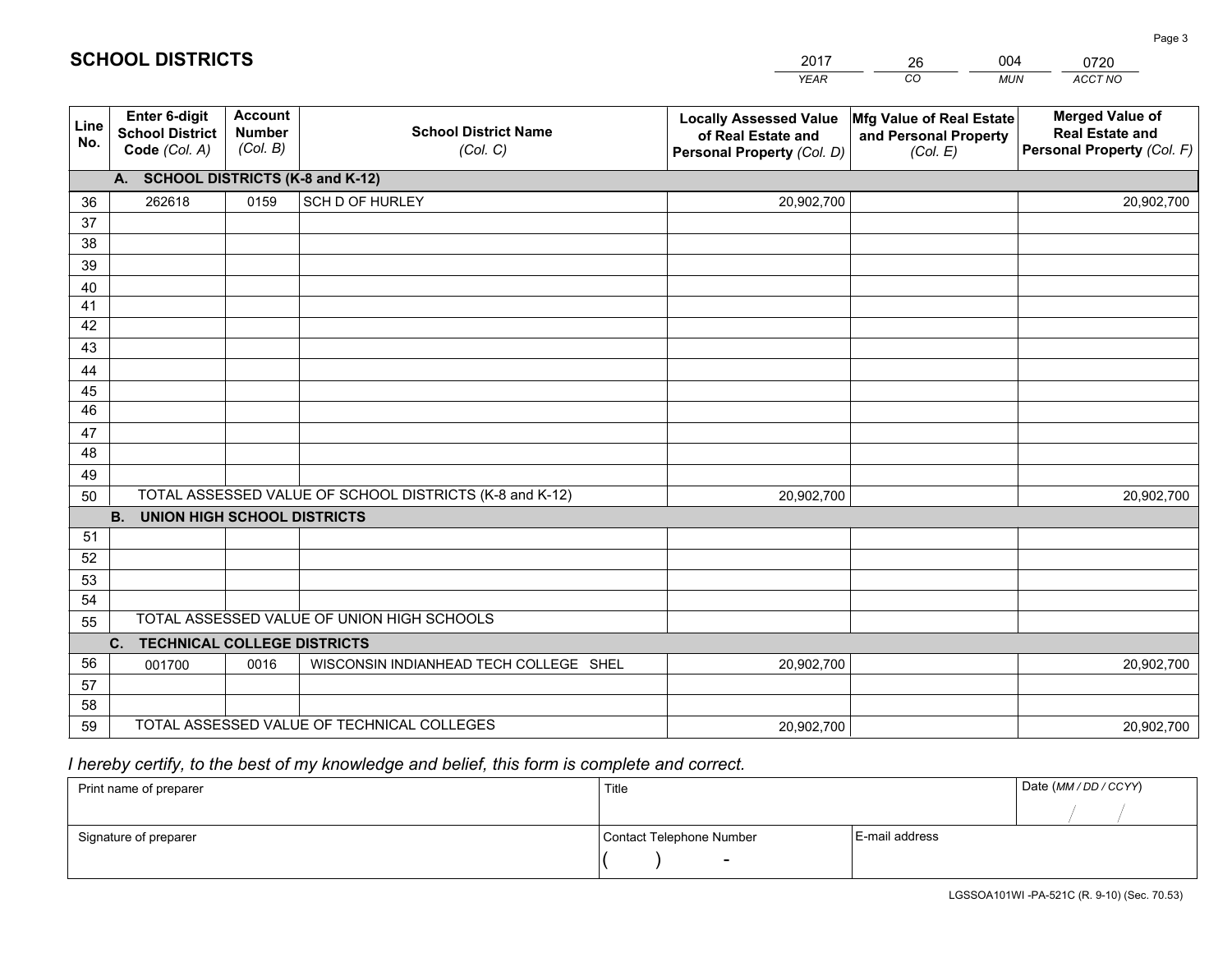#### **HIGHLIGHTS**

- 1. Complete the Statement of Assessment after the Board of Review. Reflect any changes made there.
- 2. Use black ink to complete.
- 3. Line 16 must equal Line 50, Col D.
- 4. Line 55 must equal the total of K-8 schools listed on lines 36-49. Do not include K-12 schools in this comparision.
- 5. Line 59, Col. D must equal Line 16.
- 6. Special District, School District and Technical College District values must include both real estate and personal property. Examples of Special districts are: town sanitary districts, public inland lake protection and rehabilitation districts, and metropolitan sewerage districts.
- 7. DO NOT INCLUDE Manufacturing property values.DOR will print these values on the final SOA.
- 8. Accuracy of this form is very important. The values reported directly affect the equalized value DOR calculates for school and special districts.

#### **Page 1:**

 If not prefilled, enter the tax year,county and municipal code,municipal type, municipal name and county name on the top of form.

Check the Amended box, if filing an amended / corrected SOA.

 Report the parcel count, acres and assessed value of taxable general property, total parcel count, (real and personal), total acres, and values from final figures set by the Board of Review.

- A. Real Estate land and improvements (buildings, etc.) is reported on lines 1 8, total line 9.
- B. Personal Property is reported on lines 11 14, Column D, total line 15.
- C. To complete this report, use the computer produced summary of the assessment roll that shows these amounts.
- D. Use whole numbers only.
- E. Add each line across and each column down to verify entries.

#### **Page 2:**

- A. Report Special Items (not subject to general property tax).
- 1. Private Forest Croplands and Managed Forest Lands are reported on lines 18,19, 20 and 21. Be sure to report assessed values **NOT** taxes.
- 2. You should have copies of the orders of entry, orders of withdrawal, etc., to update your assessment roll.
	- 3. Show hundredths of acres (e.g. 39.75).
- 4. Tax exempt lands are reported on line 22.
- 5. Omitted property and sec. 70.43, Wis. Stats., corrections of errors by assessor are reported on line 23. Report real estate and personal property separately. These should be for **prior years**, not something found on the current assessment roll after the board of review.
- B. Special District (Lines 24-35) Include the value of both real and personal property.
- The Department of Revenue (DOR) preprints much of the information regarding names and codes for schools, special districts,etc. If a district is not listed, enter the name and value only, DOR will enter the proper code.

### **Page 3 School Districts:**

Include the value of both real and personal property.

Report School District (regular, elementary, union high school, and technical college).

- 1. Regular (K-12) and Elementary (K-8) school values are reported on lines 36-49, total on line 50.
- 2. Union High School (UHS) (use only if elementary schools are listed on lines 36-49) are reported on lines 51-54. UHS total value (line 55) must equal to the total **elementary school** values reported on lines 36-49. Do notinclude K-12 schools in this comparison.
- 3. Technical College values are reported on lines 56-58, total on line 59.
- 4. Use the computer summary that shows these amounts to complete this report.

#### **This form is due the second Monday in June. File this report only after your Board of Review is complete.**

 *If you have questions: Return forms to:*

 Email: lgs@wisconsin.gov Wisconsin Department of RevenueCall:  $(608)$  266-2569 or  $(608)$  264-6892 Fax number: (608) 264-6887 PO Box 8971

Local Government Services Section 6-97 Madison WI 53708-8971

TORI ASCHEBROCK TOWN OF CAREY PO BOX 146

TORI ASCHEBROCK<br>TOWN OF CAREY

HURLEY, WI 54534 - 0146

HURLEY, WI 54534 - 0146

PO BOX 146

**NOTE: Please supply any correction to the name and address.**

NOTE: Please supply any correction to the name and address.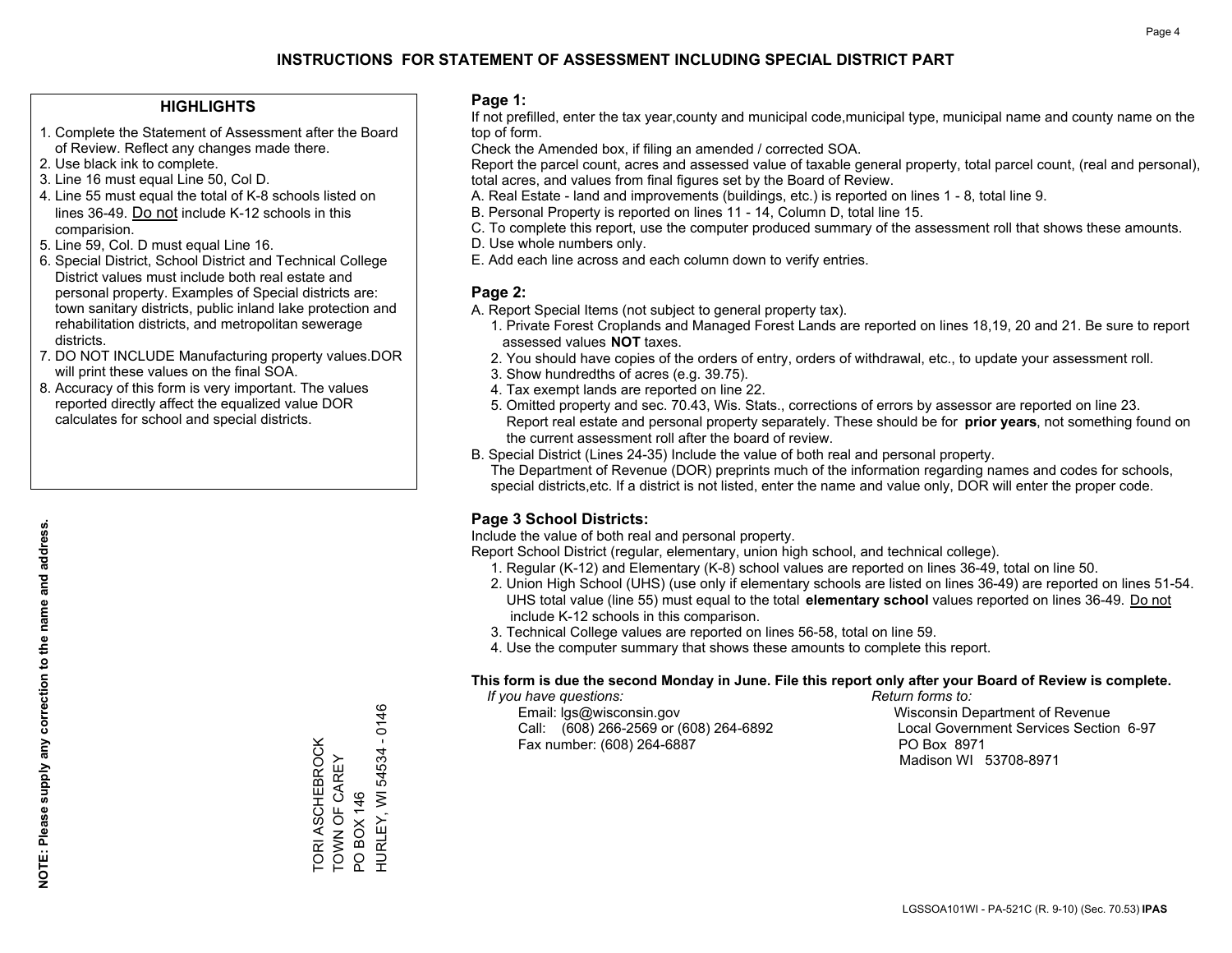**STATEMENT OF ASSESSMENT FOR 2017** 

| 26 | NUE  | 0721    |
|----|------|---------|
| rη | MUN. | ACCT NO |

|                | <b>FOR</b>                                                                                                                                                                                   | <b>TOWN OF</b><br><b>OF</b>                                  | <b>GURNEY</b>            |                           | <b>IRON COUNTY</b>                  |                         |                      | <b>WHEN COMPLETING THIS DOCUMENT</b>     |
|----------------|----------------------------------------------------------------------------------------------------------------------------------------------------------------------------------------------|--------------------------------------------------------------|--------------------------|---------------------------|-------------------------------------|-------------------------|----------------------|------------------------------------------|
|                |                                                                                                                                                                                              | Town - Village - City                                        | <b>Municipality Name</b> |                           | <b>County Name</b>                  |                         |                      | DO NOT WRITE OVER X's OR IN SHADED AREAS |
|                |                                                                                                                                                                                              | <b>REAL ESTATE</b>                                           |                          | PARCEL COUNT              | NO. OF ACRES                        | <b>VALUE OF</b>         | <b>VALUE OF</b>      | TOTAL VALUE OF LAND                      |
| Line<br>No.    |                                                                                                                                                                                              | (See Lines 18 - 22 for<br>other Real Estate)                 |                          | TOTAL LAND   IMPROVEMENTS | <b>WHOLE</b><br><b>NUMBERS ONLY</b> | <b>LAND</b>             | <b>IMPROVEMENTS</b>  | AND IMPROVEMENTS                         |
|                |                                                                                                                                                                                              |                                                              | Col. A                   | Col. B                    | Col. C                              | Col. D                  | Col. E               | Col. F                                   |
| $\mathbf 1$    |                                                                                                                                                                                              | <b>RESIDENTIAL - Class 1</b>                                 | 121                      | 101                       | 267                                 | 717,200                 | 6,314,200            | 7,031,400                                |
| 2              |                                                                                                                                                                                              | <b>COMMERCIAL - Class 2</b>                                  | 10                       | $\overline{2}$            | 61                                  | 92,500                  | 244,600              | 337,100                                  |
| 3              |                                                                                                                                                                                              | <b>MANUFACTURING - Class 3</b>                               | 4                        | 0                         | 89                                  | 162,800                 | $\Omega$             | 162,800                                  |
| 4              |                                                                                                                                                                                              | <b>AGRICULTURAL - Class 4</b>                                | 90                       |                           | 1,315                               | 165,000                 |                      | 165,000                                  |
| 5              |                                                                                                                                                                                              | <b>UNDEVELOPED - Class 5</b>                                 | 71                       |                           | 474                                 | 218,550                 |                      | 218,550                                  |
| 6              |                                                                                                                                                                                              | AGRICULTURAL FOREST - Class 5m                               | 49                       |                           | 723                                 | 382,300                 |                      | 382,300                                  |
| $\overline{7}$ |                                                                                                                                                                                              | FOREST LANDS - Class 6                                       | 200                      |                           | 4,737                               | 4,877,000               |                      | 4,877,000                                |
| 8              |                                                                                                                                                                                              | OTHER - Class 7                                              | 18                       | 16                        | 41                                  | 97,300                  | 1,056,600            | 1,153,900                                |
| 9              |                                                                                                                                                                                              | TOTAL - ALL COLUMNS                                          | 563                      | 119                       | 7,707                               | 6,712,650               | 7,615,400            | 14,328,050                               |
| 10             |                                                                                                                                                                                              | NUMBER OF PERSONAL PROPERTY ACCOUNTS IN ROLL                 |                          |                           | 10                                  | <b>LOCALLY ASSESSED</b> | <b>MANUFACTURING</b> | <b>MERGED</b>                            |
| 11             |                                                                                                                                                                                              | BOATS AND OTHER WATERCRAFT NOT EXEMPT - Code 1               |                          |                           |                                     | 0                       | 0                    | $\mathbf{0}$                             |
| 12             |                                                                                                                                                                                              | MACHINERY, TOOLS AND PATTERNS - Code 2                       |                          |                           |                                     | 37,900                  | 0                    | 37,900                                   |
| 13             |                                                                                                                                                                                              | FURNITURE, FIXTURES AND EQUIPMENT - Code 3                   |                          |                           |                                     | 40,900                  | 0                    | 40,900                                   |
| 14             |                                                                                                                                                                                              | ALL OTHER PERSONAL PROPERTY NOT EXEMPT - Codes 4A, 4B, 4C    |                          |                           |                                     | 20,400                  | 0                    | 20,400                                   |
| 15             |                                                                                                                                                                                              | TOTAL OF PERSONAL PROPERTY NOT EXEMPT (Total of Lines 11-14) |                          |                           |                                     | 99,200                  | 0                    | 99,200                                   |
| 16             | AGGREGATE ASSESSED VALUE OF ALL PROPERTY SUBJECT TO THE GENERAL PROPERTY TAX (Total of Lines 9F and 15F)<br>MUST EQUAL TOTAL VALUE OF THE SCHOOL DISTRICTS (K-12 PLUS K-8) - Line 50, Col. F |                                                              |                          |                           |                                     |                         |                      | 14,427,250                               |
| 17             | Name of Assessor<br><b>BOARD OF REVIEW</b><br>DATE OF FINAL ADJOURNMENT<br>10/03/2017<br><b>APPRAISAL SERVICE</b>                                                                            |                                                              |                          |                           |                                     |                         | Telephone #          | (715) 834-1361                           |

REMARKS

The Assessment Ratio to be used in calculating the estimated Fair Market Value on tax bills for this tax district is .988835742

This ratio should be used to convert assessed values to "Calculate Equalized Values" in Step 1 of the Lottery and Gaming Credit Calculations.<br>This ratio should be used in the "Computation of Tax Equivalent" schedule of the Commission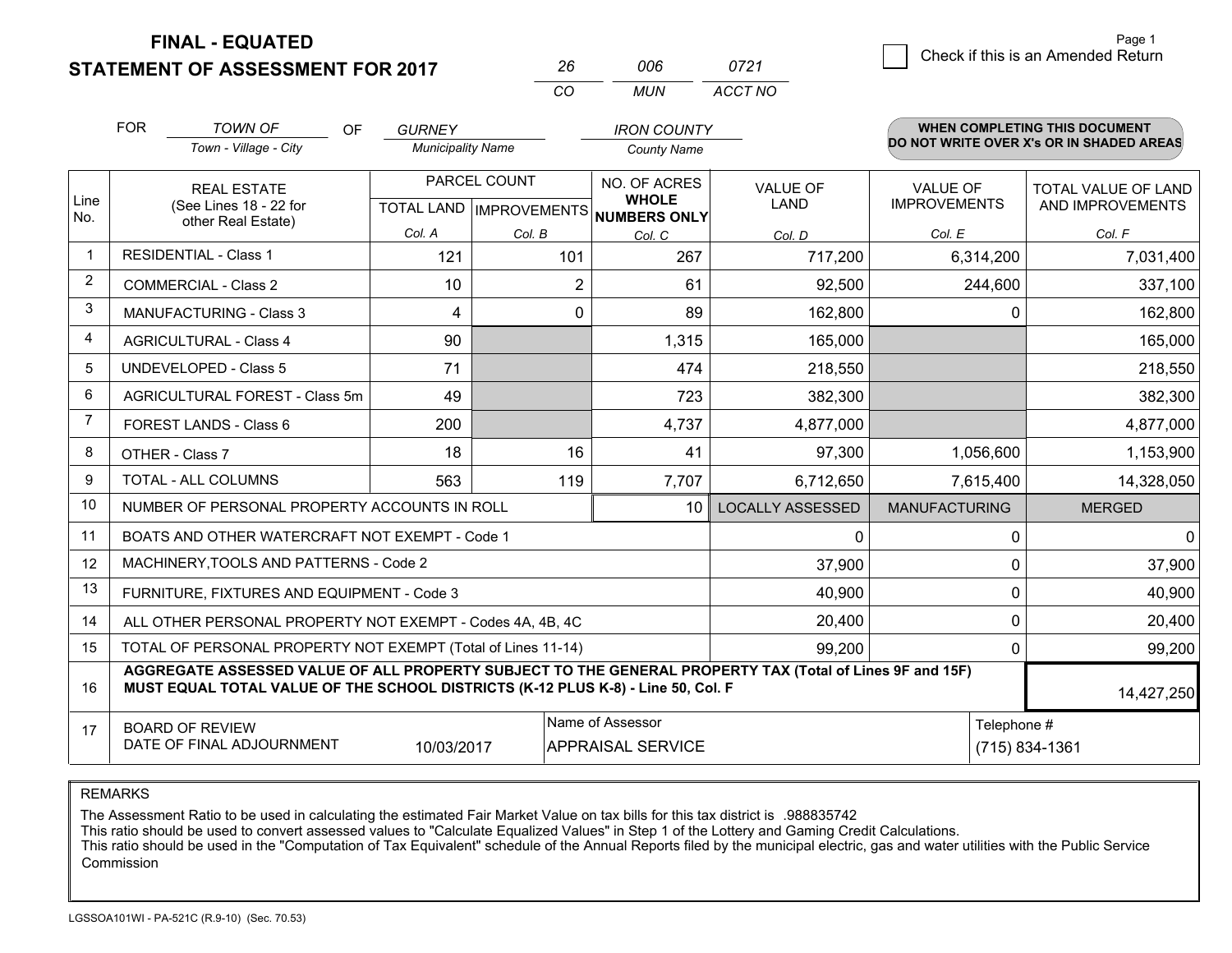*YEAR CO MUN ACCT NO* 2017 26 006 0721

Do not confuse FOREST LANDS (Line 7) with FOREST CROPS (in this section) - They are **NOT** the same

|    | Private Forest Crop - Reg Class @ 10¢ per acre                |                                                    |    |                                                                                |                 | Private Forest Crop - Reg Class @ \$2.52 per acre                            |                                                                 |               |                    |  |
|----|---------------------------------------------------------------|----------------------------------------------------|----|--------------------------------------------------------------------------------|-----------------|------------------------------------------------------------------------------|-----------------------------------------------------------------|---------------|--------------------|--|
| 18 | (a) PARCELS                                                   | (b) ACRES                                          |    | (c) ASSESSED VALUE                                                             |                 | (d) PARCELS                                                                  | (e) ACRES                                                       |               | (f) ASSESSED VALUE |  |
|    |                                                               |                                                    |    |                                                                                |                 |                                                                              | 40                                                              |               | 42,000             |  |
|    |                                                               | Private Forest Crop - Special Class @ 20¢ per acre |    |                                                                                |                 | Entered Before 2005 Managed Forest - Ferrous Mining CLOSED @ \$8.27 per acre |                                                                 |               |                    |  |
| 19 | (a) PARCELS                                                   | (b) ACRES                                          |    | (c) ASSESSED VALUE                                                             |                 | (d) PARCELS                                                                  | (e) ACRES                                                       |               | (f) ASSESSED VALUE |  |
|    |                                                               |                                                    |    |                                                                                |                 |                                                                              |                                                                 |               |                    |  |
|    |                                                               | Entered Before 2005 Managed Forest - OPEN @        |    | \$.79 per acre                                                                 |                 |                                                                              | Entered Before 2005 Managed Forest - CLOSED @ \$1.87 per acre   |               |                    |  |
| 20 | (a) PARCELS                                                   | (b) ACRES                                          |    | (c) ASSESSED VALUE                                                             |                 | (d) PARCELS                                                                  | (e) ACRES                                                       |               | (f) ASSESSED VALUE |  |
|    | 16<br>539.11<br>544,500                                       |                                                    | 10 | 392.47                                                                         |                 | 380,200                                                                      |                                                                 |               |                    |  |
|    | Entered After 2004 Managed Forest - OPEN @<br>\$2.14 per acre |                                                    |    |                                                                                |                 | Entered After 2004 Managed Forest - CLOSED @ \$10.68 per acre                |                                                                 |               |                    |  |
| 21 | (a) PARCELS                                                   | (b) ACRES                                          |    | (c) ASSESSED VALUE                                                             |                 | (d) PARCELS<br>(e) ACRES                                                     |                                                                 |               | (f) ASSESSED VALUE |  |
|    |                                                               |                                                    |    |                                                                                |                 |                                                                              |                                                                 |               |                    |  |
|    | 11                                                            | 350                                                |    | 370,600                                                                        |                 | 16<br>497.67                                                                 |                                                                 | 520,500       |                    |  |
| 22 | (a) County Forest Cropland Acres                              |                                                    |    | (b) Federal Acres                                                              | (c) State Acres |                                                                              | (d) County (NOT FOREST CROP) Acres                              |               | (e) Other Acres    |  |
|    |                                                               |                                                    |    | 9.03                                                                           | 7.62            |                                                                              | 82.42                                                           |               | 59.35              |  |
|    |                                                               |                                                    |    | Assessed Value of Omitted Property From Prior Years (Sec. 70.44)               |                 |                                                                              | Assessed Value of Sec. 70.43 Corrections of Errors by Assessors |               |                    |  |
|    |                                                               | (a) REAL ESTATE                                    |    | (b) PERSONAL                                                                   |                 |                                                                              | (c1) REAL ESTATE                                                |               | (c2) PERSONAL      |  |
| 23 |                                                               |                                                    |    |                                                                                |                 |                                                                              |                                                                 |               |                    |  |
|    |                                                               |                                                    |    | Manufacturing Equated Value of Omitted Property From Prior Years (Sec. 70.995) |                 | Mfg. Equated Value of Sec.70.43 Corrections of Errors by Assessors           |                                                                 |               |                    |  |
|    | (d) REAL ESTATE                                               |                                                    |    | (e) PERSONAL                                                                   |                 | (f1) REAL ESTATE                                                             |                                                                 | (f2) PERSONAL |                    |  |
|    |                                                               |                                                    |    |                                                                                |                 |                                                                              |                                                                 |               |                    |  |

## **SPECIAL DISTRICTS**

| Line<br>No. | Enter 6-digit<br><b>Special District</b> | <b>Account</b><br><b>Number</b> | <b>Special District Name</b> | <b>Locally Assessed Value</b><br>of Real Estate and | Mfg Value of Real Estate<br>and Personal Property | <b>Merged Value of</b><br><b>Real Estate and</b> |
|-------------|------------------------------------------|---------------------------------|------------------------------|-----------------------------------------------------|---------------------------------------------------|--------------------------------------------------|
|             | Code (Col. A)                            | (Col. B)                        | (Col. C)                     | Personal Property (Col. D)                          | (Col. E)                                          | Personal Property (Col. F)                       |
| 24          |                                          |                                 |                              |                                                     |                                                   |                                                  |
| 25          |                                          |                                 |                              |                                                     |                                                   |                                                  |
| 26          |                                          |                                 |                              |                                                     |                                                   |                                                  |
| 27          |                                          |                                 |                              |                                                     |                                                   |                                                  |
| 28          |                                          |                                 |                              |                                                     |                                                   |                                                  |
| 29          |                                          |                                 |                              |                                                     |                                                   |                                                  |
| 30          |                                          |                                 |                              |                                                     |                                                   |                                                  |
| 31          |                                          |                                 |                              |                                                     |                                                   |                                                  |
| 32          |                                          |                                 |                              |                                                     |                                                   |                                                  |
| 33          |                                          |                                 |                              |                                                     |                                                   |                                                  |
| 34          |                                          |                                 |                              |                                                     |                                                   |                                                  |
| 35          |                                          |                                 |                              |                                                     |                                                   |                                                  |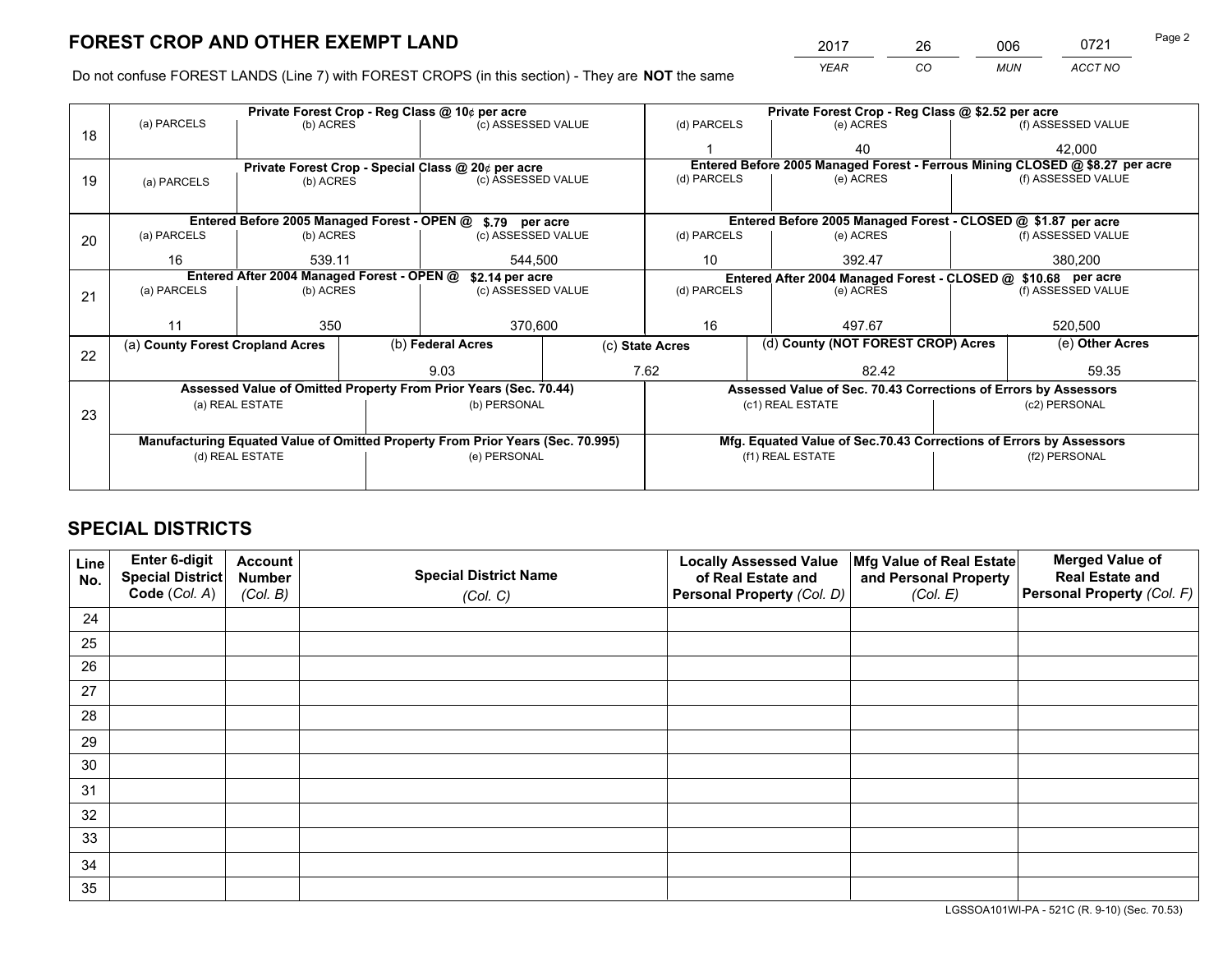|             |                                                                 |                                             |                                                         | <b>YEAR</b>                                                                       | CO<br><b>MUN</b>                                              | <b>ACCT NO</b>                                                                 |
|-------------|-----------------------------------------------------------------|---------------------------------------------|---------------------------------------------------------|-----------------------------------------------------------------------------------|---------------------------------------------------------------|--------------------------------------------------------------------------------|
| Line<br>No. | <b>Enter 6-digit</b><br><b>School District</b><br>Code (Col. A) | <b>Account</b><br><b>Number</b><br>(Col. B) | <b>School District Name</b><br>(Col. C)                 | <b>Locally Assessed Value</b><br>of Real Estate and<br>Personal Property (Col. D) | Mfg Value of Real Estate<br>and Personal Property<br>(Col. E) | <b>Merged Value of</b><br><b>Real Estate and</b><br>Personal Property (Col. F) |
|             | A. SCHOOL DISTRICTS (K-8 and K-12)                              |                                             |                                                         |                                                                                   |                                                               |                                                                                |
| 36          | 262618                                                          | 0159                                        | SCH D OF HURLEY                                         | 14,264,450                                                                        | 162,800                                                       | 14,427,250                                                                     |
| 37          |                                                                 |                                             |                                                         |                                                                                   |                                                               |                                                                                |
| 38          |                                                                 |                                             |                                                         |                                                                                   |                                                               |                                                                                |
| 39          |                                                                 |                                             |                                                         |                                                                                   |                                                               |                                                                                |
| 40          |                                                                 |                                             |                                                         |                                                                                   |                                                               |                                                                                |
| 41<br>42    |                                                                 |                                             |                                                         |                                                                                   |                                                               |                                                                                |
| 43          |                                                                 |                                             |                                                         |                                                                                   |                                                               |                                                                                |
|             |                                                                 |                                             |                                                         |                                                                                   |                                                               |                                                                                |
| 44<br>45    |                                                                 |                                             |                                                         |                                                                                   |                                                               |                                                                                |
| 46          |                                                                 |                                             |                                                         |                                                                                   |                                                               |                                                                                |
| 47          |                                                                 |                                             |                                                         |                                                                                   |                                                               |                                                                                |
| 48          |                                                                 |                                             |                                                         |                                                                                   |                                                               |                                                                                |
| 49          |                                                                 |                                             |                                                         |                                                                                   |                                                               |                                                                                |
| 50          |                                                                 |                                             | TOTAL ASSESSED VALUE OF SCHOOL DISTRICTS (K-8 and K-12) | 14,264,450                                                                        | 162,800                                                       | 14,427,250                                                                     |
|             | <b>B.</b><br><b>UNION HIGH SCHOOL DISTRICTS</b>                 |                                             |                                                         |                                                                                   |                                                               |                                                                                |
| 51          |                                                                 |                                             |                                                         |                                                                                   |                                                               |                                                                                |
| 52          |                                                                 |                                             |                                                         |                                                                                   |                                                               |                                                                                |
| 53          |                                                                 |                                             |                                                         |                                                                                   |                                                               |                                                                                |
| 54          |                                                                 |                                             |                                                         |                                                                                   |                                                               |                                                                                |
| 55          |                                                                 |                                             | TOTAL ASSESSED VALUE OF UNION HIGH SCHOOLS              |                                                                                   |                                                               |                                                                                |
|             | C.<br><b>TECHNICAL COLLEGE DISTRICTS</b>                        |                                             |                                                         |                                                                                   |                                                               |                                                                                |
| 56          | 001700                                                          | 0016                                        | WISCONSIN INDIANHEAD TECH COLLEGE SHEL                  | 14,264,450                                                                        | 162,800                                                       | 14,427,250                                                                     |
| 57<br>58    |                                                                 |                                             |                                                         |                                                                                   |                                                               |                                                                                |
| 59          |                                                                 |                                             | TOTAL ASSESSED VALUE OF TECHNICAL COLLEGES              | 14,264,450                                                                        | 162,800                                                       | 14,427,250                                                                     |
|             |                                                                 |                                             |                                                         |                                                                                   |                                                               |                                                                                |

26

006

## *I hereby certify, to the best of my knowledge and belief, this form is complete and correct.*

**SCHOOL DISTRICTS**

| Print name of preparer | Title                    |                | Date (MM / DD / CCYY) |
|------------------------|--------------------------|----------------|-----------------------|
|                        |                          |                |                       |
| Signature of preparer  | Contact Telephone Number | E-mail address |                       |
|                        | $\overline{\phantom{0}}$ |                |                       |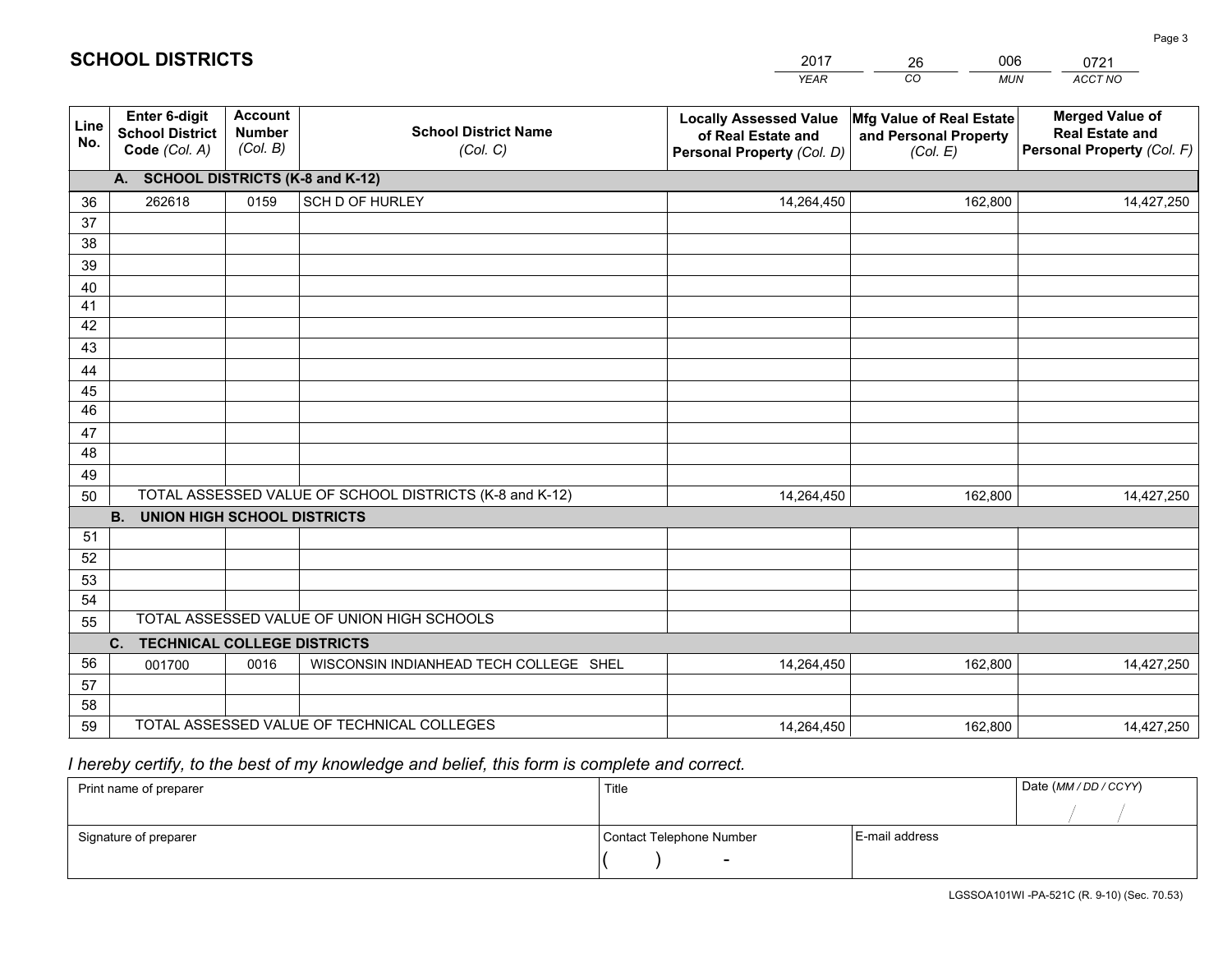#### **HIGHLIGHTS**

- 1. Complete the Statement of Assessment after the Board of Review. Reflect any changes made there.
- 2. Use black ink to complete.
- 3. Line 16 must equal Line 50, Col D.
- 4. Line 55 must equal the total of K-8 schools listed on lines 36-49. Do not include K-12 schools in this comparision.
- 5. Line 59, Col. D must equal Line 16.
- 6. Special District, School District and Technical College District values must include both real estate and personal property. Examples of Special districts are: town sanitary districts, public inland lake protection and rehabilitation districts, and metropolitan sewerage districts.
- 7. DO NOT INCLUDE Manufacturing property values.DOR will print these values on the final SOA.

DENYS VARGOVICH TOWN OF GURNEY 10610 W OLD HWY 10 SAXON, WI 54559 - 9700

DENYS VARGOVICH **TOWN OF GURNEY** 

SAXON, WI 54559 - 9700 10610 W OLD HWY 10

 8. Accuracy of this form is very important. The values reported directly affect the equalized value DOR calculates for school and special districts.

#### **Page 1:**

 If not prefilled, enter the tax year,county and municipal code,municipal type, municipal name and county name on the top of form.

Check the Amended box, if filing an amended / corrected SOA.

 Report the parcel count, acres and assessed value of taxable general property, total parcel count, (real and personal), total acres, and values from final figures set by the Board of Review.

- A. Real Estate land and improvements (buildings, etc.) is reported on lines 1 8, total line 9.
- B. Personal Property is reported on lines 11 14, Column D, total line 15.
- C. To complete this report, use the computer produced summary of the assessment roll that shows these amounts.
- D. Use whole numbers only.
- E. Add each line across and each column down to verify entries.

### **Page 2:**

- A. Report Special Items (not subject to general property tax).
- 1. Private Forest Croplands and Managed Forest Lands are reported on lines 18,19, 20 and 21. Be sure to report assessed values **NOT** taxes.
- 2. You should have copies of the orders of entry, orders of withdrawal, etc., to update your assessment roll.
	- 3. Show hundredths of acres (e.g. 39.75).
- 4. Tax exempt lands are reported on line 22.
- 5. Omitted property and sec. 70.43, Wis. Stats., corrections of errors by assessor are reported on line 23. Report real estate and personal property separately. These should be for **prior years**, not something found on the current assessment roll after the board of review.
- B. Special District (Lines 24-35) Include the value of both real and personal property.

 The Department of Revenue (DOR) preprints much of the information regarding names and codes for schools, special districts,etc. If a district is not listed, enter the name and value only, DOR will enter the proper code.

### **Page 3 School Districts:**

Include the value of both real and personal property.

Report School District (regular, elementary, union high school, and technical college).

- 1. Regular (K-12) and Elementary (K-8) school values are reported on lines 36-49, total on line 50.
- 2. Union High School (UHS) (use only if elementary schools are listed on lines 36-49) are reported on lines 51-54. UHS total value (line 55) must equal to the total **elementary school** values reported on lines 36-49. Do notinclude K-12 schools in this comparison.
- 3. Technical College values are reported on lines 56-58, total on line 59.
- 4. Use the computer summary that shows these amounts to complete this report.

#### **This form is due the second Monday in June. File this report only after your Board of Review is complete.**

 *If you have questions: Return forms to:*

 Email: lgs@wisconsin.gov Wisconsin Department of RevenueCall:  $(608)$  266-2569 or  $(608)$  264-6892 Fax number: (608) 264-6887 PO Box 8971

Local Government Services Section 6-97 Madison WI 53708-8971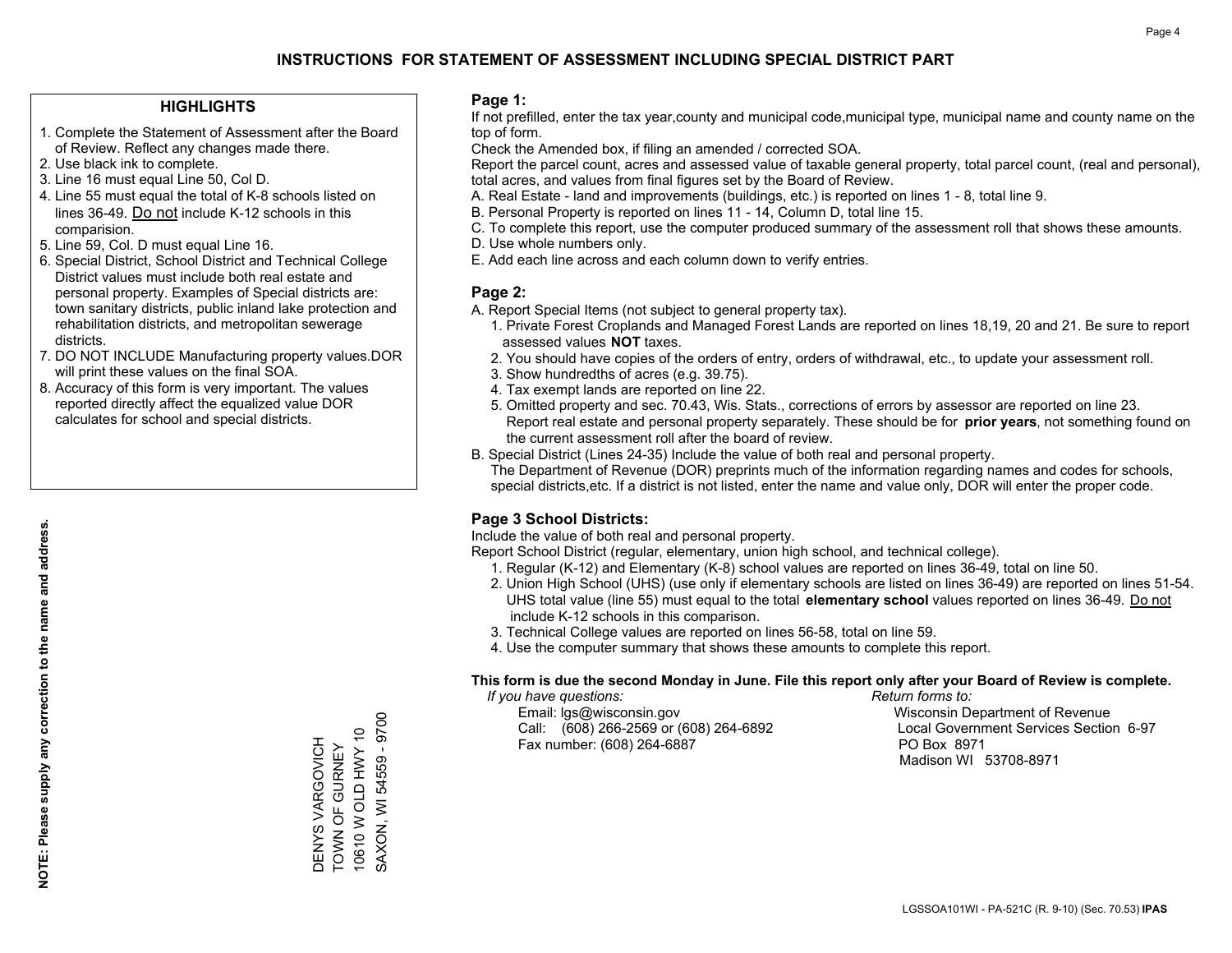**STATEMENT OF ASSESSMENT FOR 2017** 

| 008 | 0722    | Check if this is an Amended Return |
|-----|---------|------------------------------------|
| MUN | ACCT NO |                                    |

|                | <b>FOR</b>                                                                                                                                                                                   | <b>TOWN OF</b><br><b>OF</b>                                  | <b>KIMBALL</b>           |         | <b>IRON COUNTY</b>                                   |                         |                      | <b>WHEN COMPLETING THIS DOCUMENT</b>     |  |
|----------------|----------------------------------------------------------------------------------------------------------------------------------------------------------------------------------------------|--------------------------------------------------------------|--------------------------|---------|------------------------------------------------------|-------------------------|----------------------|------------------------------------------|--|
|                |                                                                                                                                                                                              | Town - Village - City                                        | <b>Municipality Name</b> |         | <b>County Name</b>                                   |                         |                      | DO NOT WRITE OVER X's OR IN SHADED AREAS |  |
|                |                                                                                                                                                                                              | PARCEL COUNT<br><b>REAL ESTATE</b>                           |                          |         | NO. OF ACRES                                         | <b>VALUE OF</b>         | <b>VALUE OF</b>      | <b>TOTAL VALUE OF LAND</b>               |  |
| Line<br>No.    |                                                                                                                                                                                              | (See Lines 18 - 22 for<br>other Real Estate)                 |                          |         | <b>WHOLE</b><br>TOTAL LAND IMPROVEMENTS NUMBERS ONLY | LAND                    | <b>IMPROVEMENTS</b>  | AND IMPROVEMENTS                         |  |
|                |                                                                                                                                                                                              |                                                              | Col. A                   | Col. B  | Col. C                                               | Col. D                  | Col. E               | Col. F                                   |  |
| $\mathbf{1}$   |                                                                                                                                                                                              | <b>RESIDENTIAL - Class 1</b>                                 | 349                      | 283     | 802                                                  | 3,445,700               | 21,965,200           | 25,410,900                               |  |
| 2              |                                                                                                                                                                                              | <b>COMMERCIAL - Class 2</b>                                  | 33                       | 21      | 159                                                  | 435,800                 | 2,597,100            | 3,032,900                                |  |
| 3              |                                                                                                                                                                                              | <b>MANUFACTURING - Class 3</b>                               | $\overline{2}$           |         | 114                                                  | 222,300                 | 107,000              | 329,300                                  |  |
| 4              |                                                                                                                                                                                              | <b>AGRICULTURAL - Class 4</b>                                | 66                       |         | 939                                                  | 94,000                  |                      | 94,000                                   |  |
| 5              |                                                                                                                                                                                              | <b>UNDEVELOPED - Class 5</b>                                 | 71                       |         | 699                                                  | 164,500                 |                      | 164,500                                  |  |
| 6              |                                                                                                                                                                                              | AGRICULTURAL FOREST - Class 5m                               | 48                       |         | 834                                                  | 563,600                 |                      | 563,600                                  |  |
| $\overline{7}$ |                                                                                                                                                                                              | FOREST LANDS - Class 6                                       | 482                      |         | 11,117                                               | 14,035,700              |                      | 14,035,700                               |  |
| 8              |                                                                                                                                                                                              | OTHER - Class 7                                              | 13                       | 12      | 38                                                   | 73,500                  | 700,800              | 774,300                                  |  |
| 9              |                                                                                                                                                                                              | <b>TOTAL - ALL COLUMNS</b>                                   | 1.064                    | 317     | 14,702                                               | 19,035,100              | 25,370,100           | 44,405,200                               |  |
| 10             |                                                                                                                                                                                              | NUMBER OF PERSONAL PROPERTY ACCOUNTS IN ROLL                 |                          |         | 41                                                   | <b>LOCALLY ASSESSED</b> | <b>MANUFACTURING</b> | <b>MERGED</b>                            |  |
| 11             |                                                                                                                                                                                              | BOATS AND OTHER WATERCRAFT NOT EXEMPT - Code 1               |                          |         |                                                      | 0                       | 0                    | $\Omega$                                 |  |
| 12             |                                                                                                                                                                                              | MACHINERY, TOOLS AND PATTERNS - Code 2                       |                          |         |                                                      | 128,800                 | $\mathbf 0$          | 128,800                                  |  |
| 13             |                                                                                                                                                                                              | FURNITURE, FIXTURES AND EQUIPMENT - Code 3                   |                          |         |                                                      | 211,400                 | $\Omega$             | 211,400                                  |  |
| 14             |                                                                                                                                                                                              | ALL OTHER PERSONAL PROPERTY NOT EXEMPT - Codes 4A, 4B, 4C    |                          |         |                                                      | 300,000                 | 9,400                | 309,400                                  |  |
| 15             |                                                                                                                                                                                              | TOTAL OF PERSONAL PROPERTY NOT EXEMPT (Total of Lines 11-14) |                          | 640,200 | 9,400                                                | 649,600                 |                      |                                          |  |
| 16             | AGGREGATE ASSESSED VALUE OF ALL PROPERTY SUBJECT TO THE GENERAL PROPERTY TAX (Total of Lines 9F and 15F)<br>MUST EQUAL TOTAL VALUE OF THE SCHOOL DISTRICTS (K-12 PLUS K-8) - Line 50, Col. F |                                                              |                          |         |                                                      |                         |                      | 45,054,800                               |  |
| 17             |                                                                                                                                                                                              | <b>BOARD OF REVIEW</b>                                       |                          |         | Name of Assessor                                     |                         | Telephone #          |                                          |  |
|                |                                                                                                                                                                                              | DATE OF FINAL ADJOURNMENT                                    | 05/26/2017               |         | ASSOCIATED APPRAISALS                                |                         |                      | (180) 072-1415                           |  |

*CO*

*<sup>26</sup> <sup>008</sup>*

REMARKS

The Assessment Ratio to be used in calculating the estimated Fair Market Value on tax bills for this tax district is .985346323

This ratio should be used to convert assessed values to "Calculate Equalized Values" in Step 1 of the Lottery and Gaming Credit Calculations.<br>This ratio should be used in the "Computation of Tax Equivalent" schedule of the Commission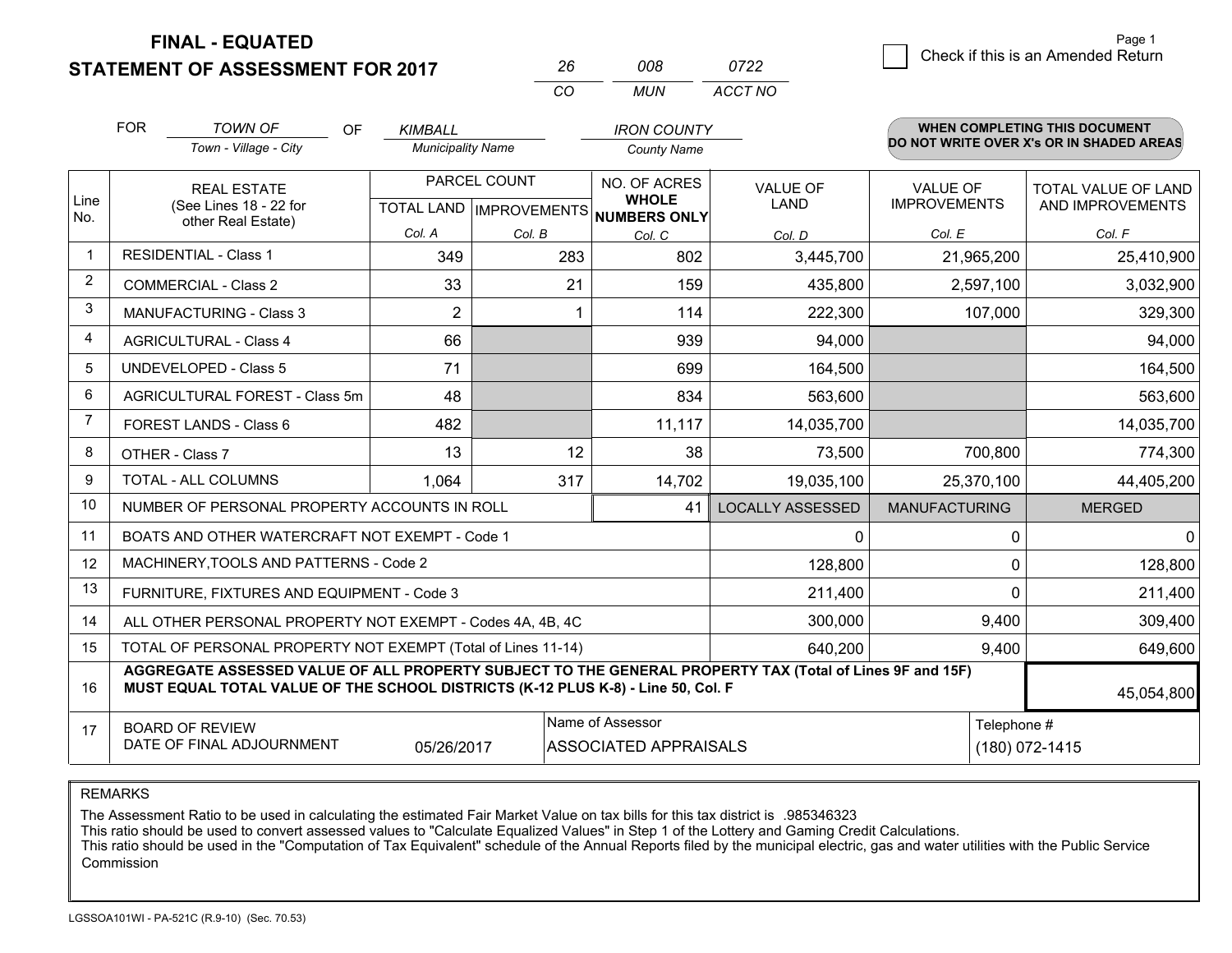*YEAR CO MUN ACCT NO* 2017 26 008 0722 Page 2

Do not confuse FOREST LANDS (Line 7) with FOREST CROPS (in this section) - They are **NOT** the same

|    | Private Forest Crop - Reg Class @ 10¢ per acre                |                 |  |                                                                                |                                                               | Private Forest Crop - Reg Class @ \$2.52 per acre |                                                                              |                                    |                    |  |
|----|---------------------------------------------------------------|-----------------|--|--------------------------------------------------------------------------------|---------------------------------------------------------------|---------------------------------------------------|------------------------------------------------------------------------------|------------------------------------|--------------------|--|
| 18 | (a) PARCELS                                                   | (b) ACRES       |  | (c) ASSESSED VALUE                                                             |                                                               | (d) PARCELS                                       | (e) ACRES                                                                    |                                    | (f) ASSESSED VALUE |  |
|    |                                                               |                 |  |                                                                                |                                                               | 3                                                 | 80                                                                           |                                    | 108.000            |  |
|    |                                                               |                 |  | Private Forest Crop - Special Class @ 20¢ per acre                             |                                                               |                                                   | Entered Before 2005 Managed Forest - Ferrous Mining CLOSED @ \$8.27 per acre |                                    |                    |  |
| 19 | (a) PARCELS                                                   | (b) ACRES       |  | (c) ASSESSED VALUE                                                             |                                                               | (d) PARCELS                                       | (e) ACRES                                                                    |                                    | (f) ASSESSED VALUE |  |
|    |                                                               |                 |  |                                                                                |                                                               |                                                   |                                                                              |                                    |                    |  |
|    |                                                               |                 |  | Entered Before 2005 Managed Forest - OPEN @ \$.79 per acre                     |                                                               |                                                   | Entered Before 2005 Managed Forest - CLOSED @ \$1.87 per acre                |                                    |                    |  |
| 20 | (a) PARCELS                                                   | (b) ACRES       |  | (c) ASSESSED VALUE                                                             |                                                               | (d) PARCELS                                       | (e) ACRES                                                                    |                                    | (f) ASSESSED VALUE |  |
|    | 50                                                            | 1.815           |  | 2,277,900                                                                      |                                                               | 23                                                | 641.45                                                                       |                                    | 792,700            |  |
|    | Entered After 2004 Managed Forest - OPEN @<br>\$2.14 per acre |                 |  |                                                                                | Entered After 2004 Managed Forest - CLOSED @ \$10.68 per acre |                                                   |                                                                              |                                    |                    |  |
| 21 | (a) PARCELS                                                   | (b) ACRES       |  | (c) ASSESSED VALUE                                                             |                                                               | (d) PARCELS<br>(e) ACRES                          |                                                                              |                                    | (f) ASSESSED VALUE |  |
|    |                                                               |                 |  |                                                                                |                                                               |                                                   |                                                                              |                                    |                    |  |
|    | 22                                                            | 690.87          |  | 867,800                                                                        |                                                               | 32                                                | 957.5                                                                        |                                    | 1,238,300          |  |
| 22 | (a) County Forest Cropland Acres                              |                 |  | (b) Federal Acres                                                              |                                                               | (c) State Acres                                   |                                                                              | (d) County (NOT FOREST CROP) Acres | (e) Other Acres    |  |
|    |                                                               |                 |  |                                                                                |                                                               | 167.6                                             | 271.72                                                                       |                                    | 614.4              |  |
|    |                                                               |                 |  | Assessed Value of Omitted Property From Prior Years (Sec. 70.44)               |                                                               |                                                   | Assessed Value of Sec. 70.43 Corrections of Errors by Assessors              |                                    |                    |  |
|    |                                                               | (a) REAL ESTATE |  | (b) PERSONAL                                                                   |                                                               |                                                   | (c1) REAL ESTATE                                                             |                                    | (c2) PERSONAL      |  |
| 23 |                                                               |                 |  |                                                                                |                                                               |                                                   |                                                                              |                                    |                    |  |
|    |                                                               |                 |  | Manufacturing Equated Value of Omitted Property From Prior Years (Sec. 70.995) |                                                               |                                                   | Mfg. Equated Value of Sec.70.43 Corrections of Errors by Assessors           |                                    |                    |  |
|    | (d) REAL ESTATE                                               |                 |  | (e) PERSONAL                                                                   |                                                               | (f1) REAL ESTATE                                  |                                                                              |                                    | (f2) PERSONAL      |  |
|    |                                                               |                 |  |                                                                                |                                                               |                                                   |                                                                              |                                    |                    |  |

## **SPECIAL DISTRICTS**

| Line<br>No. | Enter 6-digit<br><b>Special District</b><br>Code (Col. A) | <b>Account</b><br><b>Number</b><br>(Col. B) | <b>Special District Name</b><br>(Col. C) | <b>Locally Assessed Value</b><br>of Real Estate and<br>Personal Property (Col. D) | Mfg Value of Real Estate<br>and Personal Property<br>(Col. E) | <b>Merged Value of</b><br><b>Real Estate and</b><br>Personal Property (Col. F) |
|-------------|-----------------------------------------------------------|---------------------------------------------|------------------------------------------|-----------------------------------------------------------------------------------|---------------------------------------------------------------|--------------------------------------------------------------------------------|
| 24          | 268020                                                    | 0555                                        | LAKE MICHELLE LAKE DISTRICT              | 675,700                                                                           |                                                               | 675,700                                                                        |
| 25          |                                                           |                                             |                                          |                                                                                   |                                                               |                                                                                |
| 26          |                                                           |                                             |                                          |                                                                                   |                                                               |                                                                                |
| 27          |                                                           |                                             |                                          |                                                                                   |                                                               |                                                                                |
| 28          |                                                           |                                             |                                          |                                                                                   |                                                               |                                                                                |
| 29          |                                                           |                                             |                                          |                                                                                   |                                                               |                                                                                |
| 30          |                                                           |                                             |                                          |                                                                                   |                                                               |                                                                                |
| 31          |                                                           |                                             |                                          |                                                                                   |                                                               |                                                                                |
| 32          |                                                           |                                             |                                          |                                                                                   |                                                               |                                                                                |
| 33          |                                                           |                                             |                                          |                                                                                   |                                                               |                                                                                |
| 34          |                                                           |                                             |                                          |                                                                                   |                                                               |                                                                                |
| 35          |                                                           |                                             |                                          |                                                                                   |                                                               |                                                                                |

LGSSOA101WI-PA - 521C (R. 9-10) (Sec. 70.53)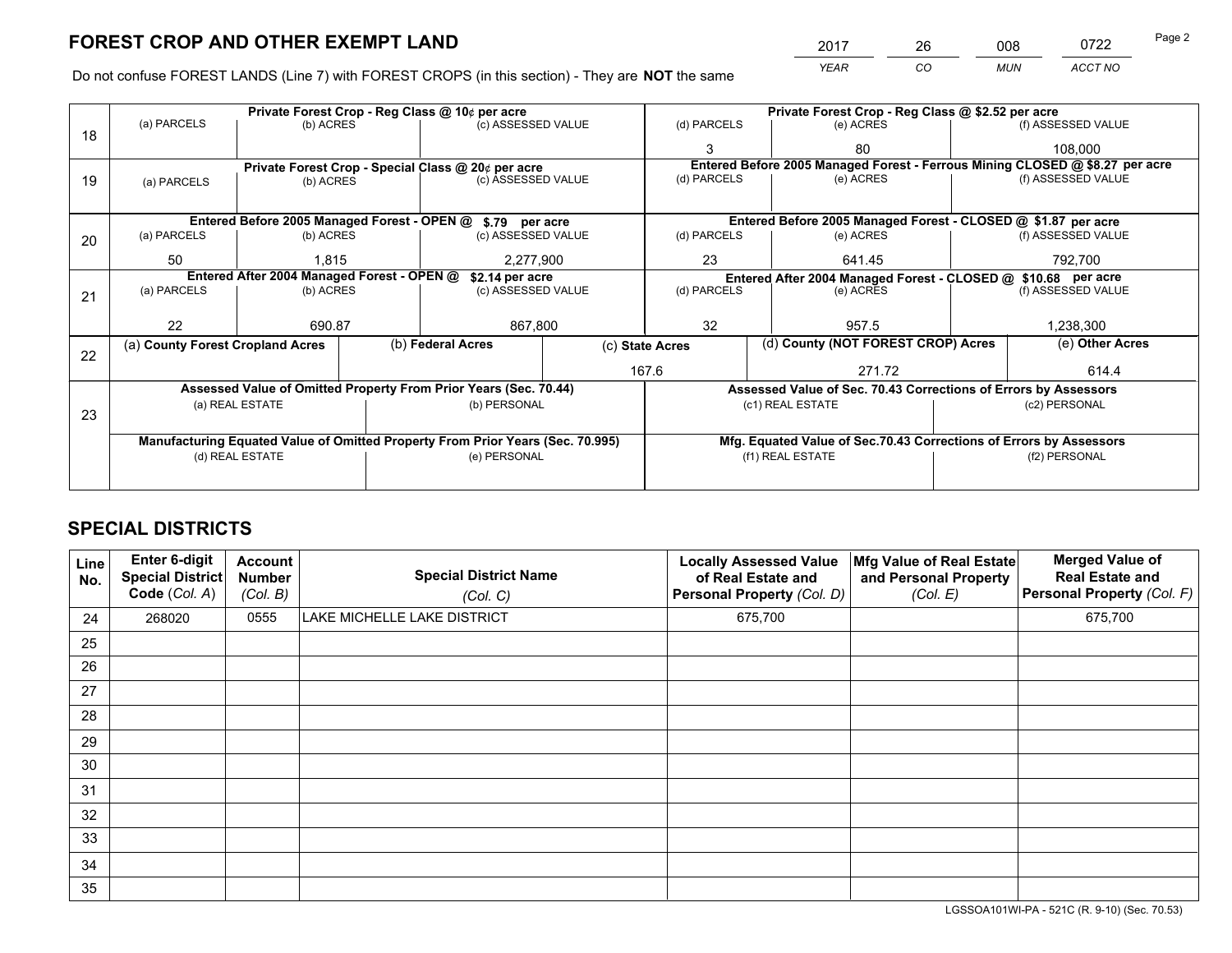|                                                                 |                                             |                                         | <b>YEAR</b>                                                                                                                                                                                                                                                                                                     | CO<br><b>MUN</b>                  | <b>ACCT NO</b>                                                                 |
|-----------------------------------------------------------------|---------------------------------------------|-----------------------------------------|-----------------------------------------------------------------------------------------------------------------------------------------------------------------------------------------------------------------------------------------------------------------------------------------------------------------|-----------------------------------|--------------------------------------------------------------------------------|
| <b>Enter 6-digit</b><br><b>School District</b><br>Code (Col. A) | <b>Account</b><br><b>Number</b><br>(Col. B) | <b>School District Name</b><br>(Col. C) | <b>Locally Assessed Value</b><br>of Real Estate and<br>Personal Property (Col. D)                                                                                                                                                                                                                               | and Personal Property<br>(Col. E) | <b>Merged Value of</b><br><b>Real Estate and</b><br>Personal Property (Col. F) |
|                                                                 |                                             |                                         |                                                                                                                                                                                                                                                                                                                 |                                   |                                                                                |
| 262618                                                          | 0159                                        | SCH D OF HURLEY                         | 44,716,100                                                                                                                                                                                                                                                                                                      | 338,700                           | 45,054,800                                                                     |
|                                                                 |                                             |                                         |                                                                                                                                                                                                                                                                                                                 |                                   |                                                                                |
|                                                                 |                                             |                                         |                                                                                                                                                                                                                                                                                                                 |                                   |                                                                                |
|                                                                 |                                             |                                         |                                                                                                                                                                                                                                                                                                                 |                                   |                                                                                |
|                                                                 |                                             |                                         |                                                                                                                                                                                                                                                                                                                 |                                   |                                                                                |
|                                                                 |                                             |                                         |                                                                                                                                                                                                                                                                                                                 |                                   |                                                                                |
|                                                                 |                                             |                                         |                                                                                                                                                                                                                                                                                                                 |                                   |                                                                                |
|                                                                 |                                             |                                         |                                                                                                                                                                                                                                                                                                                 |                                   |                                                                                |
|                                                                 |                                             |                                         |                                                                                                                                                                                                                                                                                                                 |                                   |                                                                                |
|                                                                 |                                             |                                         |                                                                                                                                                                                                                                                                                                                 |                                   |                                                                                |
|                                                                 |                                             |                                         |                                                                                                                                                                                                                                                                                                                 |                                   |                                                                                |
|                                                                 |                                             |                                         |                                                                                                                                                                                                                                                                                                                 |                                   |                                                                                |
|                                                                 |                                             |                                         |                                                                                                                                                                                                                                                                                                                 |                                   |                                                                                |
|                                                                 |                                             |                                         | 44,716,100                                                                                                                                                                                                                                                                                                      | 338,700                           | 45,054,800                                                                     |
| <b>B.</b>                                                       |                                             |                                         |                                                                                                                                                                                                                                                                                                                 |                                   |                                                                                |
|                                                                 |                                             |                                         |                                                                                                                                                                                                                                                                                                                 |                                   |                                                                                |
|                                                                 |                                             |                                         |                                                                                                                                                                                                                                                                                                                 |                                   |                                                                                |
|                                                                 |                                             |                                         |                                                                                                                                                                                                                                                                                                                 |                                   |                                                                                |
|                                                                 |                                             |                                         |                                                                                                                                                                                                                                                                                                                 |                                   |                                                                                |
|                                                                 |                                             |                                         |                                                                                                                                                                                                                                                                                                                 |                                   |                                                                                |
|                                                                 |                                             |                                         |                                                                                                                                                                                                                                                                                                                 |                                   |                                                                                |
|                                                                 |                                             |                                         |                                                                                                                                                                                                                                                                                                                 |                                   | 45,054,800                                                                     |
|                                                                 |                                             |                                         |                                                                                                                                                                                                                                                                                                                 |                                   |                                                                                |
|                                                                 |                                             |                                         | 44,716,100                                                                                                                                                                                                                                                                                                      | 338,700                           | 45,054,800                                                                     |
|                                                                 | C.<br>001700                                | 0016                                    | A. SCHOOL DISTRICTS (K-8 and K-12)<br>TOTAL ASSESSED VALUE OF SCHOOL DISTRICTS (K-8 and K-12)<br><b>UNION HIGH SCHOOL DISTRICTS</b><br>TOTAL ASSESSED VALUE OF UNION HIGH SCHOOLS<br><b>TECHNICAL COLLEGE DISTRICTS</b><br>WISCONSIN INDIANHEAD TECH COLLEGE SHEL<br>TOTAL ASSESSED VALUE OF TECHNICAL COLLEGES | 44,716,100                        | Mfg Value of Real Estate<br>338,700                                            |

26

008

## *I hereby certify, to the best of my knowledge and belief, this form is complete and correct.*

**SCHOOL DISTRICTS**

| Print name of preparer | Title                    |                | Date (MM / DD / CCYY) |
|------------------------|--------------------------|----------------|-----------------------|
|                        |                          |                |                       |
| Signature of preparer  | Contact Telephone Number | E-mail address |                       |
|                        | $\sim$                   |                |                       |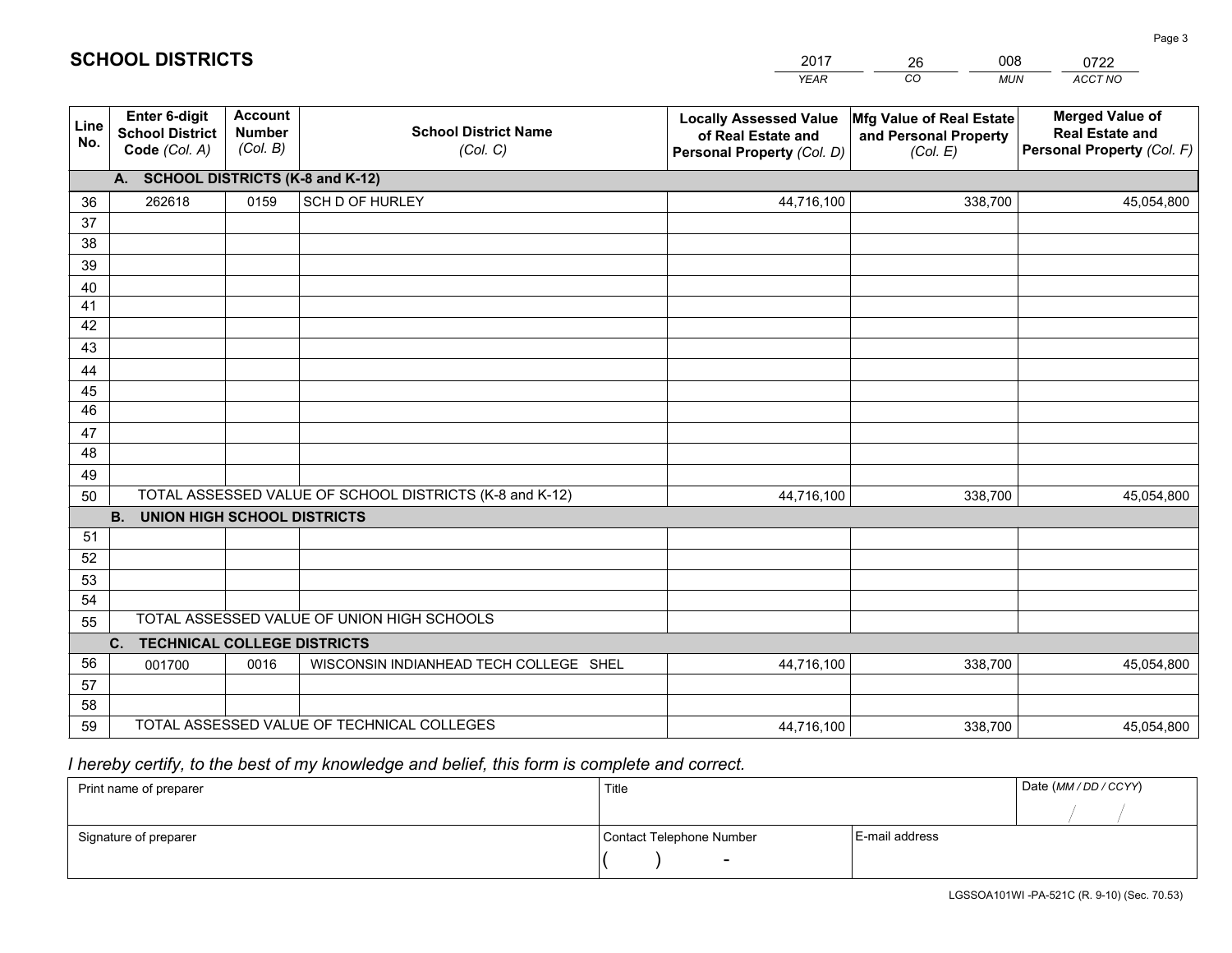#### **HIGHLIGHTS**

- 1. Complete the Statement of Assessment after the Board of Review. Reflect any changes made there.
- 2. Use black ink to complete.
- 3. Line 16 must equal Line 50, Col D.
- 4. Line 55 must equal the total of K-8 schools listed on lines 36-49. Do not include K-12 schools in this comparision.
- 5. Line 59, Col. D must equal Line 16.
- 6. Special District, School District and Technical College District values must include both real estate and personal property. Examples of Special districts are: town sanitary districts, public inland lake protection and rehabilitation districts, and metropolitan sewerage districts.
- 7. DO NOT INCLUDE Manufacturing property values.DOR will print these values on the final SOA.

IRENE SALZMANN TOWN OF KIMBALL 7744W WEST NORTH DR SAXON, WI 54559 - 9402

RENE SALZMANN<br>TOWN OF KIMBALL

7744W WEST NORTH DR SAXON, WI 54559 - 9402

 8. Accuracy of this form is very important. The values reported directly affect the equalized value DOR calculates for school and special districts.

#### **Page 1:**

 If not prefilled, enter the tax year,county and municipal code,municipal type, municipal name and county name on the top of form.

Check the Amended box, if filing an amended / corrected SOA.

 Report the parcel count, acres and assessed value of taxable general property, total parcel count, (real and personal), total acres, and values from final figures set by the Board of Review.

- A. Real Estate land and improvements (buildings, etc.) is reported on lines 1 8, total line 9.
- B. Personal Property is reported on lines 11 14, Column D, total line 15.
- C. To complete this report, use the computer produced summary of the assessment roll that shows these amounts.
- D. Use whole numbers only.
- E. Add each line across and each column down to verify entries.

#### **Page 2:**

- A. Report Special Items (not subject to general property tax).
- 1. Private Forest Croplands and Managed Forest Lands are reported on lines 18,19, 20 and 21. Be sure to report assessed values **NOT** taxes.
- 2. You should have copies of the orders of entry, orders of withdrawal, etc., to update your assessment roll.
	- 3. Show hundredths of acres (e.g. 39.75).
- 4. Tax exempt lands are reported on line 22.
- 5. Omitted property and sec. 70.43, Wis. Stats., corrections of errors by assessor are reported on line 23. Report real estate and personal property separately. These should be for **prior years**, not something found on the current assessment roll after the board of review.
- B. Special District (Lines 24-35) Include the value of both real and personal property.

 The Department of Revenue (DOR) preprints much of the information regarding names and codes for schools, special districts,etc. If a district is not listed, enter the name and value only, DOR will enter the proper code.

### **Page 3 School Districts:**

Include the value of both real and personal property.

Report School District (regular, elementary, union high school, and technical college).

- 1. Regular (K-12) and Elementary (K-8) school values are reported on lines 36-49, total on line 50.
- 2. Union High School (UHS) (use only if elementary schools are listed on lines 36-49) are reported on lines 51-54. UHS total value (line 55) must equal to the total **elementary school** values reported on lines 36-49. Do notinclude K-12 schools in this comparison.
- 3. Technical College values are reported on lines 56-58, total on line 59.
- 4. Use the computer summary that shows these amounts to complete this report.

#### **This form is due the second Monday in June. File this report only after your Board of Review is complete.**

 *If you have questions: Return forms to:*

 Email: lgs@wisconsin.gov Wisconsin Department of RevenueCall:  $(608)$  266-2569 or  $(608)$  264-6892 Fax number: (608) 264-6887 PO Box 8971

Local Government Services Section 6-97 Madison WI 53708-8971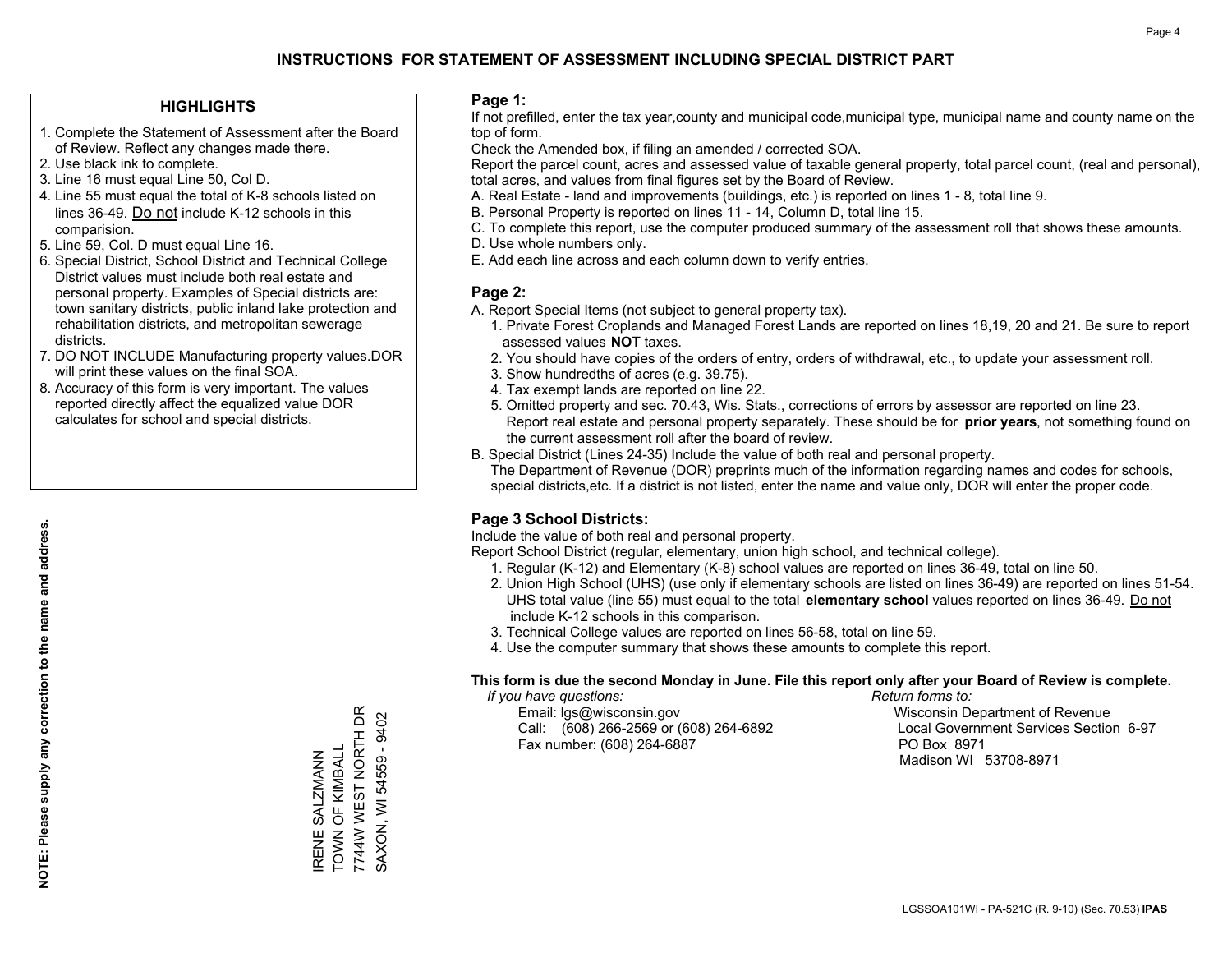**STATEMENT OF ASSESSMENT FOR 2017** 

| 26  | 010 | 0723    |
|-----|-----|---------|
| CO. | MUN | ACCT NO |

|                | <b>FOR</b>                                                                                                                                                                                   | <b>TOWN OF</b><br><b>OF</b><br>Town - Village - City | <b>KNIGHT</b><br><b>Municipality Name</b> |                | <b>IRON COUNTY</b>                                       |                         |                      | <b>WHEN COMPLETING THIS DOCUMENT</b><br>DO NOT WRITE OVER X's OR IN SHADED AREAS |
|----------------|----------------------------------------------------------------------------------------------------------------------------------------------------------------------------------------------|------------------------------------------------------|-------------------------------------------|----------------|----------------------------------------------------------|-------------------------|----------------------|----------------------------------------------------------------------------------|
|                |                                                                                                                                                                                              |                                                      |                                           |                | <b>County Name</b>                                       |                         |                      |                                                                                  |
|                |                                                                                                                                                                                              | <b>REAL ESTATE</b>                                   |                                           | PARCEL COUNT   | NO. OF ACRES                                             | <b>VALUE OF</b>         | <b>VALUE OF</b>      | <b>TOTAL VALUE OF LAND</b>                                                       |
| Line<br>No.    | (See Lines 18 - 22 for<br>other Real Estate)                                                                                                                                                 |                                                      |                                           |                | <b>WHOLE</b><br>TOTAL LAND   IMPROVEMENTS   NUMBERS ONLY | LAND                    | <b>IMPROVEMENTS</b>  | AND IMPROVEMENTS                                                                 |
|                |                                                                                                                                                                                              |                                                      | Col. A                                    | Col. B         | Col. C                                                   | Col. D                  | Col. E               | Col. F                                                                           |
| $\mathbf 1$    | <b>RESIDENTIAL - Class 1</b>                                                                                                                                                                 |                                                      | 389                                       | 258            | 579                                                      | 6,537,500               | 9,125,800            | 15,663,300                                                                       |
| 2              |                                                                                                                                                                                              | <b>COMMERCIAL - Class 2</b>                          | 14                                        | 11             | 54                                                       | 188,900                 | 590,400              | 779,300                                                                          |
| 3              |                                                                                                                                                                                              | <b>MANUFACTURING - Class 3</b>                       | $\mathbf{0}$                              | $\mathbf{0}$   | $\Omega$                                                 | 0                       | 0                    | 0 I                                                                              |
| 4              |                                                                                                                                                                                              | <b>AGRICULTURAL - Class 4</b>                        | 9                                         |                | 185                                                      | 14,900                  |                      | 14,900                                                                           |
| 5              | UNDEVELOPED - Class 5                                                                                                                                                                        |                                                      | 78                                        |                | 1,102                                                    | 314,900                 |                      | 314,900                                                                          |
| 6              | AGRICULTURAL FOREST - Class 5m                                                                                                                                                               |                                                      | 3                                         |                | 33                                                       | 20,100                  |                      | 20,100                                                                           |
| $\overline{7}$ |                                                                                                                                                                                              | <b>FOREST LANDS - Class 6</b>                        | 199                                       |                | 5,462                                                    | 5,864,900               |                      | 5,864,900                                                                        |
| 8              |                                                                                                                                                                                              | OTHER - Class 7                                      | $\overline{2}$                            | $\overline{2}$ | 8                                                        | 24,000                  | 61,700               | 85,700                                                                           |
| 9              |                                                                                                                                                                                              | TOTAL - ALL COLUMNS                                  | 694                                       | 271            | 7,423                                                    | 12,965,200              | 9,777,900            | 22,743,100                                                                       |
| 10             |                                                                                                                                                                                              | NUMBER OF PERSONAL PROPERTY ACCOUNTS IN ROLL         |                                           |                | 25                                                       | <b>LOCALLY ASSESSED</b> | <b>MANUFACTURING</b> | <b>MERGED</b>                                                                    |
| 11             |                                                                                                                                                                                              | BOATS AND OTHER WATERCRAFT NOT EXEMPT - Code 1       |                                           |                |                                                          | $\mathbf{0}$            | 0                    | 0                                                                                |
| 12             |                                                                                                                                                                                              | MACHINERY, TOOLS AND PATTERNS - Code 2               |                                           |                |                                                          | 15,300                  | 0                    | 15,300                                                                           |
| 13             |                                                                                                                                                                                              | FURNITURE, FIXTURES AND EQUIPMENT - Code 3           |                                           |                |                                                          | 13,800                  | 0                    | 13,800                                                                           |
| 14             | 252,500<br>ALL OTHER PERSONAL PROPERTY NOT EXEMPT - Codes 4A, 4B, 4C                                                                                                                         |                                                      |                                           |                |                                                          |                         |                      | 252,500                                                                          |
| 15             | TOTAL OF PERSONAL PROPERTY NOT EXEMPT (Total of Lines 11-14)<br>281,600                                                                                                                      |                                                      |                                           |                |                                                          |                         |                      | 281,600                                                                          |
| 16             | AGGREGATE ASSESSED VALUE OF ALL PROPERTY SUBJECT TO THE GENERAL PROPERTY TAX (Total of Lines 9F and 15F)<br>MUST EQUAL TOTAL VALUE OF THE SCHOOL DISTRICTS (K-12 PLUS K-8) - Line 50, Col. F |                                                      |                                           |                |                                                          |                         | 23,024,700           |                                                                                  |
| 17             |                                                                                                                                                                                              | <b>BOARD OF REVIEW</b>                               |                                           |                | Name of Assessor                                         |                         | Telephone #          |                                                                                  |
|                |                                                                                                                                                                                              | DATE OF FINAL ADJOURNMENT                            | 07/20/2017                                |                | <b>DANIEL SOINE</b>                                      |                         |                      | (715) 561-2786                                                                   |

REMARKS

The Assessment Ratio to be used in calculating the estimated Fair Market Value on tax bills for this tax district is 1.026486139

This ratio should be used to convert assessed values to "Calculate Equalized Values" in Step 1 of the Lottery and Gaming Credit Calculations.<br>This ratio should be used in the "Computation of Tax Equivalent" schedule of the Commission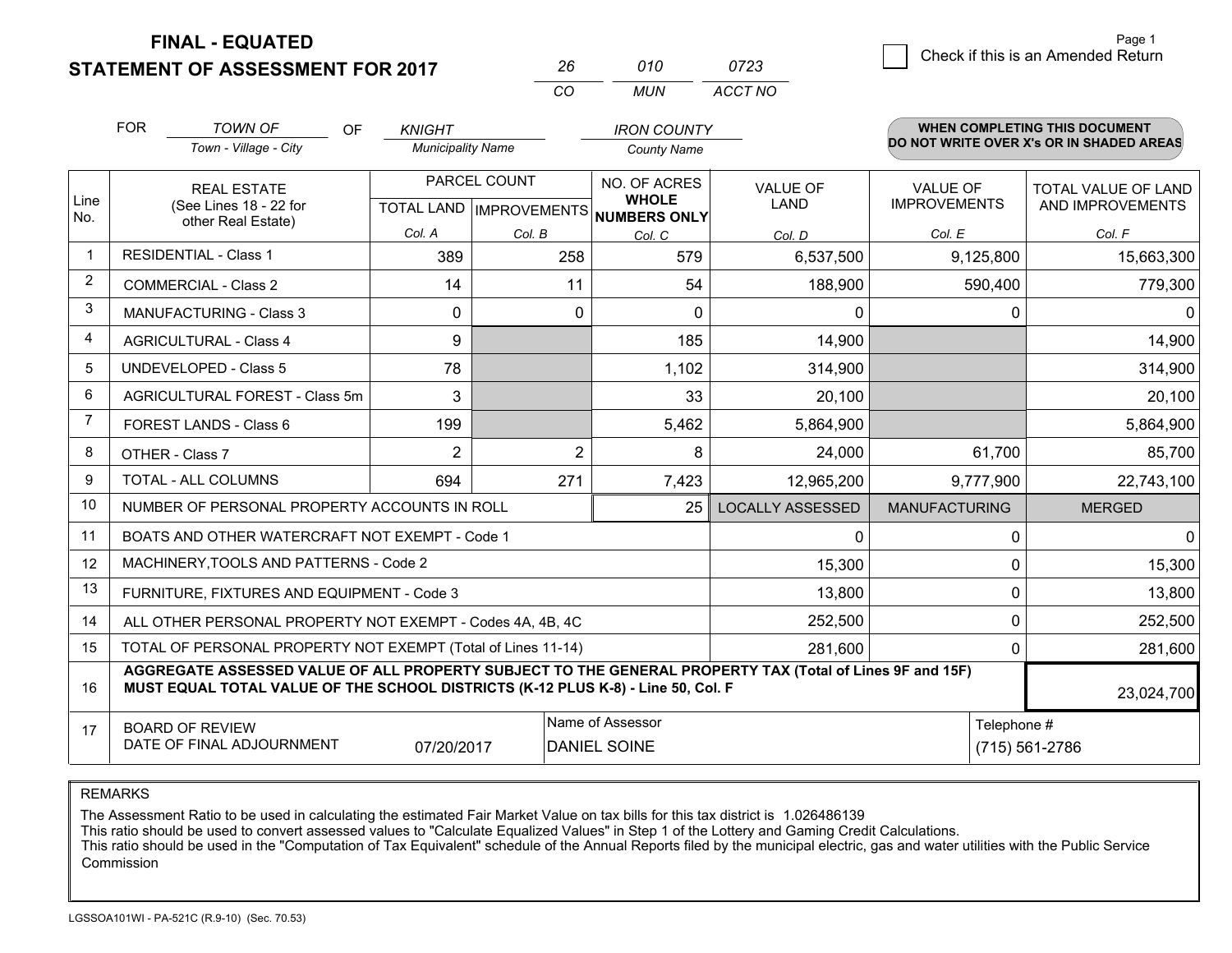*YEAR CO MUN ACCT NO* <sup>2017</sup> <sup>26</sup> <sup>010</sup> <sup>0723</sup> Page 2

Do not confuse FOREST LANDS (Line 7) with FOREST CROPS (in this section) - They are **NOT** the same

|    |                                                                                |                 |  | Private Forest Crop - Reg Class @ 10¢ per acre                   |                 | Private Forest Crop - Reg Class @ \$2.52 per acre                                   |                                                               |                                                                    |  |                                                                              |
|----|--------------------------------------------------------------------------------|-----------------|--|------------------------------------------------------------------|-----------------|-------------------------------------------------------------------------------------|---------------------------------------------------------------|--------------------------------------------------------------------|--|------------------------------------------------------------------------------|
| 18 | (a) PARCELS                                                                    | (b) ACRES       |  | (c) ASSESSED VALUE                                               |                 | (d) PARCELS                                                                         |                                                               | (e) ACRES                                                          |  | (f) ASSESSED VALUE                                                           |
|    |                                                                                |                 |  |                                                                  |                 | 12                                                                                  |                                                               | 480                                                                |  | 580,300                                                                      |
|    |                                                                                |                 |  | Private Forest Crop - Special Class @ 20¢ per acre               |                 |                                                                                     |                                                               |                                                                    |  | Entered Before 2005 Managed Forest - Ferrous Mining CLOSED @ \$8.27 per acre |
| 19 | (a) PARCELS                                                                    | (b) ACRES       |  | (c) ASSESSED VALUE                                               |                 | (d) PARCELS                                                                         |                                                               | (e) ACRES                                                          |  | (f) ASSESSED VALUE                                                           |
|    |                                                                                |                 |  |                                                                  |                 |                                                                                     |                                                               |                                                                    |  |                                                                              |
|    | Entered Before 2005 Managed Forest - OPEN @ \$.79 per acre                     |                 |  |                                                                  |                 |                                                                                     |                                                               | Entered Before 2005 Managed Forest - CLOSED @ \$1.87 per acre      |  |                                                                              |
| 20 | (a) PARCELS                                                                    | (b) ACRES       |  | (c) ASSESSED VALUE                                               |                 | (d) PARCELS                                                                         |                                                               | (e) ACRES                                                          |  | (f) ASSESSED VALUE                                                           |
|    | 512                                                                            | 20.244.12       |  | 22,567,000                                                       |                 | 29<br>952.39                                                                        |                                                               | 1,079,200                                                          |  |                                                                              |
|    | Entered After 2004 Managed Forest - OPEN @<br>\$2.14 per acre                  |                 |  |                                                                  |                 |                                                                                     | Entered After 2004 Managed Forest - CLOSED @ \$10.68 per acre |                                                                    |  |                                                                              |
| 21 | (a) PARCELS                                                                    | (b) ACRES       |  | (c) ASSESSED VALUE                                               |                 | (d) PARCELS                                                                         |                                                               | (e) ACRES                                                          |  | (f) ASSESSED VALUE                                                           |
|    |                                                                                |                 |  |                                                                  |                 |                                                                                     |                                                               |                                                                    |  |                                                                              |
|    | 50                                                                             | 1,955.93        |  | 2,185,200                                                        |                 | 21                                                                                  |                                                               | 831.49                                                             |  | 948,100                                                                      |
|    | (a) County Forest Cropland Acres                                               |                 |  | (b) Federal Acres                                                | (c) State Acres |                                                                                     |                                                               | (d) County (NOT FOREST CROP) Acres                                 |  | (e) Other Acres                                                              |
| 22 |                                                                                |                 |  |                                                                  |                 | 437.33                                                                              |                                                               | 201.38                                                             |  | 238.01                                                                       |
|    |                                                                                |                 |  | Assessed Value of Omitted Property From Prior Years (Sec. 70.44) |                 |                                                                                     |                                                               |                                                                    |  |                                                                              |
|    |                                                                                | (a) REAL ESTATE |  | (b) PERSONAL                                                     |                 | Assessed Value of Sec. 70.43 Corrections of Errors by Assessors<br>(c1) REAL ESTATE |                                                               | (c2) PERSONAL                                                      |  |                                                                              |
| 23 |                                                                                |                 |  |                                                                  |                 |                                                                                     |                                                               |                                                                    |  |                                                                              |
|    | Manufacturing Equated Value of Omitted Property From Prior Years (Sec. 70.995) |                 |  |                                                                  |                 |                                                                                     |                                                               | Mfg. Equated Value of Sec.70.43 Corrections of Errors by Assessors |  |                                                                              |
|    | (d) REAL ESTATE                                                                |                 |  | (e) PERSONAL                                                     |                 | (f1) REAL ESTATE                                                                    |                                                               | (f2) PERSONAL                                                      |  |                                                                              |
|    |                                                                                |                 |  |                                                                  |                 |                                                                                     |                                                               |                                                                    |  |                                                                              |
|    |                                                                                |                 |  |                                                                  |                 |                                                                                     |                                                               |                                                                    |  |                                                                              |

## **SPECIAL DISTRICTS**

| Line<br>No. | Enter 6-digit<br><b>Special District</b> | <b>Account</b><br><b>Number</b> | <b>Special District Name</b> | <b>Locally Assessed Value</b><br>of Real Estate and | Mfg Value of Real Estate<br>and Personal Property | <b>Merged Value of</b><br><b>Real Estate and</b> |
|-------------|------------------------------------------|---------------------------------|------------------------------|-----------------------------------------------------|---------------------------------------------------|--------------------------------------------------|
|             | Code (Col. A)                            | (Col. B)                        | (Col. C)                     | Personal Property (Col. D)                          | (Col. E)                                          | Personal Property (Col. F)                       |
| 24          |                                          |                                 |                              |                                                     |                                                   |                                                  |
| 25          |                                          |                                 |                              |                                                     |                                                   |                                                  |
| 26          |                                          |                                 |                              |                                                     |                                                   |                                                  |
| 27          |                                          |                                 |                              |                                                     |                                                   |                                                  |
| 28          |                                          |                                 |                              |                                                     |                                                   |                                                  |
| 29          |                                          |                                 |                              |                                                     |                                                   |                                                  |
| 30          |                                          |                                 |                              |                                                     |                                                   |                                                  |
| 31          |                                          |                                 |                              |                                                     |                                                   |                                                  |
| 32          |                                          |                                 |                              |                                                     |                                                   |                                                  |
| 33          |                                          |                                 |                              |                                                     |                                                   |                                                  |
| 34          |                                          |                                 |                              |                                                     |                                                   |                                                  |
| 35          |                                          |                                 |                              |                                                     |                                                   |                                                  |

LGSSOA101WI-PA - 521C (R. 9-10) (Sec. 70.53)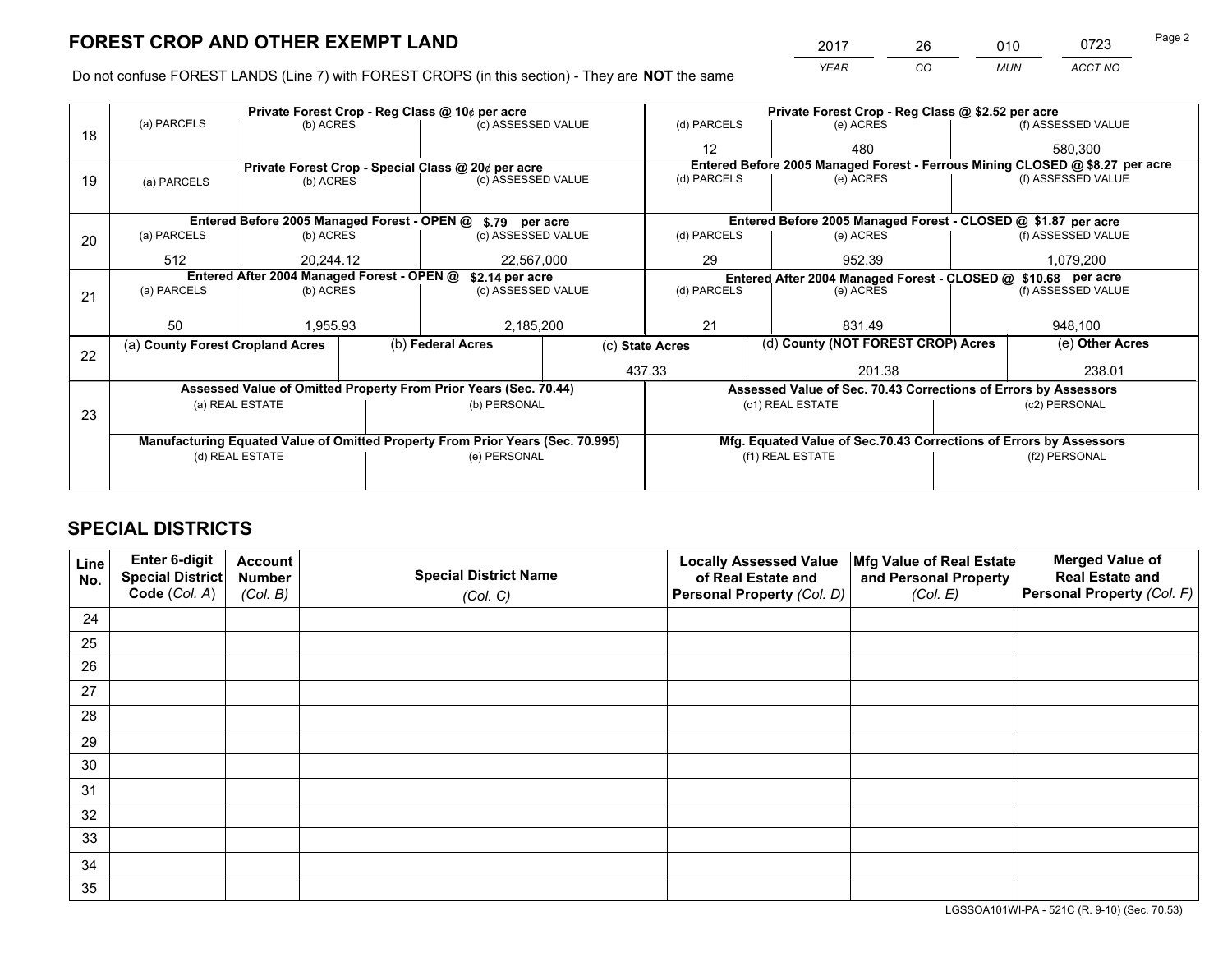|             |                                                          |                                             |                                                         | <b>YEAR</b>                                                                       | CO<br><b>MUN</b>                                              | ACCT NO                                                                        |
|-------------|----------------------------------------------------------|---------------------------------------------|---------------------------------------------------------|-----------------------------------------------------------------------------------|---------------------------------------------------------------|--------------------------------------------------------------------------------|
| Line<br>No. | Enter 6-digit<br><b>School District</b><br>Code (Col. A) | <b>Account</b><br><b>Number</b><br>(Col. B) | <b>School District Name</b><br>(Col. C)                 | <b>Locally Assessed Value</b><br>of Real Estate and<br>Personal Property (Col. D) | Mfg Value of Real Estate<br>and Personal Property<br>(Col. E) | <b>Merged Value of</b><br><b>Real Estate and</b><br>Personal Property (Col. F) |
|             | A. SCHOOL DISTRICTS (K-8 and K-12)                       |                                             |                                                         |                                                                                   |                                                               |                                                                                |
| 36          | 262618                                                   | 0159                                        | SCH D OF HURLEY                                         | 23,024,700                                                                        |                                                               | 23,024,700                                                                     |
| 37          |                                                          |                                             |                                                         |                                                                                   |                                                               |                                                                                |
| 38          |                                                          |                                             |                                                         |                                                                                   |                                                               |                                                                                |
| 39          |                                                          |                                             |                                                         |                                                                                   |                                                               |                                                                                |
| 40          |                                                          |                                             |                                                         |                                                                                   |                                                               |                                                                                |
| 41          |                                                          |                                             |                                                         |                                                                                   |                                                               |                                                                                |
| 42          |                                                          |                                             |                                                         |                                                                                   |                                                               |                                                                                |
| 43          |                                                          |                                             |                                                         |                                                                                   |                                                               |                                                                                |
| 44          |                                                          |                                             |                                                         |                                                                                   |                                                               |                                                                                |
| 45<br>46    |                                                          |                                             |                                                         |                                                                                   |                                                               |                                                                                |
|             |                                                          |                                             |                                                         |                                                                                   |                                                               |                                                                                |
| 47<br>48    |                                                          |                                             |                                                         |                                                                                   |                                                               |                                                                                |
| 49          |                                                          |                                             |                                                         |                                                                                   |                                                               |                                                                                |
| 50          |                                                          |                                             | TOTAL ASSESSED VALUE OF SCHOOL DISTRICTS (K-8 and K-12) | 23,024,700                                                                        |                                                               | 23,024,700                                                                     |
|             | <b>B.</b><br><b>UNION HIGH SCHOOL DISTRICTS</b>          |                                             |                                                         |                                                                                   |                                                               |                                                                                |
| 51          |                                                          |                                             |                                                         |                                                                                   |                                                               |                                                                                |
| 52          |                                                          |                                             |                                                         |                                                                                   |                                                               |                                                                                |
| 53          |                                                          |                                             |                                                         |                                                                                   |                                                               |                                                                                |
| 54          |                                                          |                                             |                                                         |                                                                                   |                                                               |                                                                                |
| 55          |                                                          |                                             | TOTAL ASSESSED VALUE OF UNION HIGH SCHOOLS              |                                                                                   |                                                               |                                                                                |
|             | C. TECHNICAL COLLEGE DISTRICTS                           |                                             |                                                         |                                                                                   |                                                               |                                                                                |
| 56          | 001700                                                   | 0016                                        | WISCONSIN INDIANHEAD TECH COLLEGE SHEL                  | 23,024,700                                                                        |                                                               | 23,024,700                                                                     |
| 57          |                                                          |                                             |                                                         |                                                                                   |                                                               |                                                                                |
| 58          |                                                          |                                             |                                                         |                                                                                   |                                                               |                                                                                |
| 59          |                                                          |                                             | TOTAL ASSESSED VALUE OF TECHNICAL COLLEGES              | 23,024,700                                                                        |                                                               | 23,024,700                                                                     |

26

010

## *I hereby certify, to the best of my knowledge and belief, this form is complete and correct.*

**SCHOOL DISTRICTS**

| Print name of preparer | Title                    |                | Date (MM / DD / CCYY) |
|------------------------|--------------------------|----------------|-----------------------|
|                        |                          |                |                       |
| Signature of preparer  | Contact Telephone Number | E-mail address |                       |
|                        | $\sim$                   |                |                       |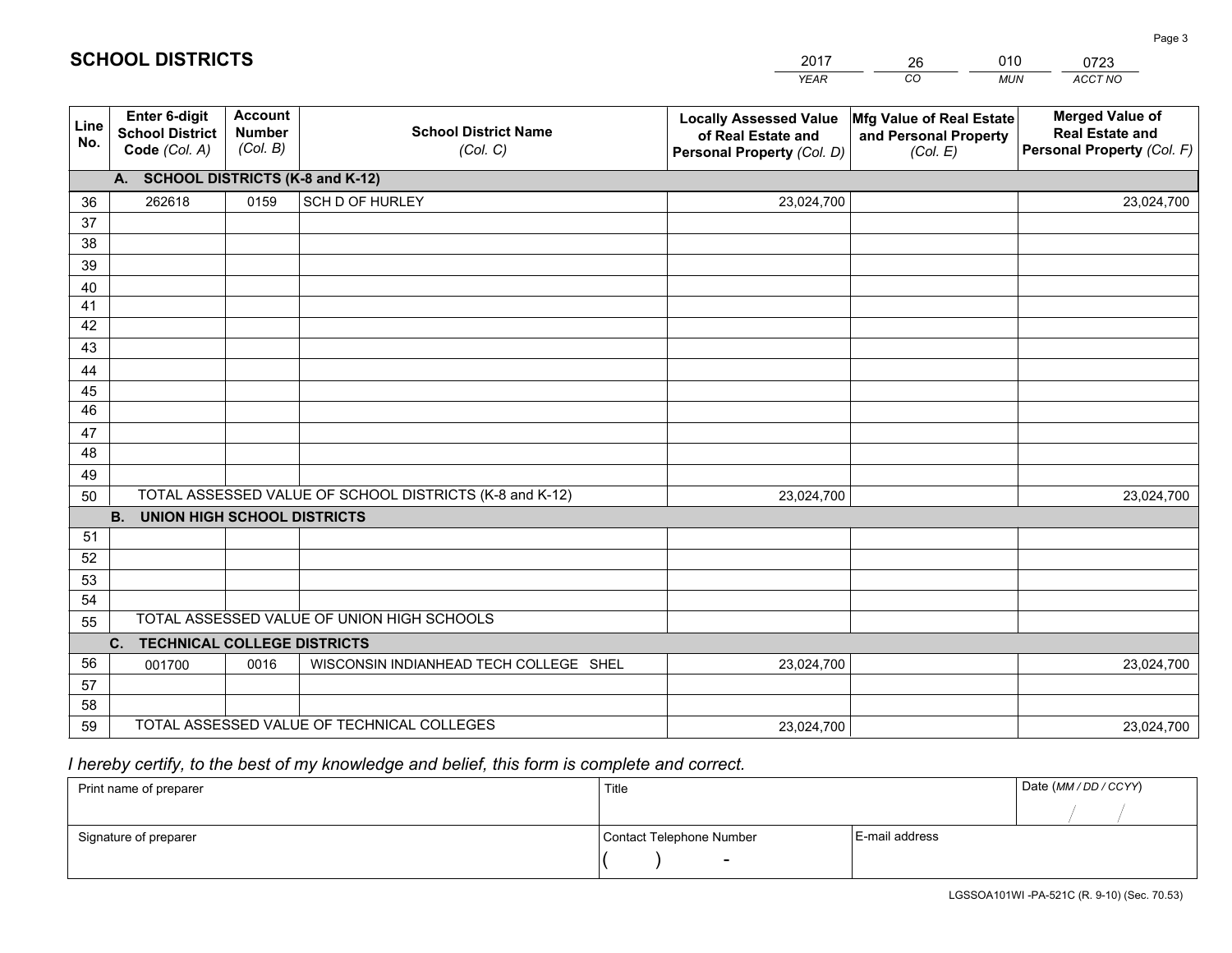#### **HIGHLIGHTS**

- 1. Complete the Statement of Assessment after the Board of Review. Reflect any changes made there.
- 2. Use black ink to complete.
- 3. Line 16 must equal Line 50, Col D.
- 4. Line 55 must equal the total of K-8 schools listed on lines 36-49. Do not include K-12 schools in this comparision.
- 5. Line 59, Col. D must equal Line 16.
- 6. Special District, School District and Technical College District values must include both real estate and personal property. Examples of Special districts are: town sanitary districts, public inland lake protection and rehabilitation districts, and metropolitan sewerage districts.
- 7. DO NOT INCLUDE Manufacturing property values.DOR will print these values on the final SOA.
- 8. Accuracy of this form is very important. The values reported directly affect the equalized value DOR calculates for school and special districts.

#### **Page 1:**

 If not prefilled, enter the tax year,county and municipal code,municipal type, municipal name and county name on the top of form.

Check the Amended box, if filing an amended / corrected SOA.

 Report the parcel count, acres and assessed value of taxable general property, total parcel count, (real and personal), total acres, and values from final figures set by the Board of Review.

- A. Real Estate land and improvements (buildings, etc.) is reported on lines 1 8, total line 9.
- B. Personal Property is reported on lines 11 14, Column D, total line 15.
- C. To complete this report, use the computer produced summary of the assessment roll that shows these amounts.
- D. Use whole numbers only.
- E. Add each line across and each column down to verify entries.

### **Page 2:**

- A. Report Special Items (not subject to general property tax).
- 1. Private Forest Croplands and Managed Forest Lands are reported on lines 18,19, 20 and 21. Be sure to report assessed values **NOT** taxes.
- 2. You should have copies of the orders of entry, orders of withdrawal, etc., to update your assessment roll.
	- 3. Show hundredths of acres (e.g. 39.75).
- 4. Tax exempt lands are reported on line 22.
- 5. Omitted property and sec. 70.43, Wis. Stats., corrections of errors by assessor are reported on line 23. Report real estate and personal property separately. These should be for **prior years**, not something found on the current assessment roll after the board of review.
- B. Special District (Lines 24-35) Include the value of both real and personal property.

 The Department of Revenue (DOR) preprints much of the information regarding names and codes for schools, special districts,etc. If a district is not listed, enter the name and value only, DOR will enter the proper code.

### **Page 3 School Districts:**

Include the value of both real and personal property.

Report School District (regular, elementary, union high school, and technical college).

- 1. Regular (K-12) and Elementary (K-8) school values are reported on lines 36-49, total on line 50.
- 2. Union High School (UHS) (use only if elementary schools are listed on lines 36-49) are reported on lines 51-54. UHS total value (line 55) must equal to the total **elementary school** values reported on lines 36-49. Do notinclude K-12 schools in this comparison.
- 3. Technical College values are reported on lines 56-58, total on line 59.
- 4. Use the computer summary that shows these amounts to complete this report.

#### **This form is due the second Monday in June. File this report only after your Board of Review is complete.**

 *If you have questions: Return forms to:*

 Email: lgs@wisconsin.gov Wisconsin Department of RevenueCall:  $(608)$  266-2569 or  $(608)$  264-6892 Fax number: (608) 264-6887 PO Box 8971

Local Government Services Section 6-97 Madison WI 53708-8971

RON BELT, WI 54536 - 0040 IRON BELT, WI 54536 - 0040 TOWN OF KNIGHT KELLY JO GARRO<br>TOWN OF KNIGHT KELLY JO GARRO POBOX40 PO BOX 40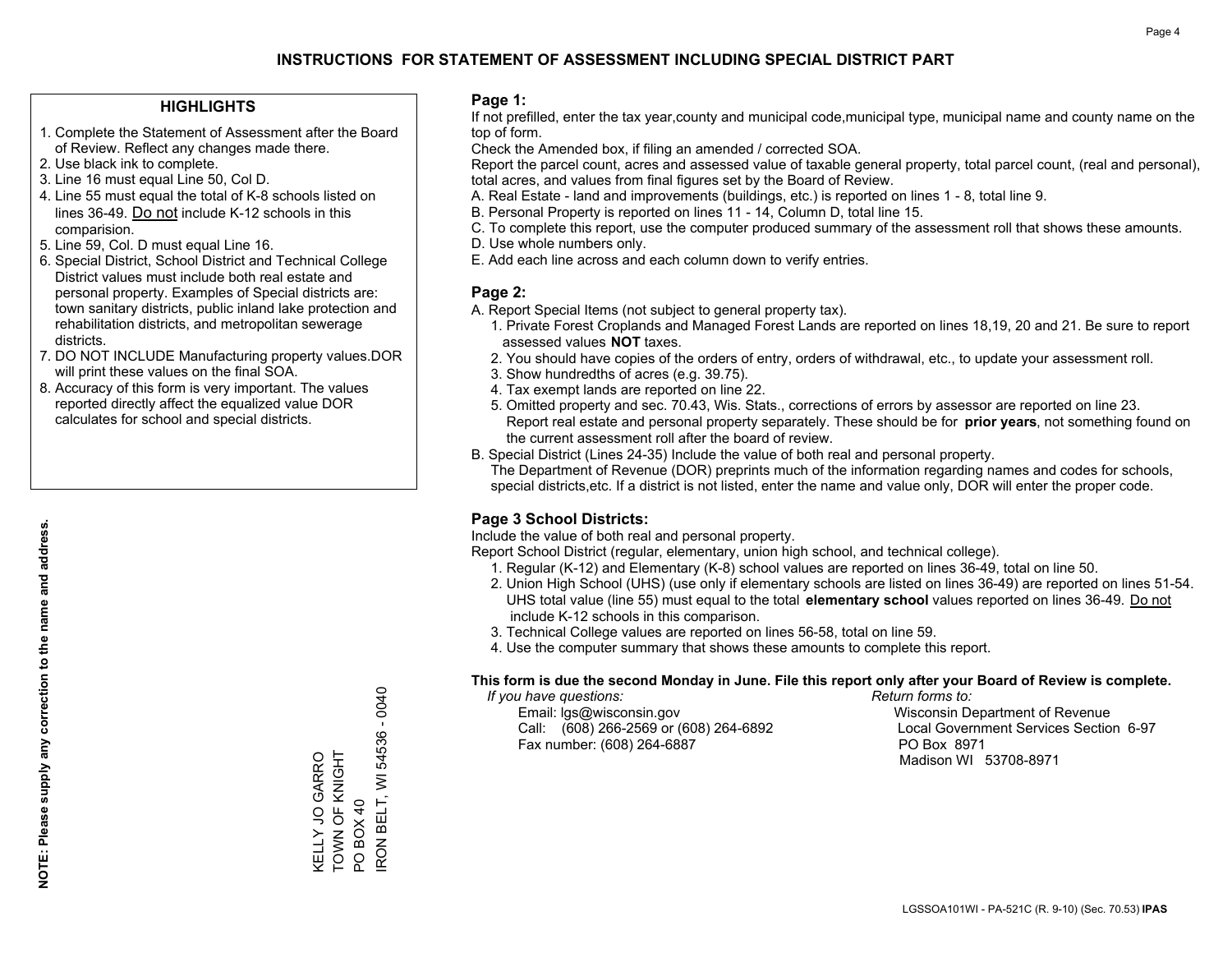**STATEMENT OF ASSESSMENT FOR 2017** 

| 26 | 012  | 0724    |
|----|------|---------|
| ΓO | MUN. | ACCT NO |

|              | <b>FOR</b>                                                                        | <b>TOWN OF</b><br>OF                                                                                                                                                                         | <b>MERCER</b>            |              | <b>IRON COUNTY</b>                                   |                         |                      | <b>WHEN COMPLETING THIS DOCUMENT</b><br>DO NOT WRITE OVER X's OR IN SHADED AREAS |
|--------------|-----------------------------------------------------------------------------------|----------------------------------------------------------------------------------------------------------------------------------------------------------------------------------------------|--------------------------|--------------|------------------------------------------------------|-------------------------|----------------------|----------------------------------------------------------------------------------|
|              |                                                                                   | Town - Village - City                                                                                                                                                                        | <b>Municipality Name</b> |              | <b>County Name</b>                                   |                         |                      |                                                                                  |
|              |                                                                                   | <b>REAL ESTATE</b>                                                                                                                                                                           |                          | PARCEL COUNT | NO. OF ACRES                                         | <b>VALUE OF</b>         | <b>VALUE OF</b>      | TOTAL VALUE OF LAND                                                              |
| Line<br>No.  | other Real Estate)                                                                | (See Lines 18 - 22 for                                                                                                                                                                       |                          |              | <b>WHOLE</b><br>TOTAL LAND IMPROVEMENTS NUMBERS ONLY | LAND                    | <b>IMPROVEMENTS</b>  | AND IMPROVEMENTS                                                                 |
|              |                                                                                   |                                                                                                                                                                                              | Col. A                   | Col. B       | Col. C                                               | Col. D                  | Col. E               | Col. F                                                                           |
| $\mathbf{1}$ |                                                                                   | <b>RESIDENTIAL - Class 1</b>                                                                                                                                                                 | 2,668                    | 1,920        | 12,884                                               | 216,493,100             | 206,855,300          | 423,348,400                                                                      |
| 2            |                                                                                   | <b>COMMERCIAL - Class 2</b>                                                                                                                                                                  | 126                      | 105          | 568                                                  | 9,565,100               | 19,891,500           | 29,456,600                                                                       |
| 3            |                                                                                   | <b>MANUFACTURING - Class 3</b>                                                                                                                                                               | 4                        | 3            | 145                                                  | 333,900                 | 1,638,100            | 1,972,000                                                                        |
| 4            |                                                                                   | <b>AGRICULTURAL - Class 4</b>                                                                                                                                                                |                          |              | 56                                                   | 18,800                  |                      | 18,800                                                                           |
| 5            |                                                                                   | <b>UNDEVELOPED - Class 5</b>                                                                                                                                                                 | 0                        |              | $\Omega$                                             | 0                       |                      | 0 <sup>1</sup>                                                                   |
| 6            |                                                                                   | AGRICULTURAL FOREST - Class 5m                                                                                                                                                               | $\Omega$                 |              | $\Omega$                                             | $\mathbf{0}$            |                      | 0                                                                                |
| 7            |                                                                                   | FOREST LANDS - Class 6                                                                                                                                                                       | 265                      |              | 10,004                                               | 15,373,500              |                      | 15,373,500                                                                       |
| 8            |                                                                                   | OTHER - Class 7                                                                                                                                                                              |                          |              | 5                                                    | 20,000                  | 432,000              | 452,000                                                                          |
| 9            |                                                                                   | TOTAL - ALL COLUMNS                                                                                                                                                                          | 3,065                    | 2,029        | 23,662                                               | 241,804,400             | 228,816,900          | 470,621,300                                                                      |
| 10           |                                                                                   | NUMBER OF PERSONAL PROPERTY ACCOUNTS IN ROLL                                                                                                                                                 |                          |              | 108                                                  | <b>LOCALLY ASSESSED</b> | <b>MANUFACTURING</b> | <b>MERGED</b>                                                                    |
| 11           |                                                                                   | BOATS AND OTHER WATERCRAFT NOT EXEMPT - Code 1                                                                                                                                               |                          |              |                                                      | 0                       | $\Omega$             | $\Omega$                                                                         |
| 12           |                                                                                   | MACHINERY, TOOLS AND PATTERNS - Code 2                                                                                                                                                       |                          |              |                                                      | 0                       | 163,600              | 163,600                                                                          |
| 13           |                                                                                   | FURNITURE, FIXTURES AND EQUIPMENT - Code 3                                                                                                                                                   |                          |              |                                                      | 2,454,900               | 42,600               | 2,497,500                                                                        |
| 14           |                                                                                   | ALL OTHER PERSONAL PROPERTY NOT EXEMPT - Codes 4A, 4B, 4C                                                                                                                                    |                          |              |                                                      | 1,150,000               | 28,300               | 1,178,300                                                                        |
| 15           | TOTAL OF PERSONAL PROPERTY NOT EXEMPT (Total of Lines 11-14)<br>3,604,900         |                                                                                                                                                                                              |                          |              |                                                      |                         | 234,500              | 3,839,400                                                                        |
| 16           |                                                                                   | AGGREGATE ASSESSED VALUE OF ALL PROPERTY SUBJECT TO THE GENERAL PROPERTY TAX (Total of Lines 9F and 15F)<br>MUST EQUAL TOTAL VALUE OF THE SCHOOL DISTRICTS (K-12 PLUS K-8) - Line 50, Col. F |                          |              |                                                      |                         |                      | 474,460,700                                                                      |
| 17           |                                                                                   |                                                                                                                                                                                              |                          |              | Name of Assessor                                     |                         | Telephone #          |                                                                                  |
|              | <b>BOARD OF REVIEW</b><br>DATE OF FINAL ADJOURNMENT<br>08/30/2017<br>PAUL CARLSON |                                                                                                                                                                                              |                          |              |                                                      |                         | (715) 686-7738       |                                                                                  |

REMARKS

The Assessment Ratio to be used in calculating the estimated Fair Market Value on tax bills for this tax district is 1.082475784

This ratio should be used to convert assessed values to "Calculate Equalized Values" in Step 1 of the Lottery and Gaming Credit Calculations.<br>This ratio should be used in the "Computation of Tax Equivalent" schedule of the Commission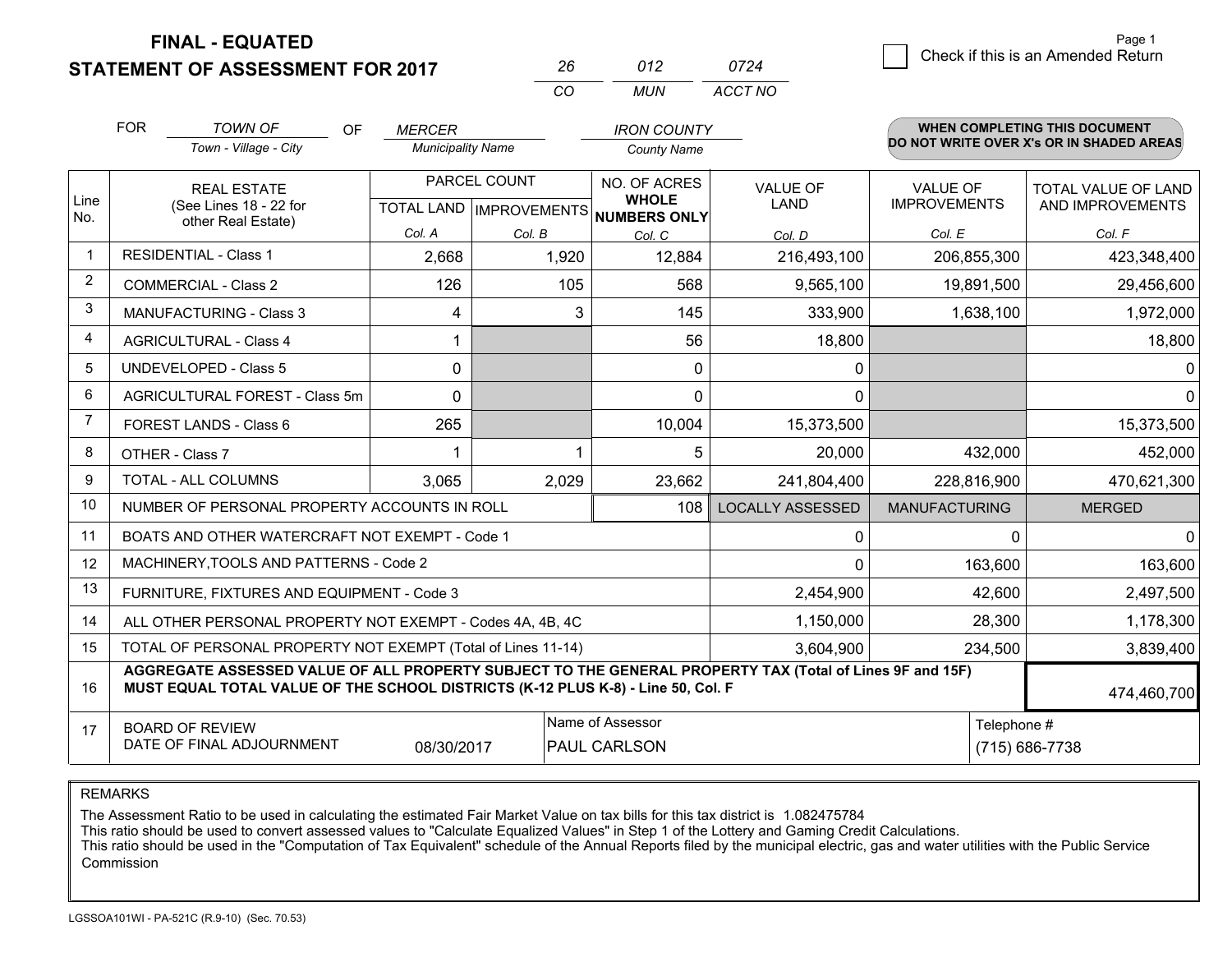*YEAR CO MUN ACCT NO* 2017 26 012 0724

Do not confuse FOREST LANDS (Line 7) with FOREST CROPS (in this section) - They are **NOT** the same

|                                                               |                                                                                |                 |  | Private Forest Crop - Reg Class @ 10¢ per acre                   |                 | Private Forest Crop - Reg Class @ \$2.52 per acre             |                                                                              |                                                                 |                    |                    |
|---------------------------------------------------------------|--------------------------------------------------------------------------------|-----------------|--|------------------------------------------------------------------|-----------------|---------------------------------------------------------------|------------------------------------------------------------------------------|-----------------------------------------------------------------|--------------------|--------------------|
| 18                                                            | (a) PARCELS                                                                    | (b) ACRES       |  | (c) ASSESSED VALUE                                               |                 | (d) PARCELS                                                   |                                                                              | (e) ACRES                                                       |                    | (f) ASSESSED VALUE |
|                                                               | 15                                                                             | 602.2           |  |                                                                  | 162,500         |                                                               |                                                                              | 281.44                                                          |                    | 119,000            |
|                                                               |                                                                                |                 |  | Private Forest Crop - Special Class @ 20¢ per acre               |                 |                                                               | Entered Before 2005 Managed Forest - Ferrous Mining CLOSED @ \$8.27 per acre |                                                                 |                    |                    |
| 19                                                            | (a) PARCELS                                                                    | (b) ACRES       |  | (c) ASSESSED VALUE                                               |                 | (d) PARCELS                                                   |                                                                              | (e) ACRES                                                       |                    | (f) ASSESSED VALUE |
|                                                               |                                                                                |                 |  |                                                                  |                 |                                                               |                                                                              |                                                                 |                    |                    |
|                                                               |                                                                                |                 |  | Entered Before 2005 Managed Forest - OPEN @ \$.79 per acre       |                 |                                                               |                                                                              | Entered Before 2005 Managed Forest - CLOSED @ \$1.87 per acre   |                    |                    |
| 20                                                            | (a) PARCELS                                                                    | (b) ACRES       |  | (c) ASSESSED VALUE                                               |                 | (d) PARCELS                                                   |                                                                              | (e) ACRES                                                       |                    | (f) ASSESSED VALUE |
|                                                               | 199                                                                            | 7,580.33        |  | 2,806,900                                                        |                 | 69                                                            |                                                                              | 1,695.66                                                        |                    | 1,300,600          |
| Entered After 2004 Managed Forest - OPEN @<br>\$2.14 per acre |                                                                                |                 |  |                                                                  |                 | Entered After 2004 Managed Forest - CLOSED @ \$10.68 per acre |                                                                              |                                                                 |                    |                    |
| 21                                                            | (a) PARCELS                                                                    | (b) ACRES       |  | (c) ASSESSED VALUE                                               |                 | (d) PARCELS<br>(e) ACRES                                      |                                                                              |                                                                 | (f) ASSESSED VALUE |                    |
|                                                               |                                                                                |                 |  |                                                                  |                 |                                                               |                                                                              |                                                                 |                    |                    |
|                                                               | 41                                                                             | 1,385.66        |  | 2,180,300                                                        |                 | 56                                                            |                                                                              | 1.523.76                                                        |                    | 2,393,900          |
| 22                                                            | (a) County Forest Cropland Acres                                               |                 |  | (b) Federal Acres                                                | (c) State Acres |                                                               |                                                                              | (d) County (NOT FOREST CROP) Acres                              |                    | (e) Other Acres    |
|                                                               |                                                                                |                 |  |                                                                  |                 | 41,500.08                                                     |                                                                              | 202.13                                                          |                    | 548.27             |
|                                                               |                                                                                |                 |  | Assessed Value of Omitted Property From Prior Years (Sec. 70.44) |                 |                                                               |                                                                              | Assessed Value of Sec. 70.43 Corrections of Errors by Assessors |                    |                    |
|                                                               |                                                                                | (a) REAL ESTATE |  | (b) PERSONAL                                                     |                 |                                                               |                                                                              | (c1) REAL ESTATE                                                |                    | (c2) PERSONAL      |
| 23                                                            |                                                                                |                 |  |                                                                  |                 |                                                               |                                                                              |                                                                 |                    |                    |
|                                                               | Manufacturing Equated Value of Omitted Property From Prior Years (Sec. 70.995) |                 |  |                                                                  |                 |                                                               | Mfg. Equated Value of Sec.70.43 Corrections of Errors by Assessors           |                                                                 |                    |                    |
|                                                               |                                                                                | (d) REAL ESTATE |  | (e) PERSONAL                                                     |                 | (f1) REAL ESTATE                                              |                                                                              |                                                                 | (f2) PERSONAL      |                    |
|                                                               |                                                                                |                 |  |                                                                  |                 |                                                               |                                                                              |                                                                 |                    |                    |

## **SPECIAL DISTRICTS**

| <b>Line</b><br>No. | <b>Enter 6-digit</b><br>Special District<br>Code (Col. A) | <b>Account</b><br><b>Number</b><br>(Col. B) | <b>Special District Name</b><br>(Col. C) | <b>Locally Assessed Value</b><br>of Real Estate and<br><b>Personal Property (Col. D)</b> | Mfg Value of Real Estate<br>and Personal Property<br>(Col. E) | <b>Merged Value of</b><br><b>Real Estate and</b><br>Personal Property (Col. F) |
|--------------------|-----------------------------------------------------------|---------------------------------------------|------------------------------------------|------------------------------------------------------------------------------------------|---------------------------------------------------------------|--------------------------------------------------------------------------------|
| 24                 | 267020                                                    | 0167                                        | MERCER SANITARY DISTRICT #1              | 60,316,600                                                                               | 1,979,600                                                     | 62,296,200                                                                     |
| 25                 |                                                           |                                             |                                          |                                                                                          |                                                               |                                                                                |
| 26                 |                                                           |                                             |                                          |                                                                                          |                                                               |                                                                                |
| 27                 |                                                           |                                             |                                          |                                                                                          |                                                               |                                                                                |
| 28                 |                                                           |                                             |                                          |                                                                                          |                                                               |                                                                                |
| 29                 |                                                           |                                             |                                          |                                                                                          |                                                               |                                                                                |
| 30                 |                                                           |                                             |                                          |                                                                                          |                                                               |                                                                                |
| 31                 |                                                           |                                             |                                          |                                                                                          |                                                               |                                                                                |
| 32                 |                                                           |                                             |                                          |                                                                                          |                                                               |                                                                                |
| 33                 |                                                           |                                             |                                          |                                                                                          |                                                               |                                                                                |
| 34                 |                                                           |                                             |                                          |                                                                                          |                                                               |                                                                                |
| 35                 |                                                           |                                             |                                          |                                                                                          |                                                               |                                                                                |

LGSSOA101WI-PA - 521C (R. 9-10) (Sec. 70.53)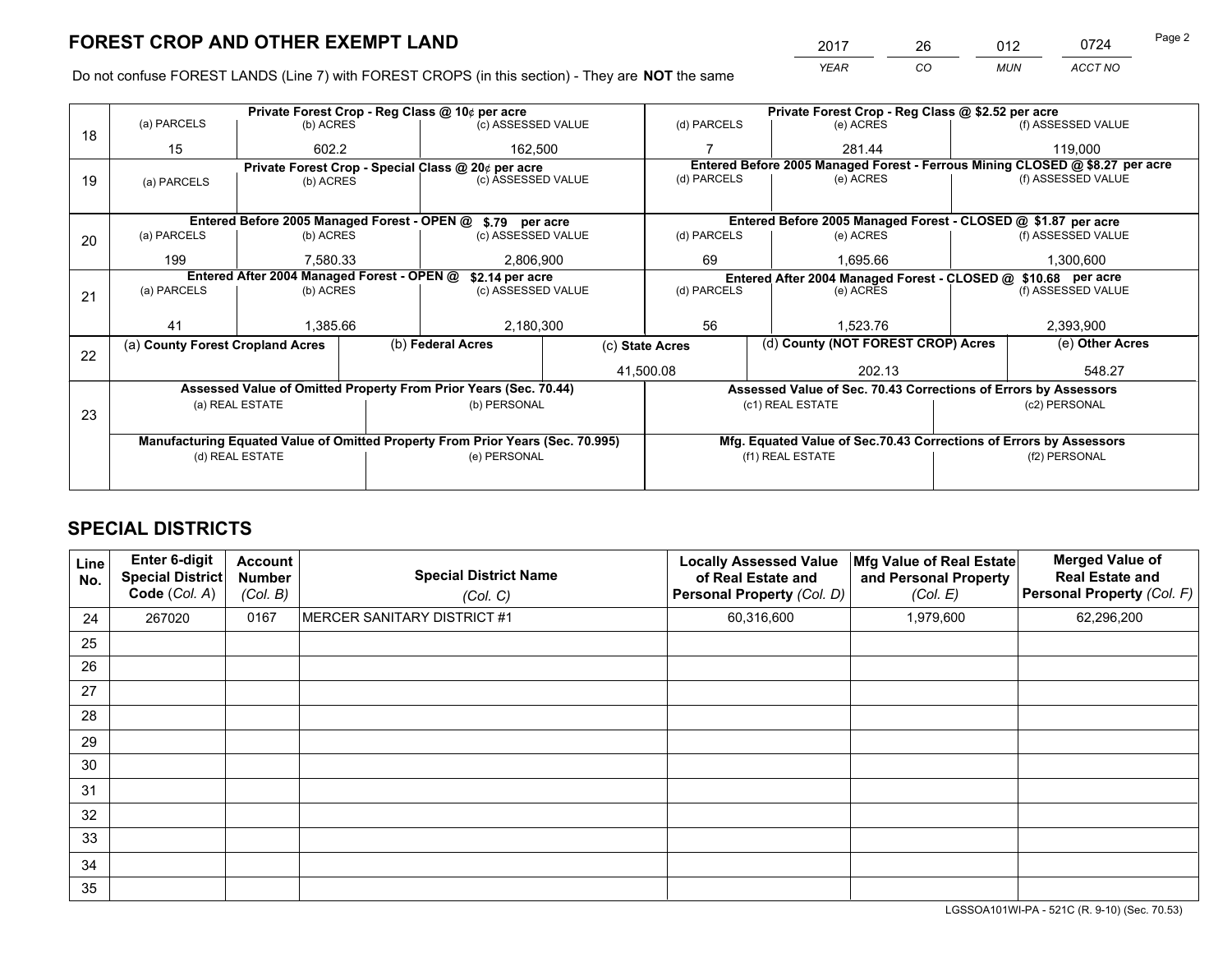|             |                                                                 |                                             |                                                         | <b>YEAR</b>                                                                       | CO<br><b>MUN</b>                                              | <b>ACCT NO</b>                                                                 |
|-------------|-----------------------------------------------------------------|---------------------------------------------|---------------------------------------------------------|-----------------------------------------------------------------------------------|---------------------------------------------------------------|--------------------------------------------------------------------------------|
| Line<br>No. | <b>Enter 6-digit</b><br><b>School District</b><br>Code (Col. A) | <b>Account</b><br><b>Number</b><br>(Col. B) | <b>School District Name</b><br>(Col. C)                 | <b>Locally Assessed Value</b><br>of Real Estate and<br>Personal Property (Col. D) | Mfg Value of Real Estate<br>and Personal Property<br>(Col. E) | <b>Merged Value of</b><br><b>Real Estate and</b><br>Personal Property (Col. F) |
|             | A. SCHOOL DISTRICTS (K-8 and K-12)                              |                                             |                                                         |                                                                                   |                                                               |                                                                                |
| 36          | 263484                                                          | 0160                                        | SCH D OF MERCER                                         | 472,254,200                                                                       | 2,206,500                                                     | 474,460,700                                                                    |
| 37          |                                                                 |                                             |                                                         |                                                                                   |                                                               |                                                                                |
| 38          |                                                                 |                                             |                                                         |                                                                                   |                                                               |                                                                                |
| 39          |                                                                 |                                             |                                                         |                                                                                   |                                                               |                                                                                |
| 40          |                                                                 |                                             |                                                         |                                                                                   |                                                               |                                                                                |
| 41          |                                                                 |                                             |                                                         |                                                                                   |                                                               |                                                                                |
| 42          |                                                                 |                                             |                                                         |                                                                                   |                                                               |                                                                                |
| 43          |                                                                 |                                             |                                                         |                                                                                   |                                                               |                                                                                |
| 44<br>45    |                                                                 |                                             |                                                         |                                                                                   |                                                               |                                                                                |
| 46          |                                                                 |                                             |                                                         |                                                                                   |                                                               |                                                                                |
| 47          |                                                                 |                                             |                                                         |                                                                                   |                                                               |                                                                                |
| 48          |                                                                 |                                             |                                                         |                                                                                   |                                                               |                                                                                |
| 49          |                                                                 |                                             |                                                         |                                                                                   |                                                               |                                                                                |
| 50          |                                                                 |                                             | TOTAL ASSESSED VALUE OF SCHOOL DISTRICTS (K-8 and K-12) | 472,254,200                                                                       | 2,206,500                                                     | 474,460,700                                                                    |
|             | <b>B.</b><br><b>UNION HIGH SCHOOL DISTRICTS</b>                 |                                             |                                                         |                                                                                   |                                                               |                                                                                |
| 51          |                                                                 |                                             |                                                         |                                                                                   |                                                               |                                                                                |
| 52          |                                                                 |                                             |                                                         |                                                                                   |                                                               |                                                                                |
| 53          |                                                                 |                                             |                                                         |                                                                                   |                                                               |                                                                                |
| 54          |                                                                 |                                             |                                                         |                                                                                   |                                                               |                                                                                |
| 55          |                                                                 |                                             | TOTAL ASSESSED VALUE OF UNION HIGH SCHOOLS              |                                                                                   |                                                               |                                                                                |
|             | C.<br><b>TECHNICAL COLLEGE DISTRICTS</b>                        |                                             |                                                         |                                                                                   |                                                               |                                                                                |
| 56          | 001600                                                          | 0015                                        | NICOLET TECHNICAL COLLEGE<br><b>RHIN</b>                | 472,254,200                                                                       | 2,206,500                                                     | 474,460,700                                                                    |
| 57          |                                                                 |                                             |                                                         |                                                                                   |                                                               |                                                                                |
| 58          |                                                                 |                                             | TOTAL ASSESSED VALUE OF TECHNICAL COLLEGES              |                                                                                   |                                                               |                                                                                |
| 59          |                                                                 |                                             |                                                         | 472,254,200                                                                       | 2,206,500                                                     | 474,460,700                                                                    |

26

012

## *I hereby certify, to the best of my knowledge and belief, this form is complete and correct.*

**SCHOOL DISTRICTS**

| Print name of preparer | Title                    |                | Date (MM / DD / CCYY) |
|------------------------|--------------------------|----------------|-----------------------|
|                        |                          |                |                       |
| Signature of preparer  | Contact Telephone Number | E-mail address |                       |
|                        | $\sim$                   |                |                       |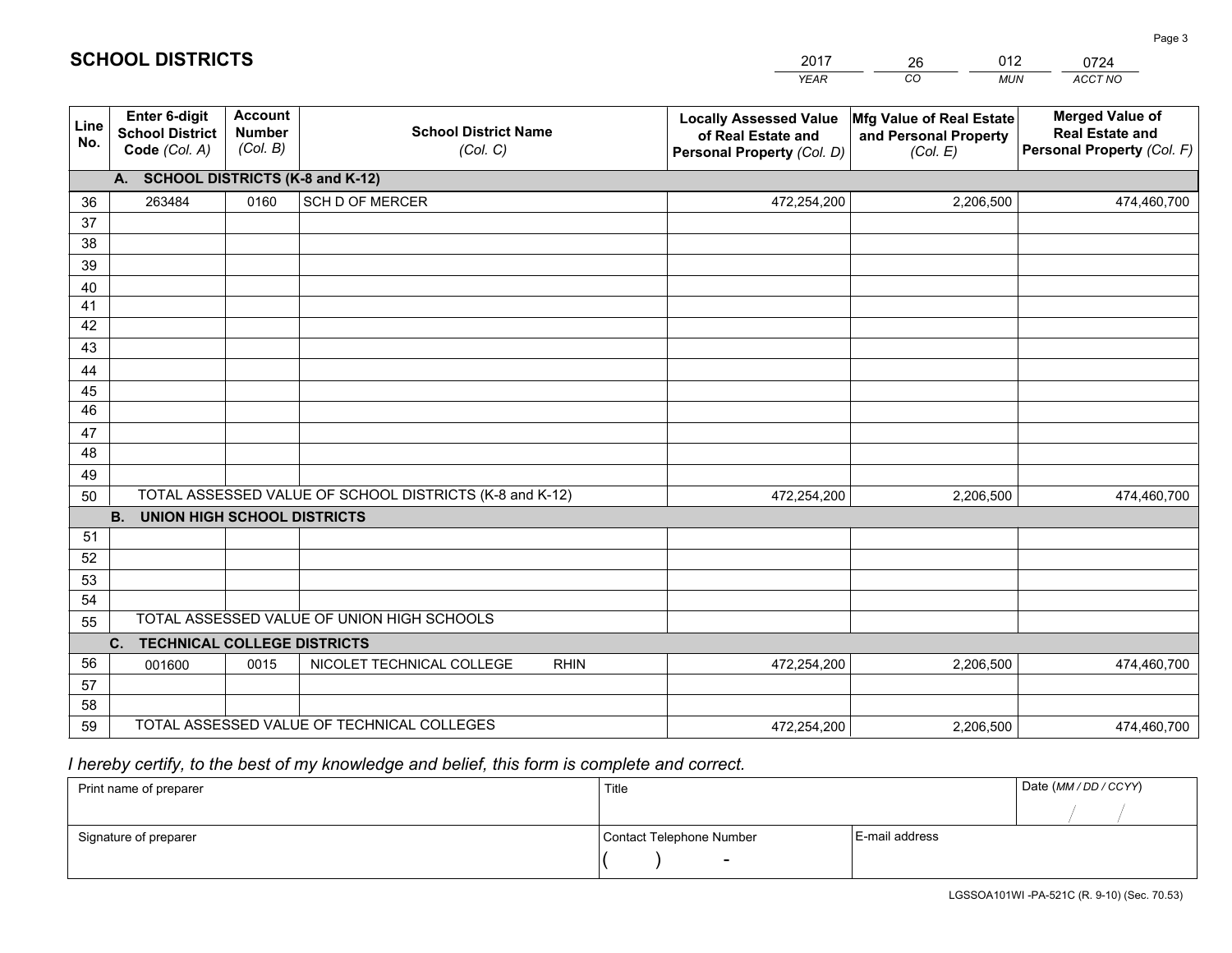#### **HIGHLIGHTS**

- 1. Complete the Statement of Assessment after the Board of Review. Reflect any changes made there.
- 2. Use black ink to complete.
- 3. Line 16 must equal Line 50, Col D.
- 4. Line 55 must equal the total of K-8 schools listed on lines 36-49. Do not include K-12 schools in this comparision.
- 5. Line 59, Col. D must equal Line 16.
- 6. Special District, School District and Technical College District values must include both real estate and personal property. Examples of Special districts are: town sanitary districts, public inland lake protection and rehabilitation districts, and metropolitan sewerage districts.
- 7. DO NOT INCLUDE Manufacturing property values.DOR will print these values on the final SOA.

CHRISTAN BRANDT TOWN OF MERCER

CHRISTAN BRANDT<br>TOWN OF MERCER

PO BOX 149

PO BOX 149

MERCER, WI 54547 - 0149

VIERCER, WI 54547 - 0149

 8. Accuracy of this form is very important. The values reported directly affect the equalized value DOR calculates for school and special districts.

#### **Page 1:**

 If not prefilled, enter the tax year,county and municipal code,municipal type, municipal name and county name on the top of form.

Check the Amended box, if filing an amended / corrected SOA.

 Report the parcel count, acres and assessed value of taxable general property, total parcel count, (real and personal), total acres, and values from final figures set by the Board of Review.

- A. Real Estate land and improvements (buildings, etc.) is reported on lines 1 8, total line 9.
- B. Personal Property is reported on lines 11 14, Column D, total line 15.
- C. To complete this report, use the computer produced summary of the assessment roll that shows these amounts.
- D. Use whole numbers only.
- E. Add each line across and each column down to verify entries.

#### **Page 2:**

- A. Report Special Items (not subject to general property tax).
- 1. Private Forest Croplands and Managed Forest Lands are reported on lines 18,19, 20 and 21. Be sure to report assessed values **NOT** taxes.
- 2. You should have copies of the orders of entry, orders of withdrawal, etc., to update your assessment roll.
	- 3. Show hundredths of acres (e.g. 39.75).
- 4. Tax exempt lands are reported on line 22.
- 5. Omitted property and sec. 70.43, Wis. Stats., corrections of errors by assessor are reported on line 23. Report real estate and personal property separately. These should be for **prior years**, not something found on the current assessment roll after the board of review.
- B. Special District (Lines 24-35) Include the value of both real and personal property.
- The Department of Revenue (DOR) preprints much of the information regarding names and codes for schools, special districts,etc. If a district is not listed, enter the name and value only, DOR will enter the proper code.

### **Page 3 School Districts:**

Include the value of both real and personal property.

Report School District (regular, elementary, union high school, and technical college).

- 1. Regular (K-12) and Elementary (K-8) school values are reported on lines 36-49, total on line 50.
- 2. Union High School (UHS) (use only if elementary schools are listed on lines 36-49) are reported on lines 51-54. UHS total value (line 55) must equal to the total **elementary school** values reported on lines 36-49. Do notinclude K-12 schools in this comparison.
- 3. Technical College values are reported on lines 56-58, total on line 59.
- 4. Use the computer summary that shows these amounts to complete this report.

#### **This form is due the second Monday in June. File this report only after your Board of Review is complete.**

 *If you have questions: Return forms to:*

 Email: lgs@wisconsin.gov Wisconsin Department of RevenueCall:  $(608)$  266-2569 or  $(608)$  264-6892 Fax number: (608) 264-6887 PO Box 8971

Local Government Services Section 6-97 Madison WI 53708-8971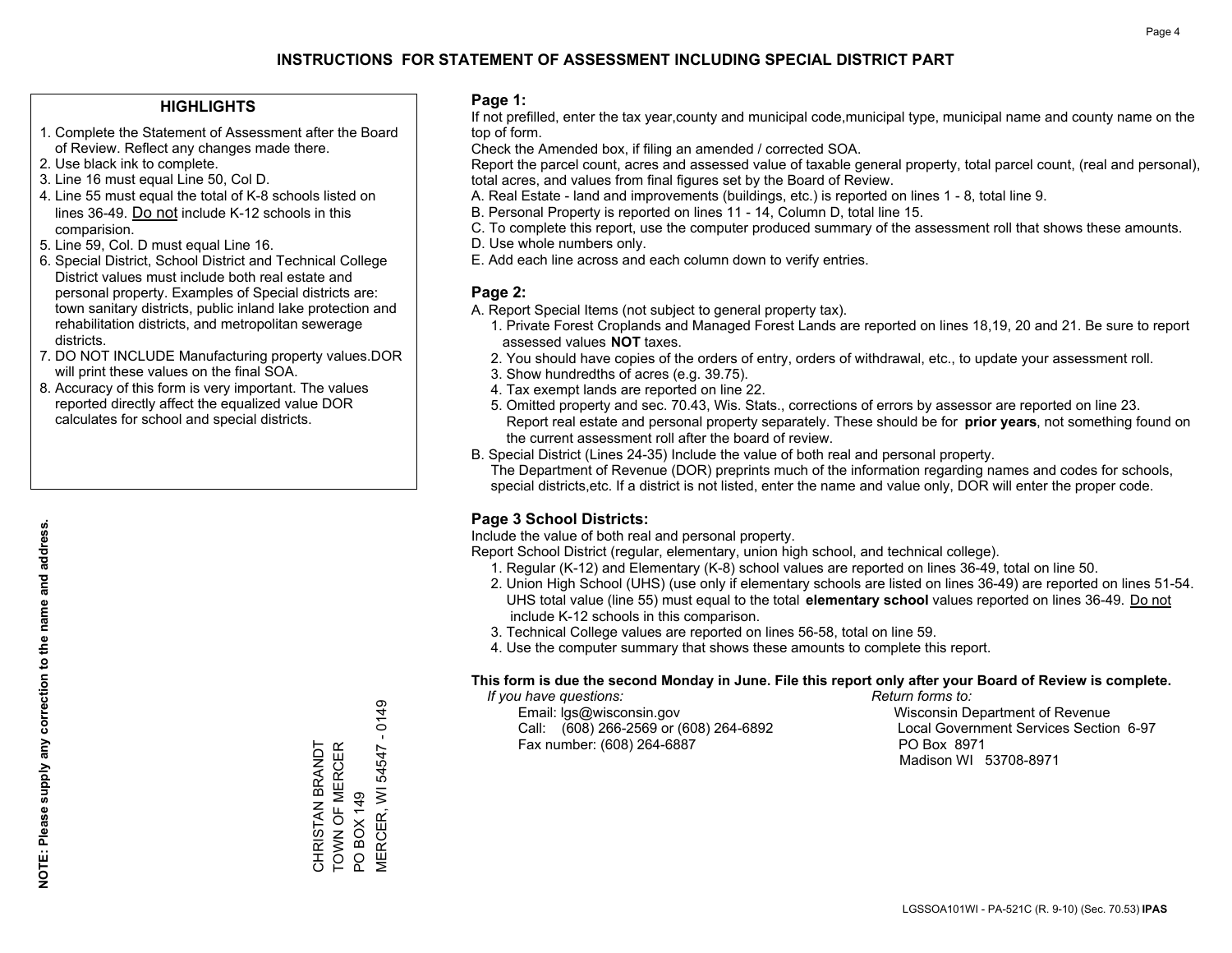**STATEMENT OF ASSESSMENT FOR 2017** 

|   | Page 1                             |
|---|------------------------------------|
| 5 | Check if this is an Amended Return |
|   |                                    |

Page 1

|                | <b>FOR</b> | <b>TOWN OF</b><br>OF                                                                                                                                                                         | <b>OMA</b>               |              | <b>IRON COUNTY</b>                                       |                         |                              | WHEN COMPLETING THIS DOCUMENT            |
|----------------|------------|----------------------------------------------------------------------------------------------------------------------------------------------------------------------------------------------|--------------------------|--------------|----------------------------------------------------------|-------------------------|------------------------------|------------------------------------------|
|                |            | Town - Village - City                                                                                                                                                                        | <b>Municipality Name</b> |              | <b>County Name</b>                                       |                         |                              | DO NOT WRITE OVER X's OR IN SHADED AREAS |
|                |            | <b>REAL ESTATE</b>                                                                                                                                                                           |                          | PARCEL COUNT | NO. OF ACRES                                             | <b>VALUE OF</b>         | <b>VALUE OF</b>              | <b>TOTAL VALUE OF LAND</b>               |
| Line<br>No.    |            | (See Lines 18 - 22 for<br>other Real Estate)                                                                                                                                                 |                          |              | <b>WHOLE</b><br>TOTAL LAND   IMPROVEMENTS   NUMBERS ONLY | <b>LAND</b>             | <b>IMPROVEMENTS</b>          | AND IMPROVEMENTS                         |
|                |            |                                                                                                                                                                                              | Col. A                   | Col. B       | Col. C                                                   | Col. D                  | Col. E                       | Col. F                                   |
|                |            | <b>RESIDENTIAL - Class 1</b>                                                                                                                                                                 | 776                      | 566          | 1,683                                                    | 51,849,300              | 40,248,000                   | 92,097,300                               |
| 2              |            | <b>COMMERCIAL - Class 2</b>                                                                                                                                                                  | 19                       | 15           | 144                                                      | 568,700                 | 998,200                      | 1,566,900                                |
| 3              |            | <b>MANUFACTURING - Class 3</b>                                                                                                                                                               | $\Omega$                 | $\Omega$     | $\Omega$                                                 | 0                       | 0                            | 0                                        |
| 4              |            | <b>AGRICULTURAL - Class 4</b>                                                                                                                                                                | 9                        |              | 179                                                      | 17,900                  |                              | 17,900                                   |
| 5              |            | <b>UNDEVELOPED - Class 5</b>                                                                                                                                                                 | 153                      |              | 2,241                                                    | 892,300                 |                              | 892,300                                  |
| 6              |            | AGRICULTURAL FOREST - Class 5m                                                                                                                                                               | 3                        |              | 90                                                       | 60,300                  |                              | 60,300                                   |
| $\overline{7}$ |            | FOREST LANDS - Class 6                                                                                                                                                                       | 471                      |              | 12,217                                                   | 15,996,400              |                              | 15,996,400                               |
| 8              |            | OTHER - Class 7                                                                                                                                                                              | $\overline{2}$           |              | $\overline{2}$<br>8                                      | 40,000                  | 117,600                      | 157,600                                  |
| 9              |            | TOTAL - ALL COLUMNS                                                                                                                                                                          | 1,433                    | 583          | 16,562                                                   | 69,424,900              | 41,363,800                   | 110,788,700                              |
| 10             |            | NUMBER OF PERSONAL PROPERTY ACCOUNTS IN ROLL                                                                                                                                                 |                          |              | 23                                                       | <b>LOCALLY ASSESSED</b> | <b>MANUFACTURING</b>         | <b>MERGED</b>                            |
| 11             |            | BOATS AND OTHER WATERCRAFT NOT EXEMPT - Code 1                                                                                                                                               |                          |              |                                                          | 0                       | 0                            | $\mathbf 0$                              |
| 12             |            | MACHINERY, TOOLS AND PATTERNS - Code 2                                                                                                                                                       |                          |              |                                                          | 1,000                   | 0                            | 1,000                                    |
| 13             |            | FURNITURE, FIXTURES AND EQUIPMENT - Code 3                                                                                                                                                   |                          |              |                                                          | 7,500                   | 0                            | 7,500                                    |
| 14             |            | ALL OTHER PERSONAL PROPERTY NOT EXEMPT - Codes 4A, 4B, 4C                                                                                                                                    |                          |              | 337,100                                                  | 0                       | 337,100                      |                                          |
| 15             |            | TOTAL OF PERSONAL PROPERTY NOT EXEMPT (Total of Lines 11-14)                                                                                                                                 |                          |              | 345,600                                                  | 0                       | 345,600                      |                                          |
| 16             |            | AGGREGATE ASSESSED VALUE OF ALL PROPERTY SUBJECT TO THE GENERAL PROPERTY TAX (Total of Lines 9F and 15F)<br>MUST EQUAL TOTAL VALUE OF THE SCHOOL DISTRICTS (K-12 PLUS K-8) - Line 50, Col. F |                          |              |                                                          |                         |                              | 111,134,300                              |
| 17             |            | <b>BOARD OF REVIEW</b><br>DATE OF FINAL ADJOURNMENT                                                                                                                                          | 11/15/2017               |              | Name of Assessor<br><b>DANIEL SOINE</b>                  |                         | Telephone #<br>$(561)$ 278-6 |                                          |

*CO*

*MUN*

*ACCT NO0725*

*<sup>26</sup> <sup>014</sup>*

REMARKS

The Assessment Ratio to be used in calculating the estimated Fair Market Value on tax bills for this tax district is 1.025204309<br>This ratio should be used to convert assessed values to "Calculate Equalized Values" in Step Commission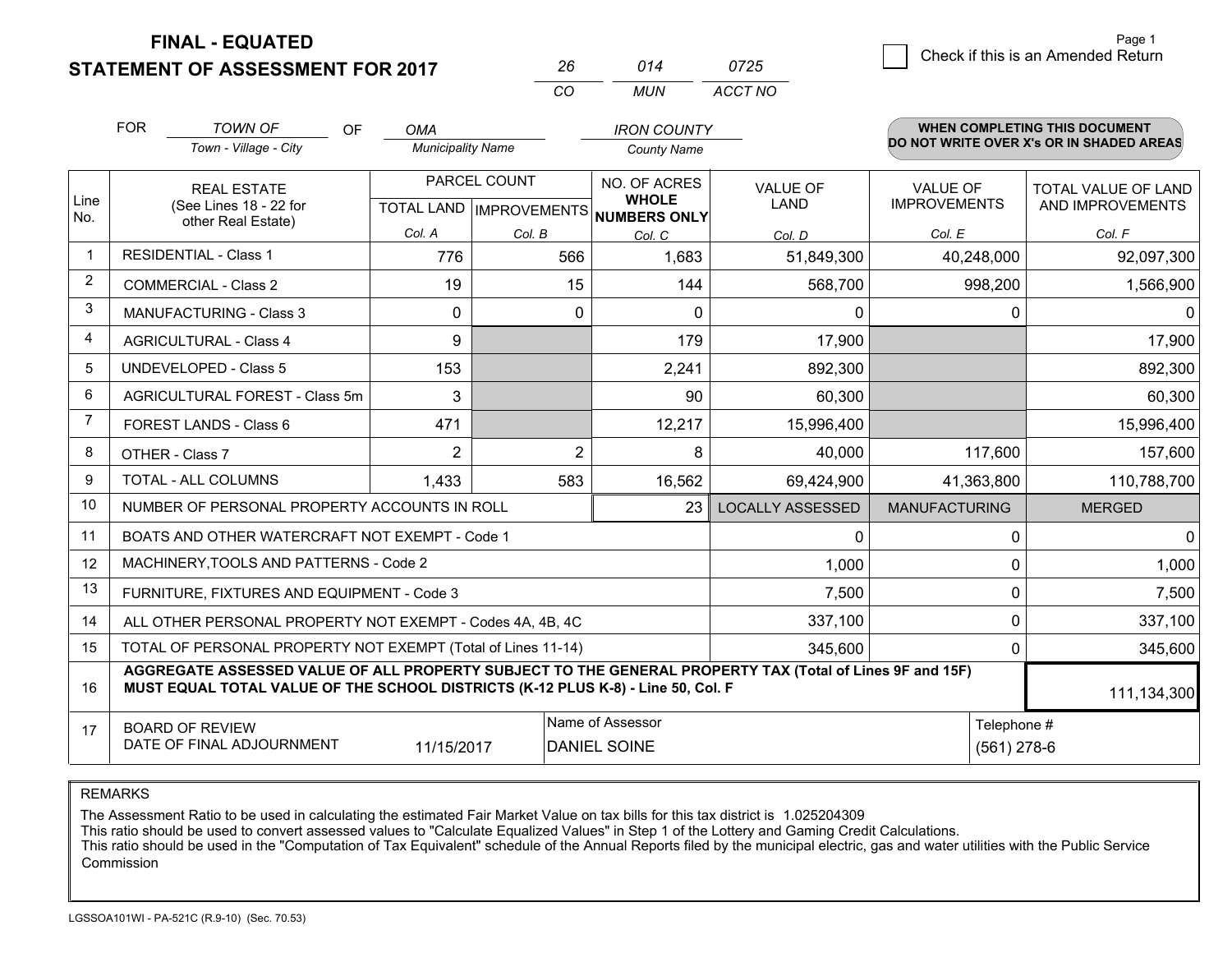*YEAR CO MUN ACCT NO* 2017 26 014 0725

Do not confuse FOREST LANDS (Line 7) with FOREST CROPS (in this section) - They are **NOT** the same

|    | Private Forest Crop - Reg Class @ 10¢ per acre                |                 |  |                                                                                |  | Private Forest Crop - Reg Class @ \$2.52 per acre             |                  |                                                               |                                                                 |                                                                                                                                                                                                                 |  |
|----|---------------------------------------------------------------|-----------------|--|--------------------------------------------------------------------------------|--|---------------------------------------------------------------|------------------|---------------------------------------------------------------|-----------------------------------------------------------------|-----------------------------------------------------------------------------------------------------------------------------------------------------------------------------------------------------------------|--|
| 18 | (a) PARCELS                                                   | (b) ACRES       |  | (c) ASSESSED VALUE                                                             |  | (d) PARCELS                                                   |                  | (e) ACRES                                                     |                                                                 | (f) ASSESSED VALUE                                                                                                                                                                                              |  |
|    |                                                               |                 |  |                                                                                |  | 35                                                            |                  | 1.403.8                                                       |                                                                 | 1,790,000                                                                                                                                                                                                       |  |
|    | Private Forest Crop - Special Class @ 20¢ per acre            |                 |  |                                                                                |  |                                                               |                  |                                                               |                                                                 |                                                                                                                                                                                                                 |  |
| 19 | (a) PARCELS                                                   | (b) ACRES       |  | (c) ASSESSED VALUE                                                             |  | (d) PARCELS                                                   |                  | (e) ACRES                                                     |                                                                 |                                                                                                                                                                                                                 |  |
|    |                                                               |                 |  |                                                                                |  |                                                               |                  |                                                               |                                                                 |                                                                                                                                                                                                                 |  |
|    | Entered Before 2005 Managed Forest - OPEN @ \$.79 per acre    |                 |  |                                                                                |  | Entered Before 2005 Managed Forest - CLOSED @ \$1.87 per acre |                  |                                                               |                                                                 |                                                                                                                                                                                                                 |  |
| 20 | (a) PARCELS                                                   | (b) ACRES       |  | (c) ASSESSED VALUE                                                             |  | (d) PARCELS                                                   |                  | (e) ACRES                                                     |                                                                 | (f) ASSESSED VALUE                                                                                                                                                                                              |  |
|    | 137                                                           | 5.069.4         |  | 6,857,200                                                                      |  | 152<br>5,345.46                                               |                  |                                                               | 8,352,900                                                       |                                                                                                                                                                                                                 |  |
|    | Entered After 2004 Managed Forest - OPEN @<br>\$2.14 per acre |                 |  |                                                                                |  |                                                               |                  | Entered After 2004 Managed Forest - CLOSED @ \$10.68 per acre |                                                                 |                                                                                                                                                                                                                 |  |
| 21 | (a) PARCELS                                                   | (b) ACRES       |  | (c) ASSESSED VALUE                                                             |  | (d) PARCELS                                                   |                  | (e) ACRES                                                     |                                                                 |                                                                                                                                                                                                                 |  |
|    |                                                               |                 |  |                                                                                |  |                                                               |                  |                                                               |                                                                 |                                                                                                                                                                                                                 |  |
|    | 73                                                            | 2,393.97        |  | 3,414,300                                                                      |  | 85                                                            |                  | 2,400.68                                                      |                                                                 | 4,123,200                                                                                                                                                                                                       |  |
|    | (a) County Forest Cropland Acres                              |                 |  | (b) Federal Acres                                                              |  | (c) State Acres                                               |                  | (d) County (NOT FOREST CROP) Acres                            |                                                                 | (e) Other Acres                                                                                                                                                                                                 |  |
| 22 |                                                               |                 |  |                                                                                |  | 1,705.48                                                      |                  | 517.41                                                        |                                                                 | 324.15                                                                                                                                                                                                          |  |
|    |                                                               |                 |  | Assessed Value of Omitted Property From Prior Years (Sec. 70.44)               |  |                                                               |                  |                                                               | Assessed Value of Sec. 70.43 Corrections of Errors by Assessors |                                                                                                                                                                                                                 |  |
|    |                                                               | (a) REAL ESTATE |  | (b) PERSONAL                                                                   |  |                                                               | (c1) REAL ESTATE |                                                               |                                                                 | (c2) PERSONAL                                                                                                                                                                                                   |  |
| 23 |                                                               |                 |  |                                                                                |  |                                                               |                  |                                                               |                                                                 | Entered Before 2005 Managed Forest - Ferrous Mining CLOSED @ \$8.27 per acre<br>(f) ASSESSED VALUE<br>(f) ASSESSED VALUE<br>Mfg. Equated Value of Sec.70.43 Corrections of Errors by Assessors<br>(f2) PERSONAL |  |
|    |                                                               |                 |  | Manufacturing Equated Value of Omitted Property From Prior Years (Sec. 70.995) |  |                                                               |                  |                                                               |                                                                 |                                                                                                                                                                                                                 |  |
|    | (d) REAL ESTATE                                               |                 |  | (e) PERSONAL                                                                   |  |                                                               | (f1) REAL ESTATE |                                                               |                                                                 |                                                                                                                                                                                                                 |  |
|    |                                                               |                 |  |                                                                                |  |                                                               |                  |                                                               |                                                                 |                                                                                                                                                                                                                 |  |

## **SPECIAL DISTRICTS**

| Line<br>No. | Enter 6-digit<br>Special District<br>Code (Col. A) | <b>Account</b><br><b>Number</b> | <b>Special District Name</b> | <b>Locally Assessed Value</b><br>of Real Estate and | Mfg Value of Real Estate<br>and Personal Property | <b>Merged Value of</b><br><b>Real Estate and</b><br>Personal Property (Col. F) |
|-------------|----------------------------------------------------|---------------------------------|------------------------------|-----------------------------------------------------|---------------------------------------------------|--------------------------------------------------------------------------------|
|             |                                                    | (Col. B)                        | (Col. C)                     | Personal Property (Col. D)                          | (Col. E)                                          |                                                                                |
| 24          |                                                    |                                 |                              |                                                     |                                                   |                                                                                |
| 25          |                                                    |                                 |                              |                                                     |                                                   |                                                                                |
| 26          |                                                    |                                 |                              |                                                     |                                                   |                                                                                |
| 27          |                                                    |                                 |                              |                                                     |                                                   |                                                                                |
| 28          |                                                    |                                 |                              |                                                     |                                                   |                                                                                |
| 29          |                                                    |                                 |                              |                                                     |                                                   |                                                                                |
| 30          |                                                    |                                 |                              |                                                     |                                                   |                                                                                |
| 31          |                                                    |                                 |                              |                                                     |                                                   |                                                                                |
| 32          |                                                    |                                 |                              |                                                     |                                                   |                                                                                |
| 33          |                                                    |                                 |                              |                                                     |                                                   |                                                                                |
| 34          |                                                    |                                 |                              |                                                     |                                                   |                                                                                |
| 35          |                                                    |                                 |                              |                                                     |                                                   |                                                                                |

LGSSOA101WI-PA - 521C (R. 9-10) (Sec. 70.53)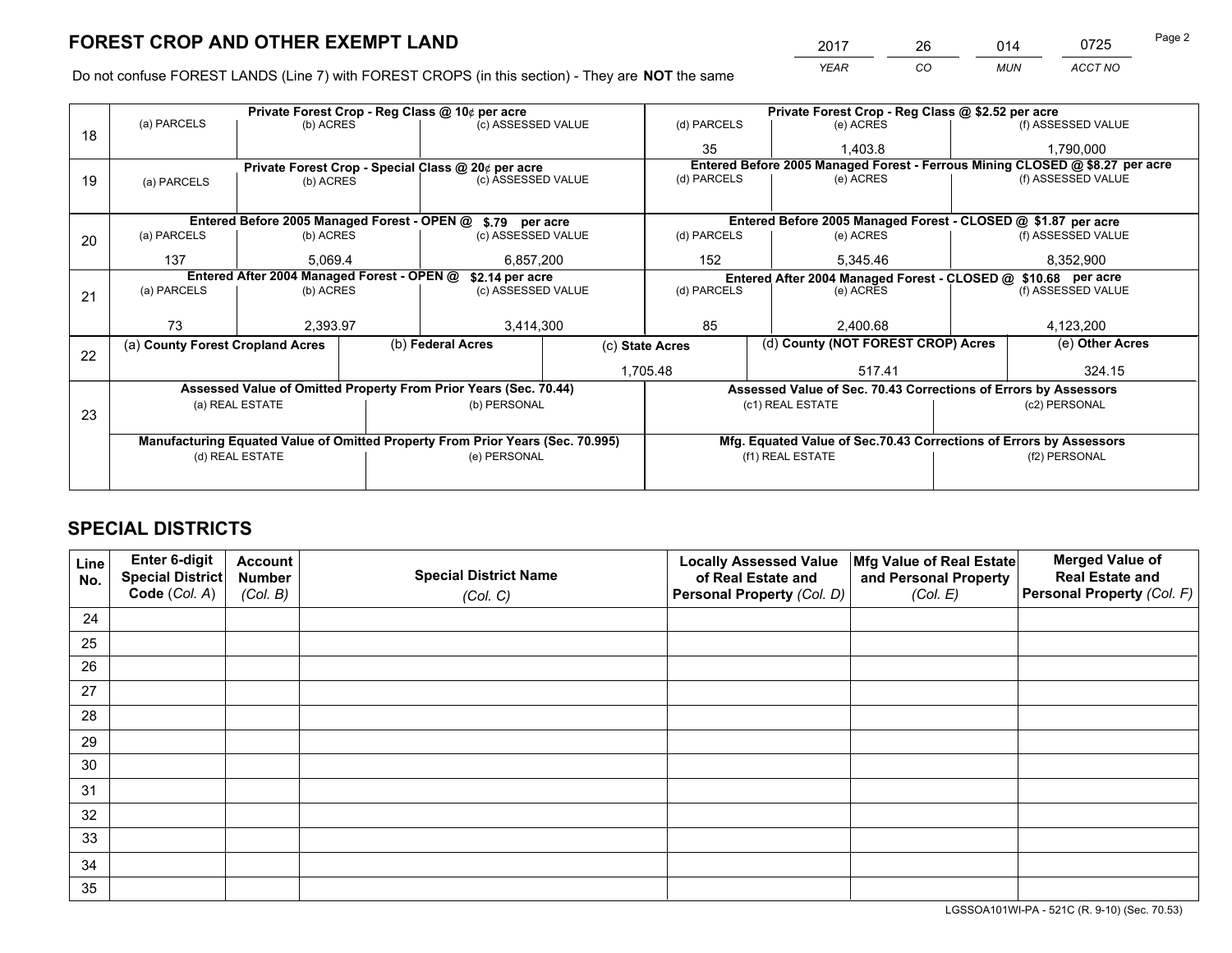|             |                                                          |                                             |                                                         | <b>YEAR</b>                                                                       | CO<br><b>MUN</b>                                              | ACCT NO                                                                        |
|-------------|----------------------------------------------------------|---------------------------------------------|---------------------------------------------------------|-----------------------------------------------------------------------------------|---------------------------------------------------------------|--------------------------------------------------------------------------------|
| Line<br>No. | Enter 6-digit<br><b>School District</b><br>Code (Col. A) | <b>Account</b><br><b>Number</b><br>(Col. B) | <b>School District Name</b><br>(Col. C)                 | <b>Locally Assessed Value</b><br>of Real Estate and<br>Personal Property (Col. D) | Mfg Value of Real Estate<br>and Personal Property<br>(Col. E) | <b>Merged Value of</b><br><b>Real Estate and</b><br>Personal Property (Col. F) |
|             | A. SCHOOL DISTRICTS (K-8 and K-12)                       |                                             |                                                         |                                                                                   |                                                               |                                                                                |
| 36          | 262618                                                   | 0159                                        | SCH D OF HURLEY                                         | 111,134,300                                                                       |                                                               | 111,134,300                                                                    |
| 37          |                                                          |                                             |                                                         |                                                                                   |                                                               |                                                                                |
| 38          |                                                          |                                             |                                                         |                                                                                   |                                                               |                                                                                |
| 39          |                                                          |                                             |                                                         |                                                                                   |                                                               |                                                                                |
| 40          |                                                          |                                             |                                                         |                                                                                   |                                                               |                                                                                |
| 41<br>42    |                                                          |                                             |                                                         |                                                                                   |                                                               |                                                                                |
| 43          |                                                          |                                             |                                                         |                                                                                   |                                                               |                                                                                |
| 44          |                                                          |                                             |                                                         |                                                                                   |                                                               |                                                                                |
| 45          |                                                          |                                             |                                                         |                                                                                   |                                                               |                                                                                |
| 46          |                                                          |                                             |                                                         |                                                                                   |                                                               |                                                                                |
| 47          |                                                          |                                             |                                                         |                                                                                   |                                                               |                                                                                |
| 48          |                                                          |                                             |                                                         |                                                                                   |                                                               |                                                                                |
| 49          |                                                          |                                             |                                                         |                                                                                   |                                                               |                                                                                |
| 50          |                                                          |                                             | TOTAL ASSESSED VALUE OF SCHOOL DISTRICTS (K-8 and K-12) | 111,134,300                                                                       |                                                               | 111,134,300                                                                    |
|             | <b>B.</b><br><b>UNION HIGH SCHOOL DISTRICTS</b>          |                                             |                                                         |                                                                                   |                                                               |                                                                                |
| 51          |                                                          |                                             |                                                         |                                                                                   |                                                               |                                                                                |
| 52          |                                                          |                                             |                                                         |                                                                                   |                                                               |                                                                                |
| 53          |                                                          |                                             |                                                         |                                                                                   |                                                               |                                                                                |
| 54          |                                                          |                                             | TOTAL ASSESSED VALUE OF UNION HIGH SCHOOLS              |                                                                                   |                                                               |                                                                                |
| 55          |                                                          |                                             |                                                         |                                                                                   |                                                               |                                                                                |
| 56          | C. TECHNICAL COLLEGE DISTRICTS<br>001700                 | 0016                                        | WISCONSIN INDIANHEAD TECH COLLEGE SHEL                  | 111,134,300                                                                       |                                                               | 111,134,300                                                                    |
| 57          |                                                          |                                             |                                                         |                                                                                   |                                                               |                                                                                |
| 58          |                                                          |                                             |                                                         |                                                                                   |                                                               |                                                                                |
| 59          |                                                          |                                             | TOTAL ASSESSED VALUE OF TECHNICAL COLLEGES              | 111,134,300                                                                       |                                                               | 111,134,300                                                                    |

26

014

 *I hereby certify, to the best of my knowledge and belief, this form is complete and correct.*

**SCHOOL DISTRICTS**

| Print name of preparer | Title                    |                | Date (MM / DD / CCYY) |
|------------------------|--------------------------|----------------|-----------------------|
|                        |                          |                |                       |
| Signature of preparer  | Contact Telephone Number | E-mail address |                       |
|                        | $\overline{\phantom{0}}$ |                |                       |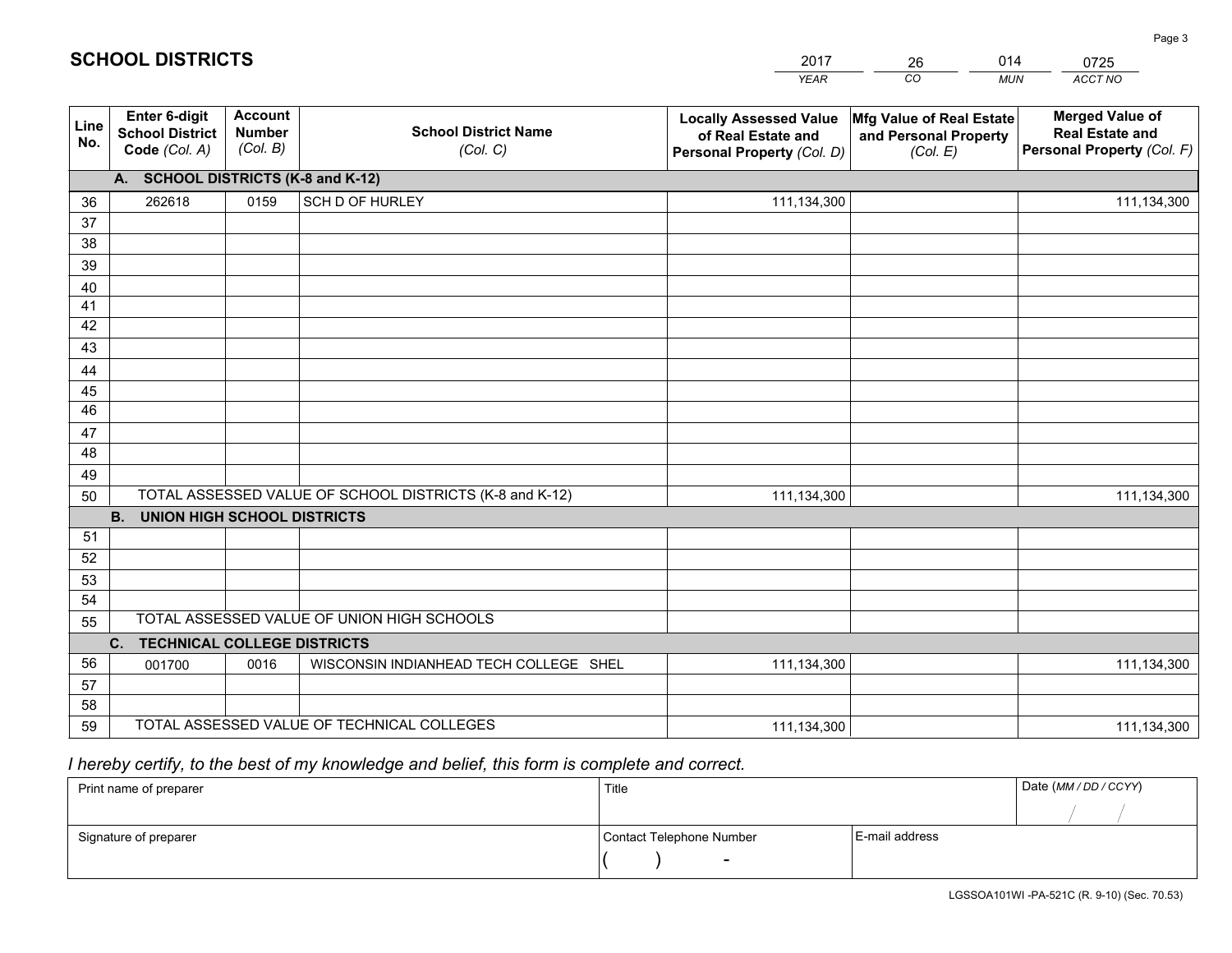#### **HIGHLIGHTS**

- 1. Complete the Statement of Assessment after the Board of Review. Reflect any changes made there.
- 2. Use black ink to complete.
- 3. Line 16 must equal Line 50, Col D.
- 4. Line 55 must equal the total of K-8 schools listed on lines 36-49. Do not include K-12 schools in this comparision.
- 5. Line 59, Col. D must equal Line 16.
- 6. Special District, School District and Technical College District values must include both real estate and personal property. Examples of Special districts are: town sanitary districts, public inland lake protection and rehabilitation districts, and metropolitan sewerage districts.
- 7. DO NOT INCLUDE Manufacturing property values.DOR will print these values on the final SOA.
- 8. Accuracy of this form is very important. The values reported directly affect the equalized value DOR calculates for school and special districts.

#### **Page 1:**

 If not prefilled, enter the tax year,county and municipal code,municipal type, municipal name and county name on the top of form.

Check the Amended box, if filing an amended / corrected SOA.

 Report the parcel count, acres and assessed value of taxable general property, total parcel count, (real and personal), total acres, and values from final figures set by the Board of Review.

- A. Real Estate land and improvements (buildings, etc.) is reported on lines 1 8, total line 9.
- B. Personal Property is reported on lines 11 14, Column D, total line 15.
- C. To complete this report, use the computer produced summary of the assessment roll that shows these amounts.
- D. Use whole numbers only.
- E. Add each line across and each column down to verify entries.

#### **Page 2:**

- A. Report Special Items (not subject to general property tax).
- 1. Private Forest Croplands and Managed Forest Lands are reported on lines 18,19, 20 and 21. Be sure to report assessed values **NOT** taxes.
- 2. You should have copies of the orders of entry, orders of withdrawal, etc., to update your assessment roll.
	- 3. Show hundredths of acres (e.g. 39.75).
- 4. Tax exempt lands are reported on line 22.
- 5. Omitted property and sec. 70.43, Wis. Stats., corrections of errors by assessor are reported on line 23. Report real estate and personal property separately. These should be for **prior years**, not something found on the current assessment roll after the board of review.
- B. Special District (Lines 24-35) Include the value of both real and personal property.
- The Department of Revenue (DOR) preprints much of the information regarding names and codes for schools, special districts,etc. If a district is not listed, enter the name and value only, DOR will enter the proper code.

### **Page 3 School Districts:**

Include the value of both real and personal property.

Report School District (regular, elementary, union high school, and technical college).

- 1. Regular (K-12) and Elementary (K-8) school values are reported on lines 36-49, total on line 50.
- 2. Union High School (UHS) (use only if elementary schools are listed on lines 36-49) are reported on lines 51-54. UHS total value (line 55) must equal to the total **elementary school** values reported on lines 36-49. Do notinclude K-12 schools in this comparison.
- 3. Technical College values are reported on lines 56-58, total on line 59.
- 4. Use the computer summary that shows these amounts to complete this report.

#### **This form is due the second Monday in June. File this report only after your Board of Review is complete.**

 *If you have questions: Return forms to:*

 Email: lgs@wisconsin.gov Wisconsin Department of RevenueCall:  $(608)$  266-2569 or  $(608)$  264-6892 Fax number: (608) 264-6887 PO Box 8971

Local Government Services Section 6-97 Madison WI 53708-8971

DENISE SCHMITZ-ENKING<br>TOWN OF OMA DENISE SCHMITZ-ENKING HURLEY, WI 54534 - 9302 HURLEY, WI 54534 - 9302 11336 N CENTER DR TOWN OF OMA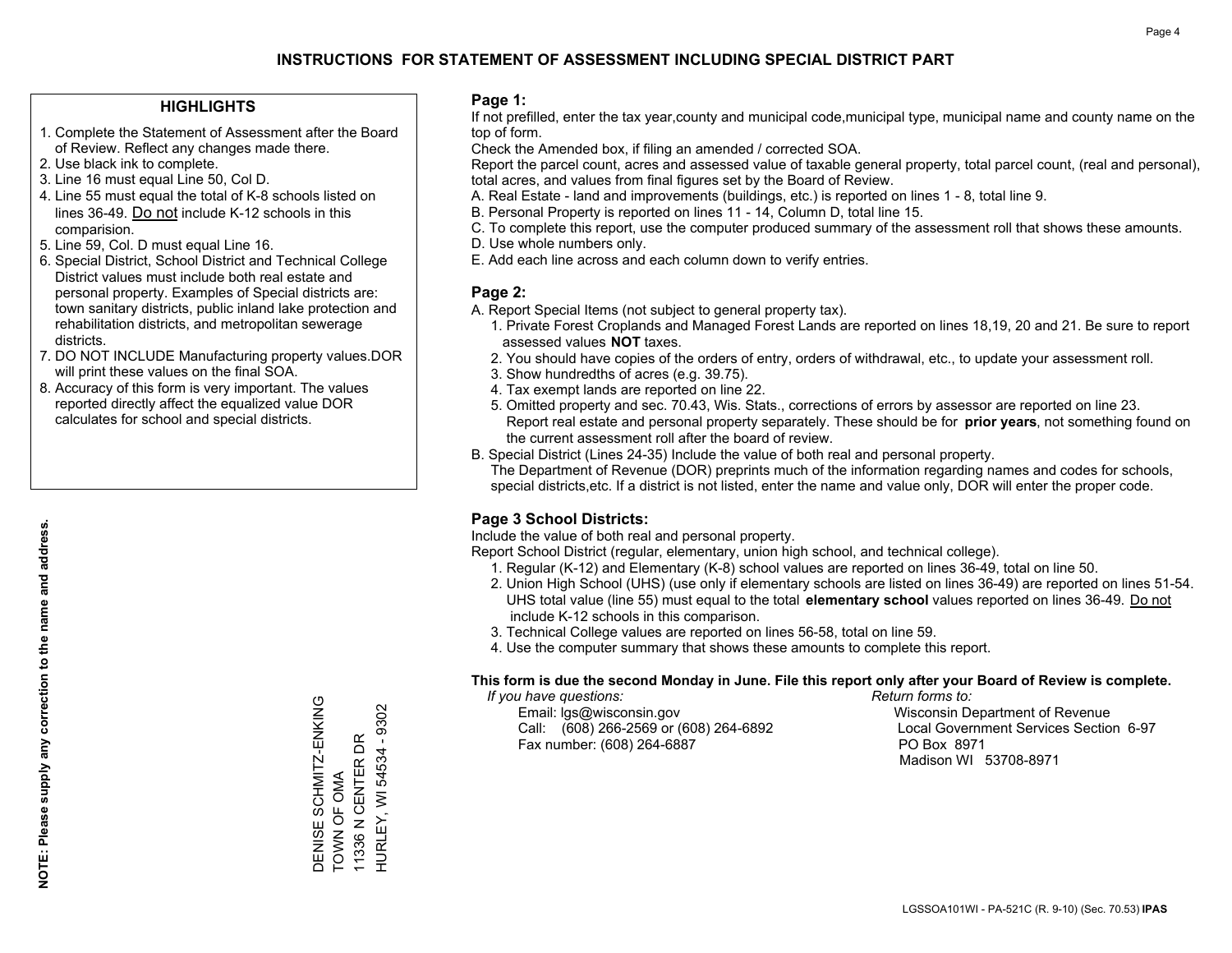### **STATEMENT OF ASSESSMENT FOR 2017**

|          | 016 | 0726    |
|----------|-----|---------|
| $\cdots$ | MUN | ACCT NO |

|                | <b>FOR</b>                                                                                                                                                                                   | <b>TOWN OF</b><br><b>OF</b><br>Town - Village - City         | <b>PENCE</b><br><b>Municipality Name</b> |                                      | <b>IRON COUNTY</b>  |                         |                      | <b>WHEN COMPLETING THIS DOCUMENT</b><br>DO NOT WRITE OVER X's OR IN SHADED AREAS |
|----------------|----------------------------------------------------------------------------------------------------------------------------------------------------------------------------------------------|--------------------------------------------------------------|------------------------------------------|--------------------------------------|---------------------|-------------------------|----------------------|----------------------------------------------------------------------------------|
|                |                                                                                                                                                                                              |                                                              |                                          |                                      | <b>County Name</b>  |                         |                      |                                                                                  |
|                |                                                                                                                                                                                              | <b>REAL ESTATE</b>                                           |                                          | PARCEL COUNT                         | NO. OF ACRES        | <b>VALUE OF</b>         | <b>VALUE OF</b>      | TOTAL VALUE OF LAND                                                              |
| Line<br>No.    |                                                                                                                                                                                              | (See Lines 18 - 22 for<br>other Real Estate)                 |                                          | TOTAL LAND IMPROVEMENTS NUMBERS ONLY | <b>WHOLE</b>        | <b>LAND</b>             | <b>IMPROVEMENTS</b>  | AND IMPROVEMENTS                                                                 |
|                |                                                                                                                                                                                              |                                                              | Col. A                                   | Col. B                               | Col. C              | Col. D                  | Col. E               | Col. F                                                                           |
| $\overline{1}$ |                                                                                                                                                                                              | <b>RESIDENTIAL - Class 1</b>                                 | 233                                      | 165                                  | 304                 | 4,780,500               | 8,805,900            | 13,586,400                                                                       |
| 2              |                                                                                                                                                                                              | <b>COMMERCIAL - Class 2</b>                                  | 17                                       | 11                                   | 138                 | 235,200                 | 515,500              | 750,700                                                                          |
| 3              |                                                                                                                                                                                              | <b>MANUFACTURING - Class 3</b>                               | $\Omega$                                 | $\Omega$                             | $\mathbf{0}$        | 0                       | 0                    | $\Omega$                                                                         |
| 4              |                                                                                                                                                                                              | <b>AGRICULTURAL - Class 4</b>                                | $\Omega$                                 |                                      | $\Omega$            | $\Omega$                |                      | $\Omega$                                                                         |
| 5              |                                                                                                                                                                                              | UNDEVELOPED - Class 5                                        | 28                                       |                                      | 376                 | 128,300                 |                      | 128,300                                                                          |
| 6              | AGRICULTURAL FOREST - Class 5m                                                                                                                                                               |                                                              | $\Omega$                                 |                                      | $\Omega$            | 0                       |                      | $\Omega$                                                                         |
| $\overline{7}$ | FOREST LANDS - Class 6                                                                                                                                                                       |                                                              | 122                                      |                                      | 3,525               | 4,417,000               |                      | 4,417,000                                                                        |
| 8              |                                                                                                                                                                                              | OTHER - Class 7                                              | $\Omega$                                 | $\Omega$                             | $\Omega$            | 0                       | $\Omega$             | $\Omega$                                                                         |
| 9              |                                                                                                                                                                                              | <b>TOTAL - ALL COLUMNS</b>                                   | 400                                      | 176                                  | 4,343               | 9,561,000               | 9,321,400            | 18,882,400                                                                       |
| 10             |                                                                                                                                                                                              | NUMBER OF PERSONAL PROPERTY ACCOUNTS IN ROLL                 |                                          |                                      | 21                  | <b>LOCALLY ASSESSED</b> | <b>MANUFACTURING</b> | <b>MERGED</b>                                                                    |
| 11             |                                                                                                                                                                                              | BOATS AND OTHER WATERCRAFT NOT EXEMPT - Code 1               |                                          |                                      |                     | 0                       | 0                    | $\Omega$                                                                         |
| 12             |                                                                                                                                                                                              | MACHINERY, TOOLS AND PATTERNS - Code 2                       |                                          |                                      |                     | 175,800                 | $\Omega$             | 175,800                                                                          |
| 13             |                                                                                                                                                                                              | FURNITURE, FIXTURES AND EQUIPMENT - Code 3                   |                                          |                                      |                     | 2,500                   | $\Omega$             | 2,500                                                                            |
| 14             |                                                                                                                                                                                              | ALL OTHER PERSONAL PROPERTY NOT EXEMPT - Codes 4A, 4B, 4C    |                                          |                                      |                     | 142,800                 | 500                  | 143,300                                                                          |
| 15             |                                                                                                                                                                                              | TOTAL OF PERSONAL PROPERTY NOT EXEMPT (Total of Lines 11-14) |                                          |                                      | 321,100             | 500                     | 321,600              |                                                                                  |
| 16             | AGGREGATE ASSESSED VALUE OF ALL PROPERTY SUBJECT TO THE GENERAL PROPERTY TAX (Total of Lines 9F and 15F)<br>MUST EQUAL TOTAL VALUE OF THE SCHOOL DISTRICTS (K-12 PLUS K-8) - Line 50, Col. F |                                                              |                                          |                                      |                     |                         |                      | 19,204,000                                                                       |
| 17             |                                                                                                                                                                                              | <b>BOARD OF REVIEW</b>                                       |                                          |                                      | Name of Assessor    |                         | Telephone #          |                                                                                  |
|                |                                                                                                                                                                                              | DATE OF FINAL ADJOURNMENT                                    | 07/17/2017                               |                                      | <b>DANIEL SOINE</b> |                         |                      | $(715) 561 - 2786$                                                               |

REMARKS

The Assessment Ratio to be used in calculating the estimated Fair Market Value on tax bills for this tax district is 1.067792463

This ratio should be used to convert assessed values to "Calculate Equalized Values" in Step 1 of the Lottery and Gaming Credit Calculations.<br>This ratio should be used in the "Computation of Tax Equivalent" schedule of the Commission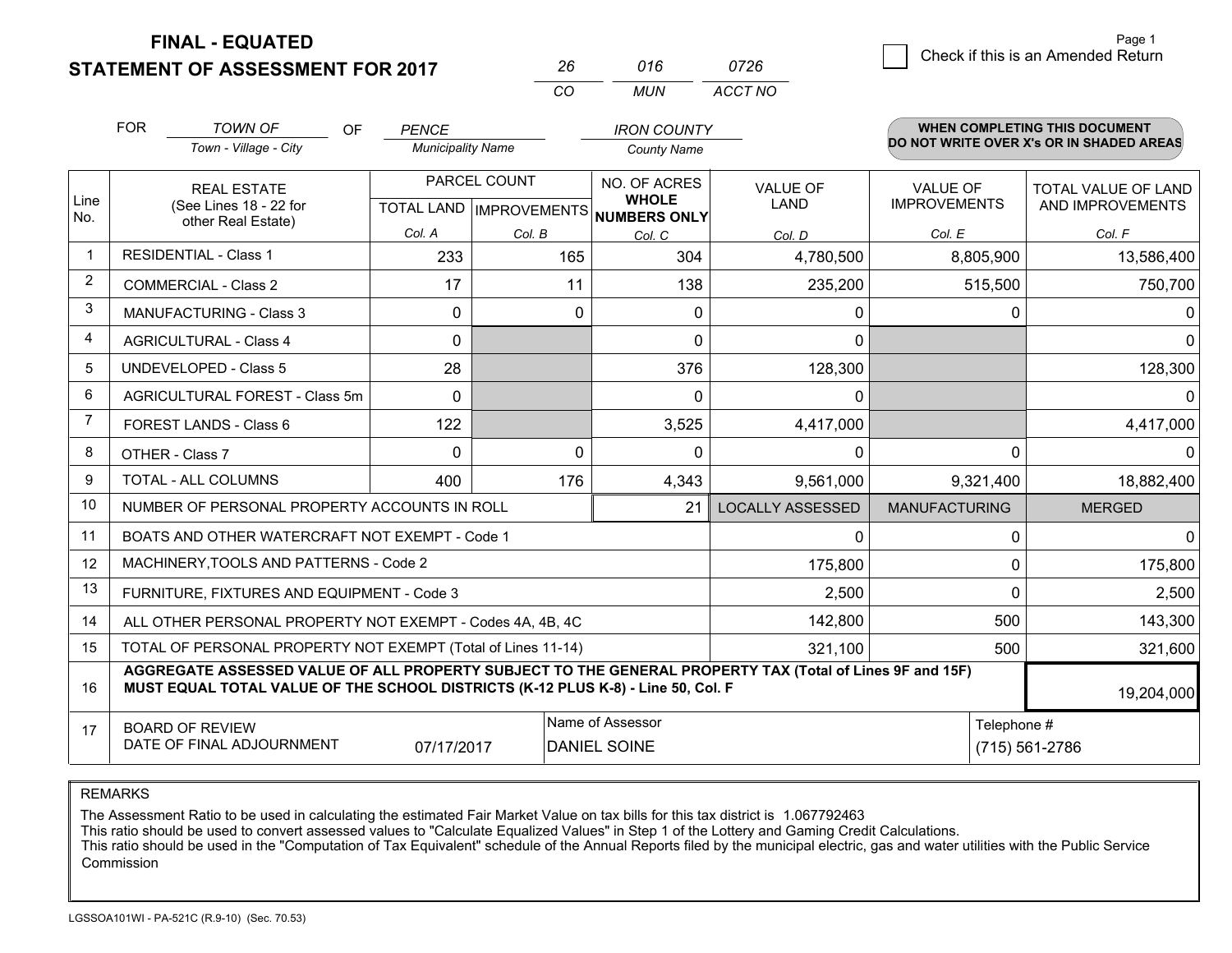*YEAR CO MUN ACCT NO* <sup>2017</sup> <sup>26</sup> <sup>016</sup> <sup>0726</sup> Page 2

Do not confuse FOREST LANDS (Line 7) with FOREST CROPS (in this section) - They are **NOT** the same

|    | Private Forest Crop - Reg Class @ 10¢ per acre                |           |                                                    |                                                                                |  | Private Forest Crop - Reg Class @ \$2.52 per acre |                  |                                                                    |                                                                              |                    |  |
|----|---------------------------------------------------------------|-----------|----------------------------------------------------|--------------------------------------------------------------------------------|--|---------------------------------------------------|------------------|--------------------------------------------------------------------|------------------------------------------------------------------------------|--------------------|--|
| 18 | (a) PARCELS                                                   | (b) ACRES |                                                    | (c) ASSESSED VALUE                                                             |  | (d) PARCELS                                       |                  | (e) ACRES                                                          |                                                                              | (f) ASSESSED VALUE |  |
|    |                                                               |           |                                                    |                                                                                |  | $\mathbf{2}$                                      |                  | 80                                                                 |                                                                              | 93,200             |  |
|    |                                                               |           | Private Forest Crop - Special Class @ 20¢ per acre |                                                                                |  |                                                   |                  |                                                                    | Entered Before 2005 Managed Forest - Ferrous Mining CLOSED @ \$8.27 per acre |                    |  |
| 19 | (a) PARCELS                                                   | (b) ACRES |                                                    | (c) ASSESSED VALUE                                                             |  | (d) PARCELS                                       |                  | (e) ACRES                                                          |                                                                              | (f) ASSESSED VALUE |  |
|    |                                                               |           |                                                    |                                                                                |  |                                                   |                  |                                                                    |                                                                              |                    |  |
|    | Entered Before 2005 Managed Forest - OPEN @ \$.79 per acre    |           |                                                    |                                                                                |  |                                                   |                  | Entered Before 2005 Managed Forest - CLOSED @ \$1.87 per acre      |                                                                              |                    |  |
| 20 | (a) PARCELS                                                   | (b) ACRES |                                                    | (c) ASSESSED VALUE                                                             |  | (d) PARCELS                                       |                  | (e) ACRES                                                          |                                                                              | (f) ASSESSED VALUE |  |
|    | Δ                                                             | 146.5     |                                                    | 179,400                                                                        |  | 15<br>563.59                                      |                  | 699,200                                                            |                                                                              |                    |  |
|    | Entered After 2004 Managed Forest - OPEN @<br>\$2.14 per acre |           |                                                    |                                                                                |  |                                                   |                  |                                                                    | Entered After 2004 Managed Forest - CLOSED @ \$10.68 per acre                |                    |  |
| 21 | (a) PARCELS                                                   | (b) ACRES |                                                    | (c) ASSESSED VALUE                                                             |  | (d) PARCELS                                       |                  | (e) ACRES                                                          |                                                                              | (f) ASSESSED VALUE |  |
|    |                                                               |           |                                                    |                                                                                |  |                                                   |                  |                                                                    |                                                                              |                    |  |
|    | 6                                                             | 240       |                                                    | 282,900                                                                        |  | 16                                                |                  | 622.2                                                              |                                                                              | 770,500            |  |
| 22 | (a) County Forest Cropland Acres                              |           |                                                    | (b) Federal Acres                                                              |  | (c) State Acres                                   |                  | (d) County (NOT FOREST CROP) Acres                                 |                                                                              | (e) Other Acres    |  |
|    |                                                               |           |                                                    |                                                                                |  | 160.3                                             |                  | 931.12                                                             |                                                                              | 462.79             |  |
|    |                                                               |           |                                                    | Assessed Value of Omitted Property From Prior Years (Sec. 70.44)               |  |                                                   |                  | Assessed Value of Sec. 70.43 Corrections of Errors by Assessors    |                                                                              |                    |  |
|    | (a) REAL ESTATE                                               |           |                                                    | (b) PERSONAL                                                                   |  |                                                   | (c1) REAL ESTATE |                                                                    |                                                                              | (c2) PERSONAL      |  |
| 23 |                                                               |           |                                                    |                                                                                |  |                                                   |                  |                                                                    |                                                                              |                    |  |
|    |                                                               |           |                                                    | Manufacturing Equated Value of Omitted Property From Prior Years (Sec. 70.995) |  |                                                   |                  | Mfg. Equated Value of Sec.70.43 Corrections of Errors by Assessors |                                                                              |                    |  |
|    | (d) REAL ESTATE                                               |           |                                                    | (e) PERSONAL                                                                   |  |                                                   | (f1) REAL ESTATE |                                                                    |                                                                              | (f2) PERSONAL      |  |
|    |                                                               |           |                                                    |                                                                                |  |                                                   |                  |                                                                    |                                                                              |                    |  |

## **SPECIAL DISTRICTS**

| Line<br>No. | Enter 6-digit<br>Special District<br>Code (Col. A) | <b>Account</b><br><b>Number</b><br>(Col. B) | <b>Special District Name</b><br>(Col. C) | <b>Locally Assessed Value</b><br>of Real Estate and<br>Personal Property (Col. D) | Mfg Value of Real Estate<br>and Personal Property<br>(Col. E) | <b>Merged Value of</b><br><b>Real Estate and</b><br>Personal Property (Col. F) |
|-------------|----------------------------------------------------|---------------------------------------------|------------------------------------------|-----------------------------------------------------------------------------------|---------------------------------------------------------------|--------------------------------------------------------------------------------|
| 24          |                                                    |                                             |                                          |                                                                                   |                                                               |                                                                                |
| 25          |                                                    |                                             |                                          |                                                                                   |                                                               |                                                                                |
| 26          |                                                    |                                             |                                          |                                                                                   |                                                               |                                                                                |
| 27          |                                                    |                                             |                                          |                                                                                   |                                                               |                                                                                |
| 28          |                                                    |                                             |                                          |                                                                                   |                                                               |                                                                                |
| 29          |                                                    |                                             |                                          |                                                                                   |                                                               |                                                                                |
| 30          |                                                    |                                             |                                          |                                                                                   |                                                               |                                                                                |
| 31          |                                                    |                                             |                                          |                                                                                   |                                                               |                                                                                |
| 32          |                                                    |                                             |                                          |                                                                                   |                                                               |                                                                                |
| 33          |                                                    |                                             |                                          |                                                                                   |                                                               |                                                                                |
| 34          |                                                    |                                             |                                          |                                                                                   |                                                               |                                                                                |
| 35          |                                                    |                                             |                                          |                                                                                   |                                                               |                                                                                |

LGSSOA101WI-PA - 521C (R. 9-10) (Sec. 70.53)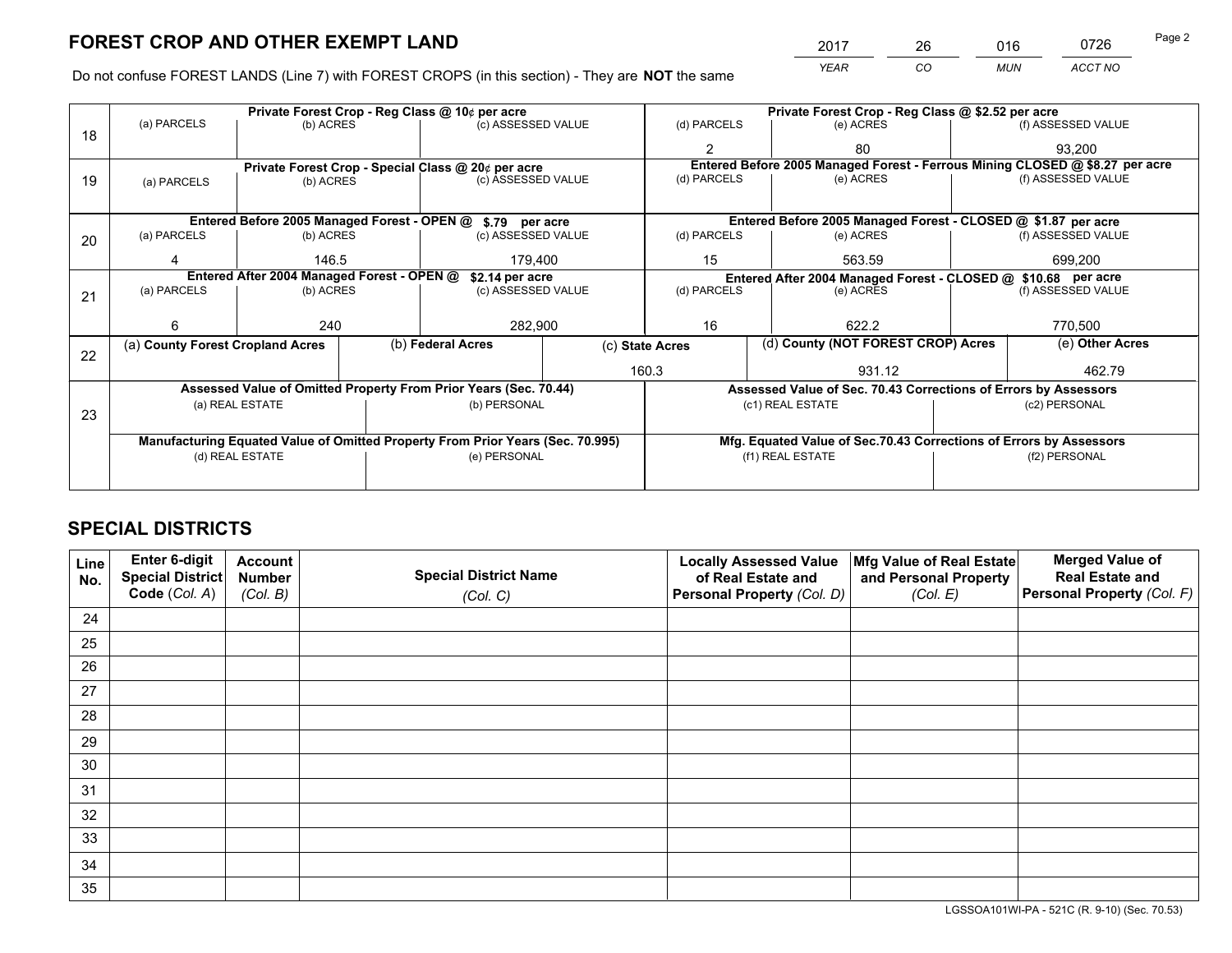|             |                                                                 |                                             |                                                         | <b>YEAR</b>                                                                       | CO<br><b>MUN</b>                                              | ACCT NO                                                                        |
|-------------|-----------------------------------------------------------------|---------------------------------------------|---------------------------------------------------------|-----------------------------------------------------------------------------------|---------------------------------------------------------------|--------------------------------------------------------------------------------|
| Line<br>No. | <b>Enter 6-digit</b><br><b>School District</b><br>Code (Col. A) | <b>Account</b><br><b>Number</b><br>(Col. B) | <b>School District Name</b><br>(Col. C)                 | <b>Locally Assessed Value</b><br>of Real Estate and<br>Personal Property (Col. D) | Mfg Value of Real Estate<br>and Personal Property<br>(Col. E) | <b>Merged Value of</b><br><b>Real Estate and</b><br>Personal Property (Col. F) |
|             | A. SCHOOL DISTRICTS (K-8 and K-12)                              |                                             |                                                         |                                                                                   |                                                               |                                                                                |
| 36          | 262618                                                          | 0159                                        | SCH D OF HURLEY                                         | 19,203,500                                                                        | 500                                                           | 19,204,000                                                                     |
| 37          |                                                                 |                                             |                                                         |                                                                                   |                                                               |                                                                                |
| 38          |                                                                 |                                             |                                                         |                                                                                   |                                                               |                                                                                |
| 39          |                                                                 |                                             |                                                         |                                                                                   |                                                               |                                                                                |
| 40          |                                                                 |                                             |                                                         |                                                                                   |                                                               |                                                                                |
| 41          |                                                                 |                                             |                                                         |                                                                                   |                                                               |                                                                                |
| 42<br>43    |                                                                 |                                             |                                                         |                                                                                   |                                                               |                                                                                |
| 44          |                                                                 |                                             |                                                         |                                                                                   |                                                               |                                                                                |
| 45          |                                                                 |                                             |                                                         |                                                                                   |                                                               |                                                                                |
| 46          |                                                                 |                                             |                                                         |                                                                                   |                                                               |                                                                                |
| 47          |                                                                 |                                             |                                                         |                                                                                   |                                                               |                                                                                |
| 48          |                                                                 |                                             |                                                         |                                                                                   |                                                               |                                                                                |
| 49          |                                                                 |                                             |                                                         |                                                                                   |                                                               |                                                                                |
| 50          |                                                                 |                                             | TOTAL ASSESSED VALUE OF SCHOOL DISTRICTS (K-8 and K-12) | 19,203,500                                                                        | 500                                                           | 19,204,000                                                                     |
|             | <b>B.</b><br><b>UNION HIGH SCHOOL DISTRICTS</b>                 |                                             |                                                         |                                                                                   |                                                               |                                                                                |
| 51          |                                                                 |                                             |                                                         |                                                                                   |                                                               |                                                                                |
| 52          |                                                                 |                                             |                                                         |                                                                                   |                                                               |                                                                                |
| 53          |                                                                 |                                             |                                                         |                                                                                   |                                                               |                                                                                |
| 54          |                                                                 |                                             |                                                         |                                                                                   |                                                               |                                                                                |
| 55          |                                                                 |                                             | TOTAL ASSESSED VALUE OF UNION HIGH SCHOOLS              |                                                                                   |                                                               |                                                                                |
|             | C.<br><b>TECHNICAL COLLEGE DISTRICTS</b>                        |                                             |                                                         |                                                                                   |                                                               |                                                                                |
| 56          | 001700                                                          | 0016                                        | WISCONSIN INDIANHEAD TECH COLLEGE SHEL                  | 19,203,500                                                                        | 500                                                           | 19,204,000                                                                     |
| 57<br>58    |                                                                 |                                             |                                                         |                                                                                   |                                                               |                                                                                |
| 59          |                                                                 |                                             | TOTAL ASSESSED VALUE OF TECHNICAL COLLEGES              | 19,203,500                                                                        | 500                                                           |                                                                                |
|             |                                                                 |                                             |                                                         |                                                                                   |                                                               | 19,204,000                                                                     |

26

016

 *I hereby certify, to the best of my knowledge and belief, this form is complete and correct.*

**SCHOOL DISTRICTS**

| Print name of preparer | Title                    |                | Date (MM/DD/CCYY) |
|------------------------|--------------------------|----------------|-------------------|
|                        |                          |                |                   |
| Signature of preparer  | Contact Telephone Number | E-mail address |                   |
|                        | $\overline{\phantom{a}}$ |                |                   |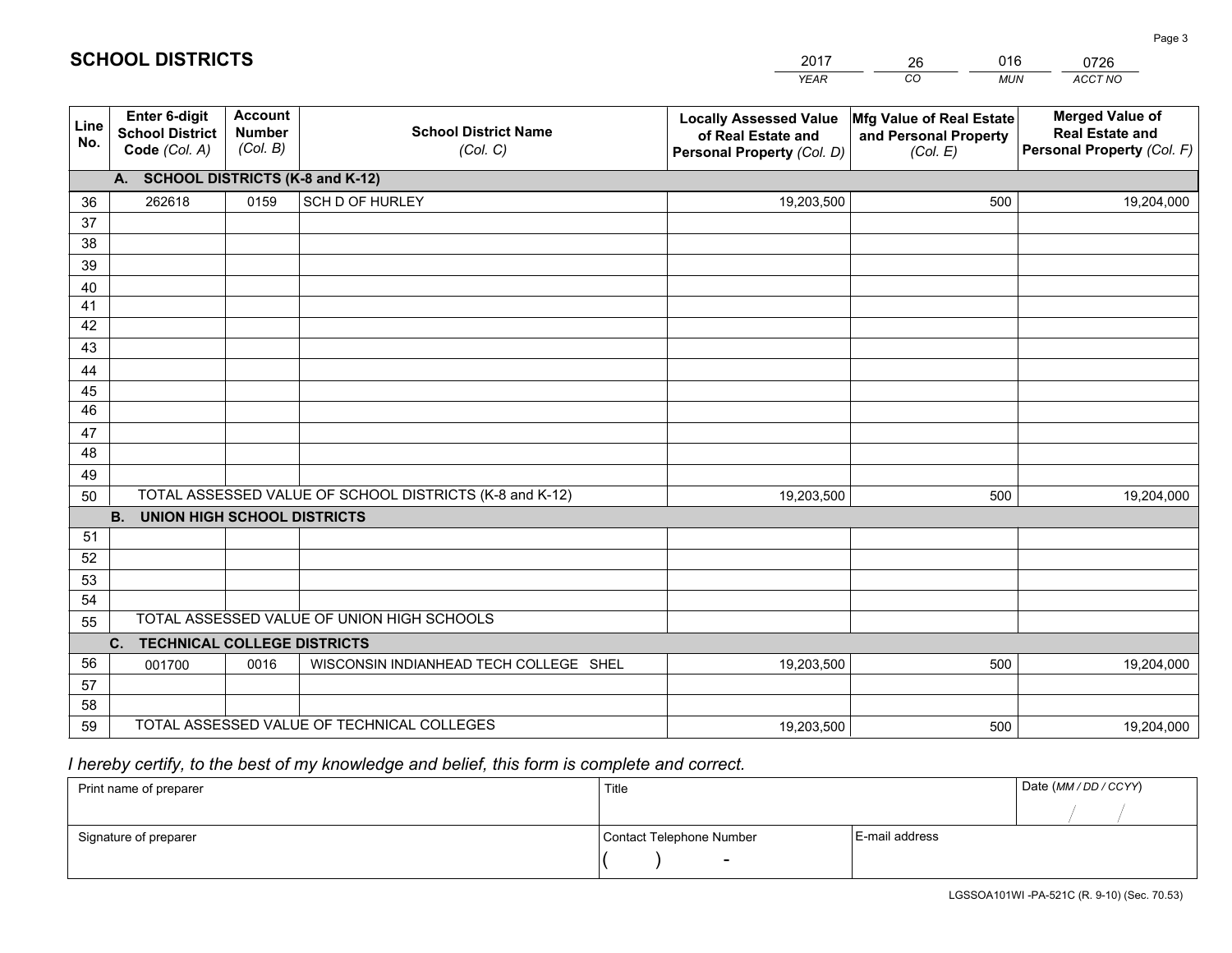#### **HIGHLIGHTS**

- 1. Complete the Statement of Assessment after the Board of Review. Reflect any changes made there.
- 2. Use black ink to complete.
- 3. Line 16 must equal Line 50, Col D.
- 4. Line 55 must equal the total of K-8 schools listed on lines 36-49. Do not include K-12 schools in this comparision.
- 5. Line 59, Col. D must equal Line 16.
- 6. Special District, School District and Technical College District values must include both real estate and personal property. Examples of Special districts are: town sanitary districts, public inland lake protection and rehabilitation districts, and metropolitan sewerage districts.
- 7. DO NOT INCLUDE Manufacturing property values.DOR will print these values on the final SOA.
- 8. Accuracy of this form is very important. The values reported directly affect the equalized value DOR calculates for school and special districts.

#### **Page 1:**

 If not prefilled, enter the tax year,county and municipal code,municipal type, municipal name and county name on the top of form.

Check the Amended box, if filing an amended / corrected SOA.

 Report the parcel count, acres and assessed value of taxable general property, total parcel count, (real and personal), total acres, and values from final figures set by the Board of Review.

- A. Real Estate land and improvements (buildings, etc.) is reported on lines 1 8, total line 9.
- B. Personal Property is reported on lines 11 14, Column D, total line 15.
- C. To complete this report, use the computer produced summary of the assessment roll that shows these amounts.
- D. Use whole numbers only.
- E. Add each line across and each column down to verify entries.

### **Page 2:**

- A. Report Special Items (not subject to general property tax).
- 1. Private Forest Croplands and Managed Forest Lands are reported on lines 18,19, 20 and 21. Be sure to report assessed values **NOT** taxes.
- 2. You should have copies of the orders of entry, orders of withdrawal, etc., to update your assessment roll.
	- 3. Show hundredths of acres (e.g. 39.75).
- 4. Tax exempt lands are reported on line 22.
- 5. Omitted property and sec. 70.43, Wis. Stats., corrections of errors by assessor are reported on line 23. Report real estate and personal property separately. These should be for **prior years**, not something found on the current assessment roll after the board of review.
- B. Special District (Lines 24-35) Include the value of both real and personal property.

 The Department of Revenue (DOR) preprints much of the information regarding names and codes for schools, special districts,etc. If a district is not listed, enter the name and value only, DOR will enter the proper code.

### **Page 3 School Districts:**

Include the value of both real and personal property.

Report School District (regular, elementary, union high school, and technical college).

- 1. Regular (K-12) and Elementary (K-8) school values are reported on lines 36-49, total on line 50.
- 2. Union High School (UHS) (use only if elementary schools are listed on lines 36-49) are reported on lines 51-54. UHS total value (line 55) must equal to the total **elementary school** values reported on lines 36-49. Do notinclude K-12 schools in this comparison.
- 3. Technical College values are reported on lines 56-58, total on line 59.
- 4. Use the computer summary that shows these amounts to complete this report.

#### **This form is due the second Monday in June. File this report only after your Board of Review is complete.**

 *If you have questions: Return forms to:*

 Email: lgs@wisconsin.gov Wisconsin Department of RevenueCall:  $(608)$  266-2569 or  $(608)$  264-6892 Fax number: (608) 264-6887 PO Box 8971

Local Government Services Section 6-97 Madison WI 53708-8971

 $-0242$ MONTREAL, WI 54550 - 0242 **MONTREAL, WI 54550** LORI GENISOT<br>TOWN OF PENCE TOWN OF PENCE LORI GENISOT P.O. BOX 242 P.O. BOX 242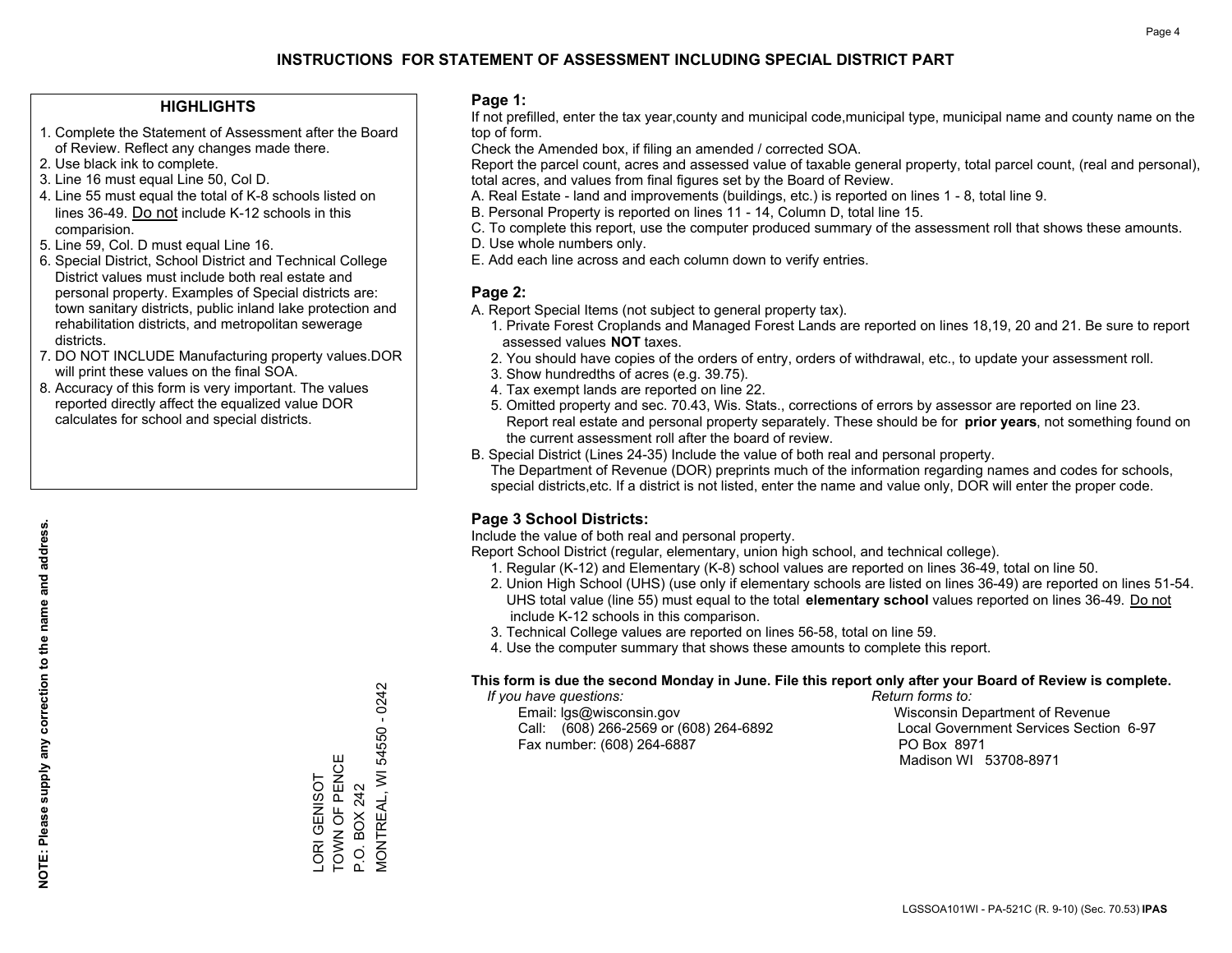**STATEMENT OF ASSESSMENT FOR 2017** 

|          | 018  | 0727    |
|----------|------|---------|
| $\cdots$ | MUN. | ACCT NO |

|                | <b>FOR</b>                                   | <b>TOWN OF</b><br>OF<br>Town - Village - City                                                                                                                                                | <b>SAXON</b><br><b>Municipality Name</b> |                                                  | <b>IRON COUNTY</b><br><b>County Name</b> |                                |                                        | WHEN COMPLETING THIS DOCUMENT<br>DO NOT WRITE OVER X's OR IN SHADED AREAS |
|----------------|----------------------------------------------|----------------------------------------------------------------------------------------------------------------------------------------------------------------------------------------------|------------------------------------------|--------------------------------------------------|------------------------------------------|--------------------------------|----------------------------------------|---------------------------------------------------------------------------|
| Line           | <b>REAL ESTATE</b><br>(See Lines 18 - 22 for |                                                                                                                                                                                              |                                          | PARCEL COUNT<br><b>TOTAL LAND   IMPROVEMENTS</b> | <b>NO. OF ACRES</b><br><b>WHOLE</b>      | <b>VALUE OF</b><br><b>LAND</b> | <b>VALUE OF</b><br><b>IMPROVEMENTS</b> | TOTAL VALUE OF LAND<br>AND IMPROVEMENTS                                   |
| No.            |                                              | other Real Estate)                                                                                                                                                                           | Col. A                                   | Col. B                                           | <b>NUMBERS ONLY</b><br>Col. C            | Col. D                         | Col. E                                 | Col. F                                                                    |
|                |                                              | <b>RESIDENTIAL - Class 1</b>                                                                                                                                                                 | 319                                      | 235                                              | 562                                      | 1,791,000                      | 10,494,100                             | 12,285,100                                                                |
| 2              |                                              | <b>COMMERCIAL - Class 2</b>                                                                                                                                                                  | 21                                       |                                                  | 11<br>58                                 | 135,000                        | 366,500                                | 501,500                                                                   |
| 3              |                                              | <b>MANUFACTURING - Class 3</b>                                                                                                                                                               | $\Omega$                                 |                                                  | 0<br>$\Omega$                            | 0                              | 0                                      | 0                                                                         |
| 4              |                                              | <b>AGRICULTURAL - Class 4</b>                                                                                                                                                                | 142                                      |                                                  | 3,832                                    | 347,500                        |                                        | 347,500                                                                   |
| 5              |                                              | <b>UNDEVELOPED - Class 5</b>                                                                                                                                                                 | 141                                      |                                                  | 1,761                                    | 763,200                        |                                        | 763,200                                                                   |
| 6              |                                              | AGRICULTURAL FOREST - Class 5m                                                                                                                                                               | 41                                       |                                                  | 862                                      | 456,700                        |                                        | 456,700                                                                   |
| $\overline{7}$ |                                              | FOREST LANDS - Class 6                                                                                                                                                                       | 397                                      |                                                  | 10,715                                   | 10,737,600                     |                                        | 10,737,600                                                                |
| 8              |                                              | OTHER - Class 7                                                                                                                                                                              | 16                                       |                                                  | 16<br>49                                 | 130,000                        | 1,007,300                              | 1,137,300                                                                 |
| 9              |                                              | TOTAL - ALL COLUMNS                                                                                                                                                                          | 1,077                                    | 262                                              | 17,839                                   | 14,361,000                     | 11,867,900                             | 26,228,900                                                                |
| 10             |                                              | NUMBER OF PERSONAL PROPERTY ACCOUNTS IN ROLL                                                                                                                                                 |                                          |                                                  | 25                                       | <b>LOCALLY ASSESSED</b>        | <b>MANUFACTURING</b>                   | <b>MERGED</b>                                                             |
| 11             |                                              | BOATS AND OTHER WATERCRAFT NOT EXEMPT - Code 1                                                                                                                                               |                                          |                                                  |                                          | $\mathbf 0$                    | 0                                      | $\Omega$                                                                  |
| 12             |                                              | MACHINERY, TOOLS AND PATTERNS - Code 2                                                                                                                                                       |                                          |                                                  |                                          | 600                            |                                        | 600<br>0                                                                  |
| 13             |                                              | FURNITURE, FIXTURES AND EQUIPMENT - Code 3                                                                                                                                                   |                                          |                                                  |                                          | 22,800                         | 0                                      | 22,800                                                                    |
| 14             |                                              | ALL OTHER PERSONAL PROPERTY NOT EXEMPT - Codes 4A, 4B, 4C                                                                                                                                    |                                          |                                                  |                                          | 213,800                        |                                        | $\Omega$<br>213,800                                                       |
| 15             |                                              | TOTAL OF PERSONAL PROPERTY NOT EXEMPT (Total of Lines 11-14)                                                                                                                                 |                                          |                                                  | 237,200                                  | 0                              | 237,200                                |                                                                           |
| 16             |                                              | AGGREGATE ASSESSED VALUE OF ALL PROPERTY SUBJECT TO THE GENERAL PROPERTY TAX (Total of Lines 9F and 15F)<br>MUST EQUAL TOTAL VALUE OF THE SCHOOL DISTRICTS (K-12 PLUS K-8) - Line 50, Col. F |                                          |                                                  |                                          |                                |                                        | 26,466,100                                                                |
| 17             |                                              | <b>BOARD OF REVIEW</b><br>DATE OF FINAL ADJOURNMENT                                                                                                                                          | 09/05/2017                               | Name of Assessor<br><b>DANIEL SOINE</b>          |                                          | Telephone #                    | (715) 561-2786                         |                                                                           |

REMARKS

The Assessment Ratio to be used in calculating the estimated Fair Market Value on tax bills for this tax district is 1.000434707<br>This ratio should be used to convert assessed values to "Calculate Equalized Values" in Step Commission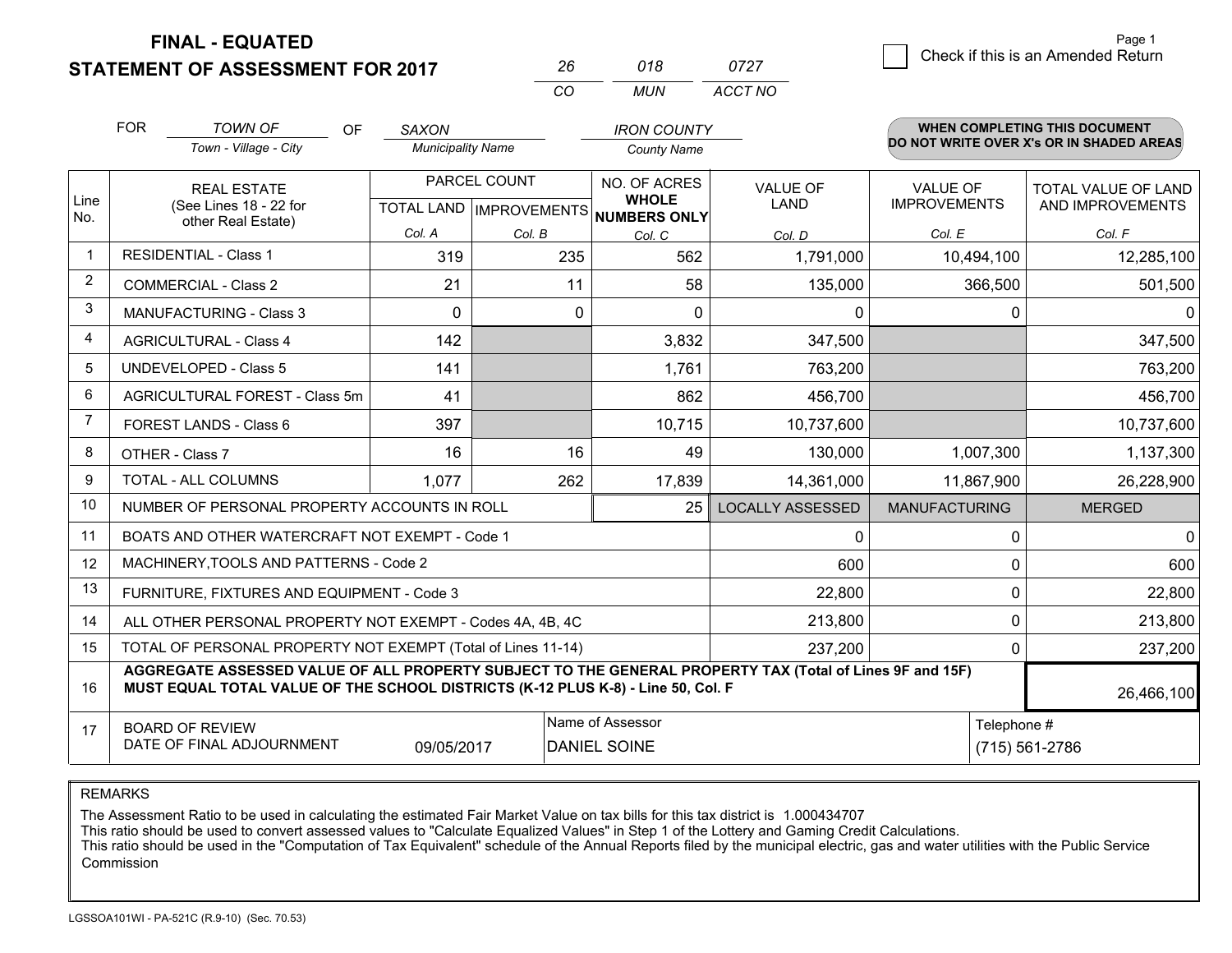*YEAR CO MUN ACCT NO* 2017 26 018 0727 Page 2

Do not confuse FOREST LANDS (Line 7) with FOREST CROPS (in this section) - They are **NOT** the same

|    | Private Forest Crop - Reg Class @ 10¢ per acre                |                 |  |                                                                                |  | Private Forest Crop - Reg Class @ \$2.52 per acre             |     |                                                                    |                    |                                                                              |
|----|---------------------------------------------------------------|-----------------|--|--------------------------------------------------------------------------------|--|---------------------------------------------------------------|-----|--------------------------------------------------------------------|--------------------|------------------------------------------------------------------------------|
| 18 | (a) PARCELS                                                   | (b) ACRES       |  | (c) ASSESSED VALUE                                                             |  | (d) PARCELS                                                   |     | (e) ACRES                                                          |                    | (f) ASSESSED VALUE                                                           |
|    |                                                               |                 |  |                                                                                |  | $\mathbf{2}$                                                  |     | 80                                                                 |                    | 82.700                                                                       |
|    |                                                               |                 |  | Private Forest Crop - Special Class @ 20¢ per acre                             |  |                                                               |     |                                                                    |                    | Entered Before 2005 Managed Forest - Ferrous Mining CLOSED @ \$8.27 per acre |
| 19 | (a) PARCELS                                                   | (b) ACRES       |  | (c) ASSESSED VALUE                                                             |  | (d) PARCELS                                                   |     | (e) ACRES                                                          |                    | (f) ASSESSED VALUE                                                           |
|    |                                                               |                 |  |                                                                                |  |                                                               |     |                                                                    |                    |                                                                              |
|    | Entered Before 2005 Managed Forest - OPEN @ \$.79 per acre    |                 |  |                                                                                |  |                                                               |     | Entered Before 2005 Managed Forest - CLOSED @ \$1.87 per acre      |                    |                                                                              |
| 20 | (a) PARCELS                                                   | (b) ACRES       |  | (c) ASSESSED VALUE                                                             |  | (d) PARCELS                                                   |     | (e) ACRES                                                          |                    | (f) ASSESSED VALUE                                                           |
|    | 35                                                            | 1.116.24        |  | 1,112,200                                                                      |  | 27                                                            | 867 |                                                                    | 845,800            |                                                                              |
|    | Entered After 2004 Managed Forest - OPEN @<br>\$2.14 per acre |                 |  |                                                                                |  | Entered After 2004 Managed Forest - CLOSED @ \$10.68 per acre |     |                                                                    |                    |                                                                              |
| 21 | (a) PARCELS                                                   | (b) ACRES       |  | (c) ASSESSED VALUE                                                             |  | (d) PARCELS                                                   |     | (e) ACRES                                                          | (f) ASSESSED VALUE |                                                                              |
|    |                                                               |                 |  |                                                                                |  |                                                               |     |                                                                    |                    |                                                                              |
|    | 68                                                            | 2,471.54        |  | 2,125,100                                                                      |  | 45                                                            |     | 1,374.02                                                           |                    | 1,408,400                                                                    |
| 22 | (a) County Forest Cropland Acres                              |                 |  | (b) Federal Acres                                                              |  | (c) State Acres                                               |     | (d) County (NOT FOREST CROP) Acres                                 |                    | (e) Other Acres                                                              |
|    |                                                               |                 |  |                                                                                |  | 943.65                                                        |     | 1,593.85                                                           |                    | 2,744.63                                                                     |
|    |                                                               |                 |  | Assessed Value of Omitted Property From Prior Years (Sec. 70.44)               |  |                                                               |     | Assessed Value of Sec. 70.43 Corrections of Errors by Assessors    |                    |                                                                              |
| 23 |                                                               | (a) REAL ESTATE |  | (b) PERSONAL                                                                   |  |                                                               |     | (c1) REAL ESTATE                                                   |                    | (c2) PERSONAL                                                                |
|    |                                                               |                 |  |                                                                                |  |                                                               |     |                                                                    |                    |                                                                              |
|    |                                                               |                 |  | Manufacturing Equated Value of Omitted Property From Prior Years (Sec. 70.995) |  |                                                               |     | Mfg. Equated Value of Sec.70.43 Corrections of Errors by Assessors |                    |                                                                              |
|    | (d) REAL ESTATE                                               |                 |  | (e) PERSONAL                                                                   |  |                                                               |     | (f1) REAL ESTATE                                                   |                    | (f2) PERSONAL                                                                |
|    |                                                               |                 |  |                                                                                |  |                                                               |     |                                                                    |                    |                                                                              |

## **SPECIAL DISTRICTS**

| Line<br>No. | Enter 6-digit<br><b>Special District</b><br>Code (Col. A) | <b>Account</b><br><b>Number</b><br>(Col. B) | <b>Special District Name</b><br>(Col. C) | <b>Locally Assessed Value</b><br>of Real Estate and<br>Personal Property (Col. D) | Mfg Value of Real Estate<br>and Personal Property<br>(Col. E) | <b>Merged Value of</b><br><b>Real Estate and</b><br>Personal Property (Col. F) |
|-------------|-----------------------------------------------------------|---------------------------------------------|------------------------------------------|-----------------------------------------------------------------------------------|---------------------------------------------------------------|--------------------------------------------------------------------------------|
| 24          | 267050                                                    | 0170                                        | <b>SAXON SANITARY DISTRICT #1</b>        | 1,674,900                                                                         |                                                               | 1,674,900                                                                      |
| 25          |                                                           |                                             |                                          |                                                                                   |                                                               |                                                                                |
| 26          |                                                           |                                             |                                          |                                                                                   |                                                               |                                                                                |
| 27          |                                                           |                                             |                                          |                                                                                   |                                                               |                                                                                |
| 28          |                                                           |                                             |                                          |                                                                                   |                                                               |                                                                                |
| 29          |                                                           |                                             |                                          |                                                                                   |                                                               |                                                                                |
| 30          |                                                           |                                             |                                          |                                                                                   |                                                               |                                                                                |
| 31          |                                                           |                                             |                                          |                                                                                   |                                                               |                                                                                |
| 32          |                                                           |                                             |                                          |                                                                                   |                                                               |                                                                                |
| 33          |                                                           |                                             |                                          |                                                                                   |                                                               |                                                                                |
| 34          |                                                           |                                             |                                          |                                                                                   |                                                               |                                                                                |
| 35          |                                                           |                                             |                                          |                                                                                   |                                                               |                                                                                |

LGSSOA101WI-PA - 521C (R. 9-10) (Sec. 70.53)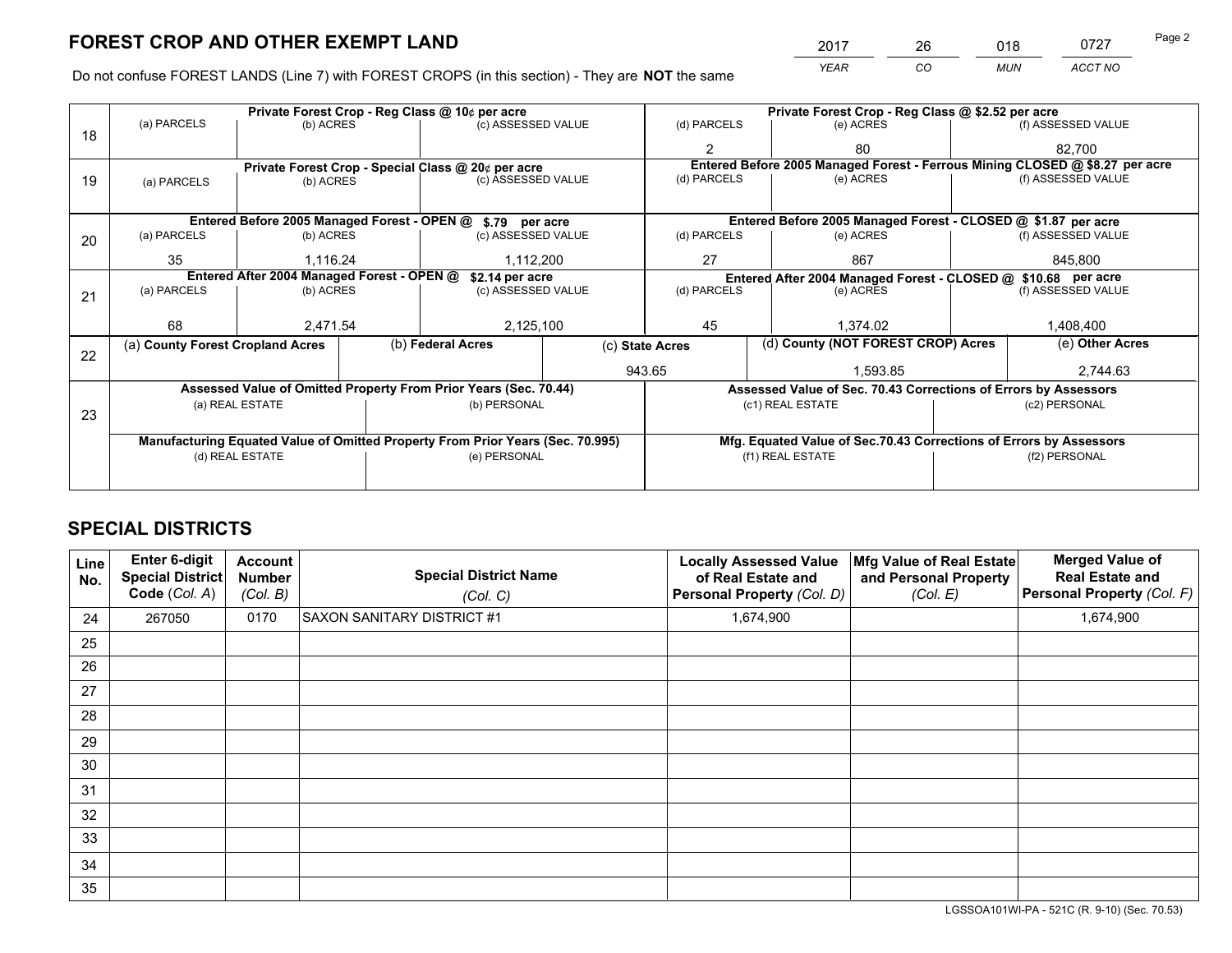|             |                                                                                    |                                             |                                                         | <b>YEAR</b>                                                                       | CO<br><b>MUN</b>                                              | ACCT NO                                                                        |  |
|-------------|------------------------------------------------------------------------------------|---------------------------------------------|---------------------------------------------------------|-----------------------------------------------------------------------------------|---------------------------------------------------------------|--------------------------------------------------------------------------------|--|
| Line<br>No. | Enter 6-digit<br><b>School District</b><br>Code (Col. A)                           | <b>Account</b><br><b>Number</b><br>(Col. B) | <b>School District Name</b><br>(Col. C)                 | <b>Locally Assessed Value</b><br>of Real Estate and<br>Personal Property (Col. D) | Mfg Value of Real Estate<br>and Personal Property<br>(Col. E) | <b>Merged Value of</b><br><b>Real Estate and</b><br>Personal Property (Col. F) |  |
|             | A. SCHOOL DISTRICTS (K-8 and K-12)                                                 |                                             |                                                         |                                                                                   |                                                               |                                                                                |  |
| 36          | 262618                                                                             | 0159                                        | SCH D OF HURLEY                                         | 26,466,100                                                                        |                                                               | 26,466,100                                                                     |  |
| 37          |                                                                                    |                                             |                                                         |                                                                                   |                                                               |                                                                                |  |
| 38          |                                                                                    |                                             |                                                         |                                                                                   |                                                               |                                                                                |  |
| 39          |                                                                                    |                                             |                                                         |                                                                                   |                                                               |                                                                                |  |
| 40          |                                                                                    |                                             |                                                         |                                                                                   |                                                               |                                                                                |  |
| 41<br>42    |                                                                                    |                                             |                                                         |                                                                                   |                                                               |                                                                                |  |
| 43          |                                                                                    |                                             |                                                         |                                                                                   |                                                               |                                                                                |  |
| 44          |                                                                                    |                                             |                                                         |                                                                                   |                                                               |                                                                                |  |
| 45          |                                                                                    |                                             |                                                         |                                                                                   |                                                               |                                                                                |  |
| 46          |                                                                                    |                                             |                                                         |                                                                                   |                                                               |                                                                                |  |
| 47          |                                                                                    |                                             |                                                         |                                                                                   |                                                               |                                                                                |  |
| 48          |                                                                                    |                                             |                                                         |                                                                                   |                                                               |                                                                                |  |
| 49          |                                                                                    |                                             |                                                         |                                                                                   |                                                               |                                                                                |  |
| 50          |                                                                                    |                                             | TOTAL ASSESSED VALUE OF SCHOOL DISTRICTS (K-8 and K-12) | 26,466,100                                                                        |                                                               | 26,466,100                                                                     |  |
|             | <b>B.</b><br><b>UNION HIGH SCHOOL DISTRICTS</b>                                    |                                             |                                                         |                                                                                   |                                                               |                                                                                |  |
| 51          |                                                                                    |                                             |                                                         |                                                                                   |                                                               |                                                                                |  |
| 52          |                                                                                    |                                             |                                                         |                                                                                   |                                                               |                                                                                |  |
| 53          |                                                                                    |                                             |                                                         |                                                                                   |                                                               |                                                                                |  |
| 54          |                                                                                    |                                             |                                                         |                                                                                   |                                                               |                                                                                |  |
|             | TOTAL ASSESSED VALUE OF UNION HIGH SCHOOLS<br>55<br>C. TECHNICAL COLLEGE DISTRICTS |                                             |                                                         |                                                                                   |                                                               |                                                                                |  |
| 56          | 001700                                                                             | 0016                                        | WISCONSIN INDIANHEAD TECH COLLEGE SHEL                  | 26,466,100                                                                        |                                                               | 26,466,100                                                                     |  |
| 57          |                                                                                    |                                             |                                                         |                                                                                   |                                                               |                                                                                |  |
| 58          |                                                                                    |                                             |                                                         |                                                                                   |                                                               |                                                                                |  |
| 59          |                                                                                    |                                             | TOTAL ASSESSED VALUE OF TECHNICAL COLLEGES              | 26,466,100                                                                        |                                                               | 26,466,100                                                                     |  |

26

018

## *I hereby certify, to the best of my knowledge and belief, this form is complete and correct.*

**SCHOOL DISTRICTS**

| Print name of preparer | Title                    |                | Date (MM / DD / CCYY) |
|------------------------|--------------------------|----------------|-----------------------|
|                        |                          |                |                       |
| Signature of preparer  | Contact Telephone Number | E-mail address |                       |
|                        | $\sim$                   |                |                       |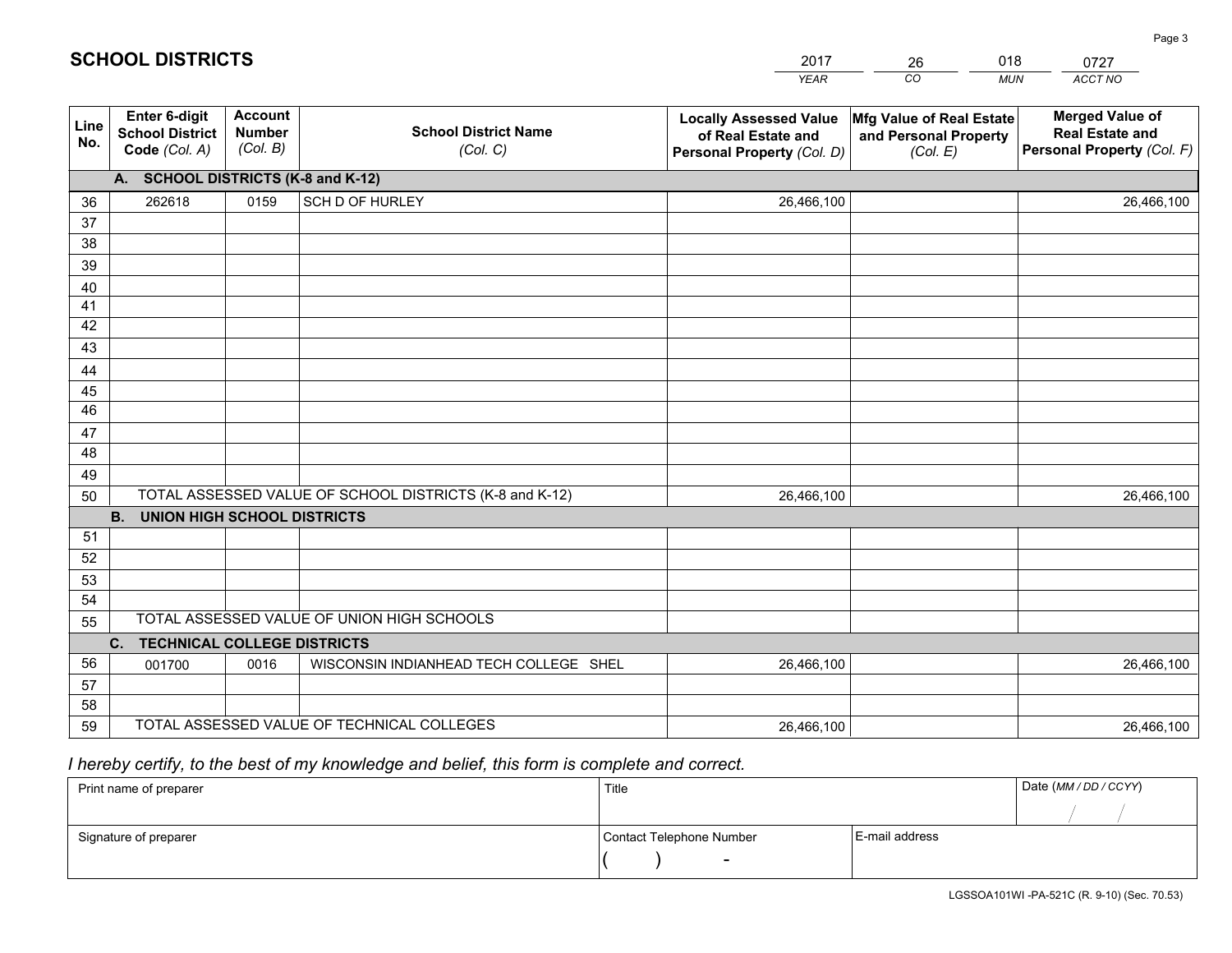#### **HIGHLIGHTS**

- 1. Complete the Statement of Assessment after the Board of Review. Reflect any changes made there.
- 2. Use black ink to complete.
- 3. Line 16 must equal Line 50, Col D.
- 4. Line 55 must equal the total of K-8 schools listed on lines 36-49. Do not include K-12 schools in this comparision.
- 5. Line 59, Col. D must equal Line 16.
- 6. Special District, School District and Technical College District values must include both real estate and personal property. Examples of Special districts are: town sanitary districts, public inland lake protection and rehabilitation districts, and metropolitan sewerage districts.
- 7. DO NOT INCLUDE Manufacturing property values.DOR will print these values on the final SOA.

KATHRYN BRAUER TOWN OF SAXON

KATHRYN BRAUER<br>TOWN OF SAXON

PO BOX 37

PO BOX 37

SAXON, WI 54559 - 0037

SAXON, WI 54559 - 0037

 8. Accuracy of this form is very important. The values reported directly affect the equalized value DOR calculates for school and special districts.

#### **Page 1:**

 If not prefilled, enter the tax year,county and municipal code,municipal type, municipal name and county name on the top of form.

Check the Amended box, if filing an amended / corrected SOA.

 Report the parcel count, acres and assessed value of taxable general property, total parcel count, (real and personal), total acres, and values from final figures set by the Board of Review.

- A. Real Estate land and improvements (buildings, etc.) is reported on lines 1 8, total line 9.
- B. Personal Property is reported on lines 11 14, Column D, total line 15.
- C. To complete this report, use the computer produced summary of the assessment roll that shows these amounts.
- D. Use whole numbers only.
- E. Add each line across and each column down to verify entries.

#### **Page 2:**

- A. Report Special Items (not subject to general property tax).
- 1. Private Forest Croplands and Managed Forest Lands are reported on lines 18,19, 20 and 21. Be sure to report assessed values **NOT** taxes.
- 2. You should have copies of the orders of entry, orders of withdrawal, etc., to update your assessment roll.
	- 3. Show hundredths of acres (e.g. 39.75).
- 4. Tax exempt lands are reported on line 22.
- 5. Omitted property and sec. 70.43, Wis. Stats., corrections of errors by assessor are reported on line 23. Report real estate and personal property separately. These should be for **prior years**, not something found on the current assessment roll after the board of review.
- B. Special District (Lines 24-35) Include the value of both real and personal property.
- The Department of Revenue (DOR) preprints much of the information regarding names and codes for schools, special districts,etc. If a district is not listed, enter the name and value only, DOR will enter the proper code.

### **Page 3 School Districts:**

Include the value of both real and personal property.

Report School District (regular, elementary, union high school, and technical college).

- 1. Regular (K-12) and Elementary (K-8) school values are reported on lines 36-49, total on line 50.
- 2. Union High School (UHS) (use only if elementary schools are listed on lines 36-49) are reported on lines 51-54. UHS total value (line 55) must equal to the total **elementary school** values reported on lines 36-49. Do notinclude K-12 schools in this comparison.
- 3. Technical College values are reported on lines 56-58, total on line 59.
- 4. Use the computer summary that shows these amounts to complete this report.

#### **This form is due the second Monday in June. File this report only after your Board of Review is complete.**

 *If you have questions: Return forms to:*

 Email: lgs@wisconsin.gov Wisconsin Department of RevenueCall:  $(608)$  266-2569 or  $(608)$  264-6892 Fax number: (608) 264-6887 PO Box 8971

Local Government Services Section 6-97 Madison WI 53708-8971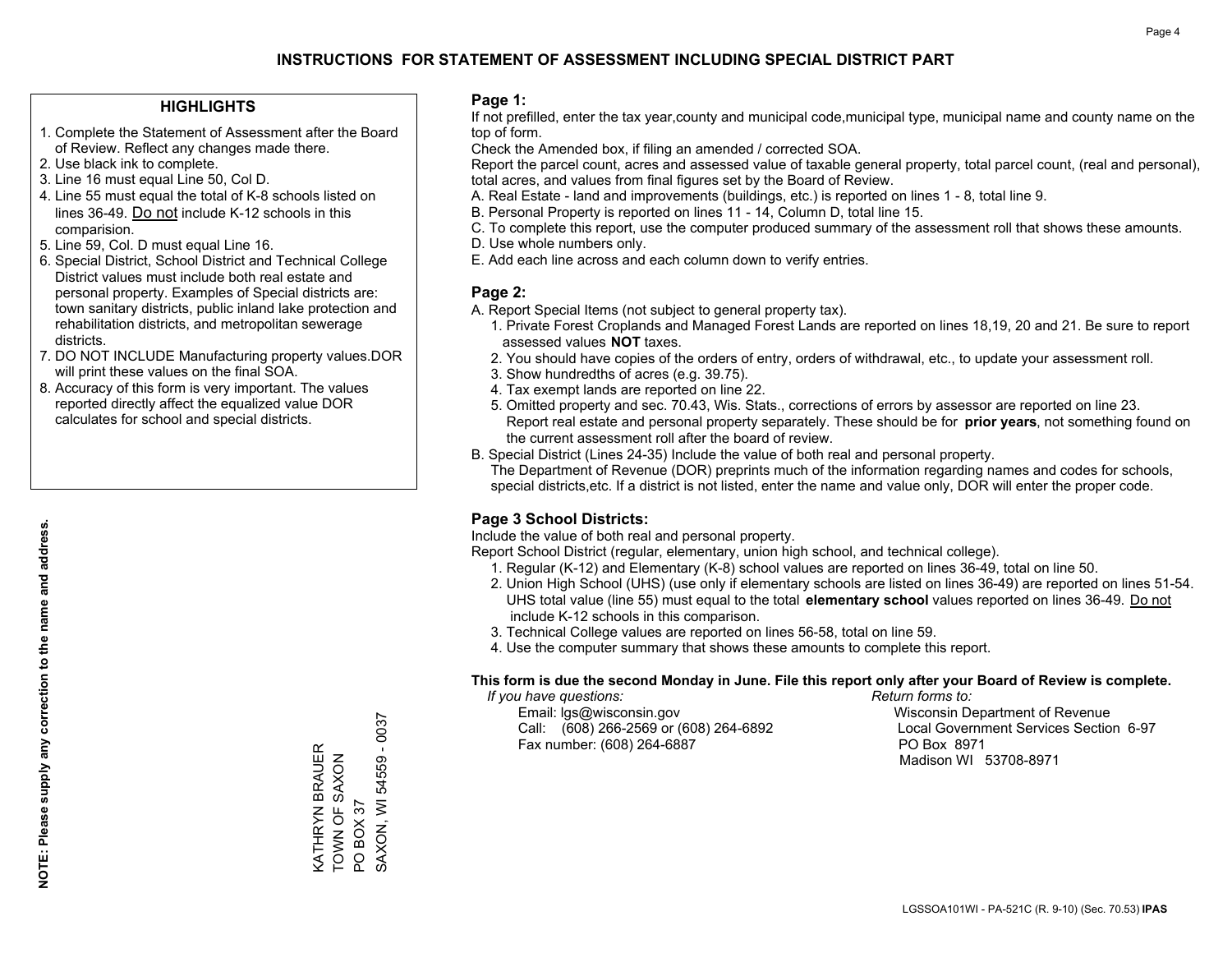**STATEMENT OF ASSESSMENT FOR 2017** 

| 26  | 020 | 0728    |
|-----|-----|---------|
| CO. | MUN | ACCT NO |

|                | <b>FOR</b>                                                                                                                                                                                   | <b>TOWN OF</b><br>OF<br>Town - Village - City                | <b>SHERMAN</b><br><b>Municipality Name</b> |                                                                                     | <b>IRON COUNTY</b><br><b>County Name</b> |                         |                                        | <b>WHEN COMPLETING THIS DOCUMENT</b><br>DO NOT WRITE OVER X's OR IN SHADED AREAS |
|----------------|----------------------------------------------------------------------------------------------------------------------------------------------------------------------------------------------|--------------------------------------------------------------|--------------------------------------------|-------------------------------------------------------------------------------------|------------------------------------------|-------------------------|----------------------------------------|----------------------------------------------------------------------------------|
| Line<br>No.    | <b>REAL ESTATE</b><br>(See Lines 18 - 22 for                                                                                                                                                 |                                                              |                                            | PARCEL COUNT<br>NO. OF ACRES<br><b>WHOLE</b><br>TOTAL LAND MPROVEMENTS NUMBERS ONLY |                                          | <b>VALUE OF</b><br>LAND | <b>VALUE OF</b><br><b>IMPROVEMENTS</b> | TOTAL VALUE OF LAND<br>AND IMPROVEMENTS                                          |
|                |                                                                                                                                                                                              | other Real Estate)                                           | Col. A                                     | Col. B                                                                              | Col. C                                   | Col. D                  | Col. E                                 | Col. F                                                                           |
| $\mathbf 1$    |                                                                                                                                                                                              | <b>RESIDENTIAL - Class 1</b>                                 | 710                                        | 530                                                                                 | 2,258                                    | 53,272,300              | 60,799,300                             | 114,071,600                                                                      |
| 2              |                                                                                                                                                                                              | <b>COMMERCIAL - Class 2</b>                                  | 22                                         | 22                                                                                  | 137                                      | 1,730,800               | 3,166,500                              | 4,897,300                                                                        |
| 3              |                                                                                                                                                                                              | <b>MANUFACTURING - Class 3</b>                               | 0                                          | $\mathbf{0}$                                                                        | $\mathbf{0}$                             | 0                       | 0                                      | 0                                                                                |
| $\overline{4}$ |                                                                                                                                                                                              | <b>AGRICULTURAL - Class 4</b>                                | 3                                          |                                                                                     | 59                                       | 14,800                  |                                        | 14,800                                                                           |
| 5              |                                                                                                                                                                                              | <b>UNDEVELOPED - Class 5</b>                                 | 167                                        |                                                                                     | 3,480                                    | 1,086,000               |                                        | 1,086,000                                                                        |
| 6              |                                                                                                                                                                                              | AGRICULTURAL FOREST - Class 5m                               | $\Omega$                                   |                                                                                     | $\Omega$                                 | $\mathbf{0}$            |                                        | $\mathbf{0}$                                                                     |
| 7              |                                                                                                                                                                                              | FOREST LANDS - Class 6                                       | 381                                        |                                                                                     | 9,760                                    | 19,010,650              |                                        | 19,010,650                                                                       |
| 8              |                                                                                                                                                                                              | OTHER - Class 7                                              | $\Omega$                                   | $\Omega$                                                                            | $\mathbf{0}$                             | 0                       | $\Omega$                               | $\Omega$                                                                         |
| 9              |                                                                                                                                                                                              | TOTAL - ALL COLUMNS                                          | 1,283                                      | 552                                                                                 | 15,694                                   | 75,114,550              | 63,965,800                             | 139,080,350                                                                      |
| 10             |                                                                                                                                                                                              | NUMBER OF PERSONAL PROPERTY ACCOUNTS IN ROLL                 |                                            |                                                                                     | 35                                       | <b>LOCALLY ASSESSED</b> | <b>MANUFACTURING</b>                   | <b>MERGED</b>                                                                    |
| 11             |                                                                                                                                                                                              | BOATS AND OTHER WATERCRAFT NOT EXEMPT - Code 1               |                                            |                                                                                     |                                          | 0                       | $\Omega$                               | $\mathbf 0$                                                                      |
| 12             |                                                                                                                                                                                              | MACHINERY, TOOLS AND PATTERNS - Code 2                       |                                            |                                                                                     |                                          | 0                       | $\Omega$                               | $\mathbf{0}$                                                                     |
| 13             |                                                                                                                                                                                              | FURNITURE, FIXTURES AND EQUIPMENT - Code 3                   |                                            |                                                                                     |                                          | 87,400                  | 0                                      | 87,400                                                                           |
| 14             |                                                                                                                                                                                              | ALL OTHER PERSONAL PROPERTY NOT EXEMPT - Codes 4A, 4B, 4C    |                                            |                                                                                     |                                          | 956,100                 | $\mathbf 0$                            | 956,100                                                                          |
| 15             |                                                                                                                                                                                              | TOTAL OF PERSONAL PROPERTY NOT EXEMPT (Total of Lines 11-14) |                                            |                                                                                     | 1,043,500                                | $\Omega$                | 1,043,500                              |                                                                                  |
| 16             | AGGREGATE ASSESSED VALUE OF ALL PROPERTY SUBJECT TO THE GENERAL PROPERTY TAX (Total of Lines 9F and 15F)<br>MUST EQUAL TOTAL VALUE OF THE SCHOOL DISTRICTS (K-12 PLUS K-8) - Line 50, Col. F |                                                              |                                            |                                                                                     |                                          |                         |                                        | 140,123,850                                                                      |
| 17             |                                                                                                                                                                                              | <b>BOARD OF REVIEW</b><br>DATE OF FINAL ADJOURNMENT          | 08/08/2017                                 |                                                                                     | Name of Assessor<br>PAUL CARLSON         |                         | Telephone #                            | (715) 686-7738                                                                   |

REMARKS

The Assessment Ratio to be used in calculating the estimated Fair Market Value on tax bills for this tax district is 1.046264106

This ratio should be used to convert assessed values to "Calculate Equalized Values" in Step 1 of the Lottery and Gaming Credit Calculations.<br>This ratio should be used in the "Computation of Tax Equivalent" schedule of the Commission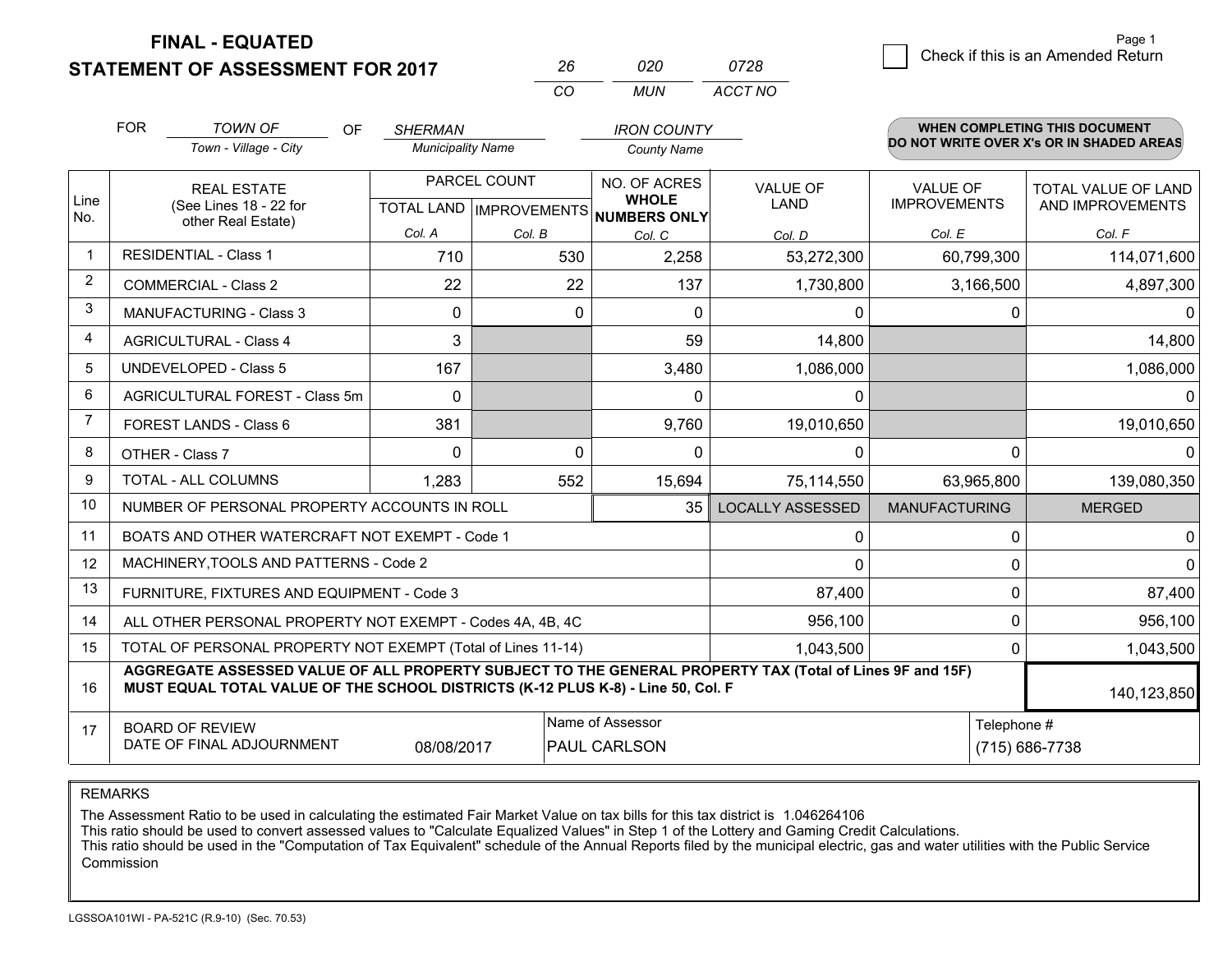*YEAR CO MUN ACCT NO* 2017 26 020 0728

Do not confuse FOREST LANDS (Line 7) with FOREST CROPS (in this section) - They are **NOT** the same

|    |                                                            |                 |                                            | Private Forest Crop - Reg Class @ 10¢ per acre                                 |                                       | Private Forest Crop - Reg Class @ \$2.52 per acre |                  |                                                                    |                    |                                                                              |  |
|----|------------------------------------------------------------|-----------------|--------------------------------------------|--------------------------------------------------------------------------------|---------------------------------------|---------------------------------------------------|------------------|--------------------------------------------------------------------|--------------------|------------------------------------------------------------------------------|--|
| 18 | (a) PARCELS                                                | (b) ACRES       |                                            | (c) ASSESSED VALUE                                                             |                                       | (d) PARCELS                                       |                  | (e) ACRES                                                          |                    | (f) ASSESSED VALUE                                                           |  |
|    | 60                                                         | 2,433.49        |                                            | 4,631,700                                                                      |                                       | 12<br>483.65                                      |                  |                                                                    | 964.900            |                                                                              |  |
|    |                                                            |                 |                                            | Private Forest Crop - Special Class @ 20¢ per acre                             |                                       |                                                   |                  |                                                                    |                    | Entered Before 2005 Managed Forest - Ferrous Mining CLOSED @ \$8.27 per acre |  |
| 19 | (a) PARCELS                                                | (b) ACRES       |                                            | (c) ASSESSED VALUE                                                             |                                       | (d) PARCELS                                       |                  | (e) ACRES                                                          |                    | (f) ASSESSED VALUE                                                           |  |
|    |                                                            |                 |                                            |                                                                                |                                       |                                                   |                  |                                                                    |                    |                                                                              |  |
|    | Entered Before 2005 Managed Forest - OPEN @ \$.79 per acre |                 |                                            |                                                                                |                                       |                                                   |                  | Entered Before 2005 Managed Forest - CLOSED @ \$1.87 per acre      |                    |                                                                              |  |
| 20 | (a) PARCELS                                                | (b) ACRES       |                                            | (c) ASSESSED VALUE                                                             |                                       | (d) PARCELS                                       |                  | (e) ACRES                                                          |                    | (f) ASSESSED VALUE                                                           |  |
|    | 45                                                         | 1,318.32        |                                            | 3,355,100                                                                      |                                       | 60                                                |                  | 1,806.44                                                           |                    | 4,183,100                                                                    |  |
|    |                                                            |                 |                                            |                                                                                |                                       |                                                   |                  |                                                                    |                    |                                                                              |  |
|    |                                                            |                 | Entered After 2004 Managed Forest - OPEN @ |                                                                                | \$2.14 per acre<br>(c) ASSESSED VALUE |                                                   |                  | Entered After 2004 Managed Forest - CLOSED @ \$10.68 per acre      | (f) ASSESSED VALUE |                                                                              |  |
| 21 | (a) PARCELS                                                | (b) ACRES       |                                            |                                                                                |                                       | (d) PARCELS                                       |                  | (e) ACRES                                                          |                    |                                                                              |  |
|    |                                                            |                 |                                            |                                                                                |                                       |                                                   |                  |                                                                    |                    |                                                                              |  |
|    | 27                                                         | 880.82          |                                            | 1,723,500                                                                      |                                       | 100                                               |                  | 2.834.15                                                           |                    | 6,037,500                                                                    |  |
|    | (a) County Forest Cropland Acres                           |                 |                                            | (b) Federal Acres                                                              |                                       | (c) State Acres                                   |                  | (d) County (NOT FOREST CROP) Acres                                 |                    | (e) Other Acres                                                              |  |
| 22 |                                                            |                 |                                            |                                                                                |                                       |                                                   |                  |                                                                    |                    |                                                                              |  |
|    |                                                            |                 |                                            | 9.574.7                                                                        |                                       | 48,522.37                                         |                  | .93                                                                |                    | 1.424.53                                                                     |  |
|    |                                                            |                 |                                            | Assessed Value of Omitted Property From Prior Years (Sec. 70.44)               |                                       |                                                   |                  | Assessed Value of Sec. 70.43 Corrections of Errors by Assessors    |                    |                                                                              |  |
| 23 |                                                            | (a) REAL ESTATE |                                            | (b) PERSONAL                                                                   |                                       |                                                   |                  | (c1) REAL ESTATE                                                   |                    | (c2) PERSONAL                                                                |  |
|    |                                                            |                 |                                            |                                                                                |                                       |                                                   |                  |                                                                    |                    |                                                                              |  |
|    |                                                            |                 |                                            | Manufacturing Equated Value of Omitted Property From Prior Years (Sec. 70.995) |                                       |                                                   |                  | Mfg. Equated Value of Sec.70.43 Corrections of Errors by Assessors |                    |                                                                              |  |
|    | (d) REAL ESTATE                                            |                 |                                            | (e) PERSONAL                                                                   |                                       |                                                   | (f1) REAL ESTATE |                                                                    |                    | (f2) PERSONAL                                                                |  |
|    |                                                            |                 |                                            |                                                                                |                                       |                                                   |                  |                                                                    |                    |                                                                              |  |
|    |                                                            |                 |                                            |                                                                                |                                       |                                                   |                  |                                                                    |                    |                                                                              |  |

## **SPECIAL DISTRICTS**

| Line<br>No. | Enter 6-digit<br>Special District<br>Code (Col. A) | <b>Account</b><br><b>Number</b> | <b>Special District Name</b> | <b>Locally Assessed Value</b><br>of Real Estate and | Mfg Value of Real Estate<br>and Personal Property | <b>Merged Value of</b><br><b>Real Estate and</b><br>Personal Property (Col. F) |
|-------------|----------------------------------------------------|---------------------------------|------------------------------|-----------------------------------------------------|---------------------------------------------------|--------------------------------------------------------------------------------|
|             |                                                    | (Col. B)                        | (Col. C)                     | Personal Property (Col. D)                          | (Col. E)                                          |                                                                                |
| 24          |                                                    |                                 |                              |                                                     |                                                   |                                                                                |
| 25          |                                                    |                                 |                              |                                                     |                                                   |                                                                                |
| 26          |                                                    |                                 |                              |                                                     |                                                   |                                                                                |
| 27          |                                                    |                                 |                              |                                                     |                                                   |                                                                                |
| 28          |                                                    |                                 |                              |                                                     |                                                   |                                                                                |
| 29          |                                                    |                                 |                              |                                                     |                                                   |                                                                                |
| 30          |                                                    |                                 |                              |                                                     |                                                   |                                                                                |
| 31          |                                                    |                                 |                              |                                                     |                                                   |                                                                                |
| 32          |                                                    |                                 |                              |                                                     |                                                   |                                                                                |
| 33          |                                                    |                                 |                              |                                                     |                                                   |                                                                                |
| 34          |                                                    |                                 |                              |                                                     |                                                   |                                                                                |
| 35          |                                                    |                                 |                              |                                                     |                                                   |                                                                                |

LGSSOA101WI-PA - 521C (R. 9-10) (Sec. 70.53)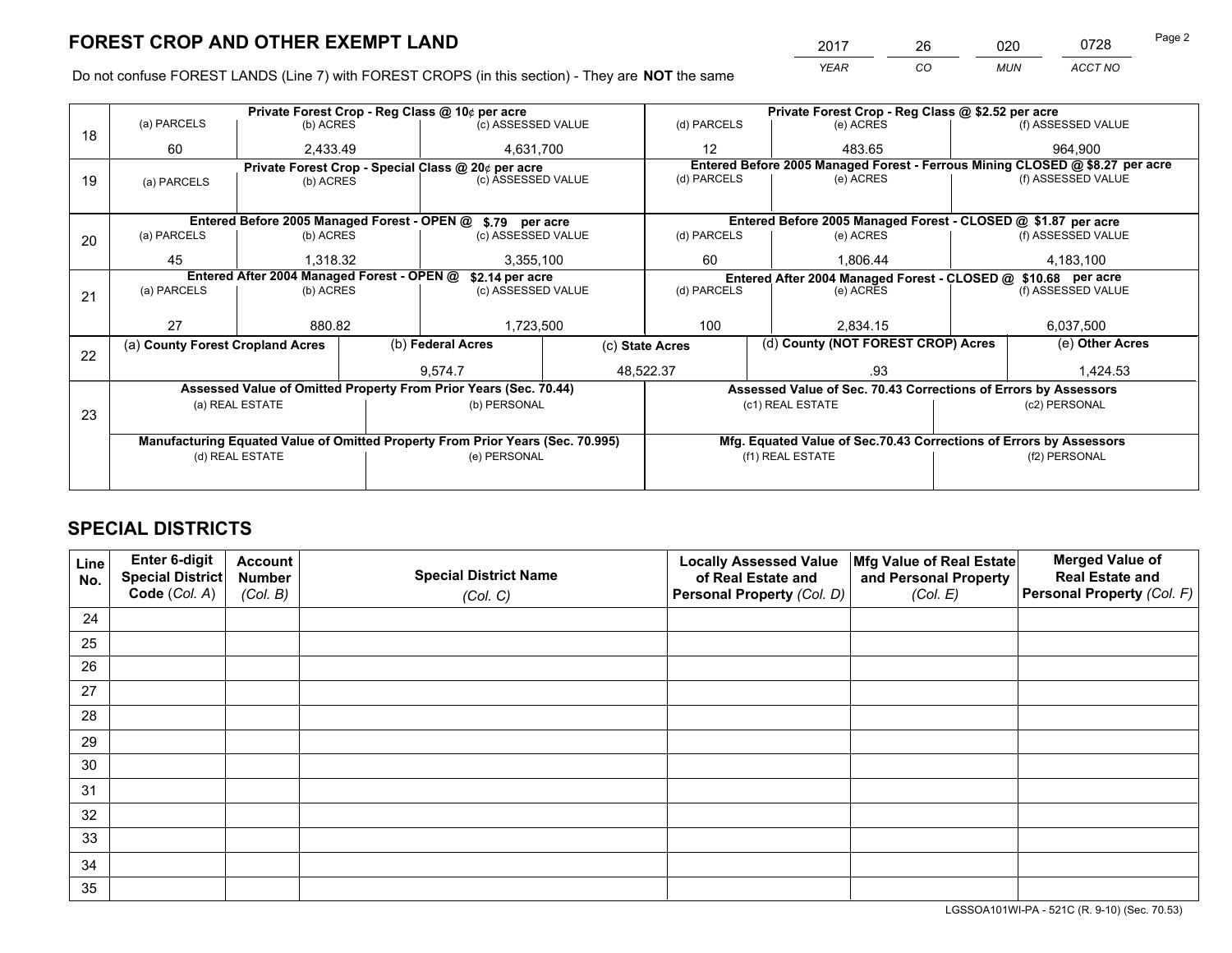|             |                                                          |                                             |                                                         | <b>YEAR</b>                                                                       | CO<br><b>MUN</b>                                              | ACCT NO                                                                        |
|-------------|----------------------------------------------------------|---------------------------------------------|---------------------------------------------------------|-----------------------------------------------------------------------------------|---------------------------------------------------------------|--------------------------------------------------------------------------------|
| Line<br>No. | Enter 6-digit<br><b>School District</b><br>Code (Col. A) | <b>Account</b><br><b>Number</b><br>(Col. B) | <b>School District Name</b><br>(Col. C)                 | <b>Locally Assessed Value</b><br>of Real Estate and<br>Personal Property (Col. D) | Mfg Value of Real Estate<br>and Personal Property<br>(Col. E) | <b>Merged Value of</b><br><b>Real Estate and</b><br>Personal Property (Col. F) |
|             | A. SCHOOL DISTRICTS (K-8 and K-12)                       |                                             |                                                         |                                                                                   |                                                               |                                                                                |
| 36          | 501071                                                   | 0447                                        | SCH D OF CHEQUAMEGON                                    | 140,123,850                                                                       |                                                               | 140,123,850                                                                    |
| 37          |                                                          |                                             |                                                         |                                                                                   |                                                               |                                                                                |
| 38          |                                                          |                                             |                                                         |                                                                                   |                                                               |                                                                                |
| 39          |                                                          |                                             |                                                         |                                                                                   |                                                               |                                                                                |
| 40          |                                                          |                                             |                                                         |                                                                                   |                                                               |                                                                                |
| 41          |                                                          |                                             |                                                         |                                                                                   |                                                               |                                                                                |
| 42          |                                                          |                                             |                                                         |                                                                                   |                                                               |                                                                                |
| 43          |                                                          |                                             |                                                         |                                                                                   |                                                               |                                                                                |
| 44<br>45    |                                                          |                                             |                                                         |                                                                                   |                                                               |                                                                                |
| 46          |                                                          |                                             |                                                         |                                                                                   |                                                               |                                                                                |
| 47          |                                                          |                                             |                                                         |                                                                                   |                                                               |                                                                                |
| 48          |                                                          |                                             |                                                         |                                                                                   |                                                               |                                                                                |
| 49          |                                                          |                                             |                                                         |                                                                                   |                                                               |                                                                                |
| 50          |                                                          |                                             | TOTAL ASSESSED VALUE OF SCHOOL DISTRICTS (K-8 and K-12) | 140,123,850                                                                       |                                                               | 140,123,850                                                                    |
|             | <b>B.</b><br><b>UNION HIGH SCHOOL DISTRICTS</b>          |                                             |                                                         |                                                                                   |                                                               |                                                                                |
| 51          |                                                          |                                             |                                                         |                                                                                   |                                                               |                                                                                |
| 52          |                                                          |                                             |                                                         |                                                                                   |                                                               |                                                                                |
| 53          |                                                          |                                             |                                                         |                                                                                   |                                                               |                                                                                |
| 54          |                                                          |                                             |                                                         |                                                                                   |                                                               |                                                                                |
| 55          | TOTAL ASSESSED VALUE OF UNION HIGH SCHOOLS               |                                             |                                                         |                                                                                   |                                                               |                                                                                |
|             | C. TECHNICAL COLLEGE DISTRICTS                           |                                             |                                                         |                                                                                   |                                                               |                                                                                |
| 56          | 001600                                                   | 0015                                        | NICOLET TECHNICAL COLLEGE<br><b>RHIN</b>                | 140,123,850                                                                       |                                                               | 140,123,850                                                                    |
| 57          |                                                          |                                             |                                                         |                                                                                   |                                                               |                                                                                |
| 58<br>59    |                                                          |                                             | TOTAL ASSESSED VALUE OF TECHNICAL COLLEGES              |                                                                                   |                                                               |                                                                                |
|             |                                                          |                                             |                                                         | 140,123,850                                                                       |                                                               | 140,123,850                                                                    |

26

020

 *I hereby certify, to the best of my knowledge and belief, this form is complete and correct.*

**SCHOOL DISTRICTS**

| Print name of preparer | Title                    |                | Date (MM / DD / CCYY) |
|------------------------|--------------------------|----------------|-----------------------|
|                        |                          |                |                       |
| Signature of preparer  | Contact Telephone Number | E-mail address |                       |
|                        |                          |                |                       |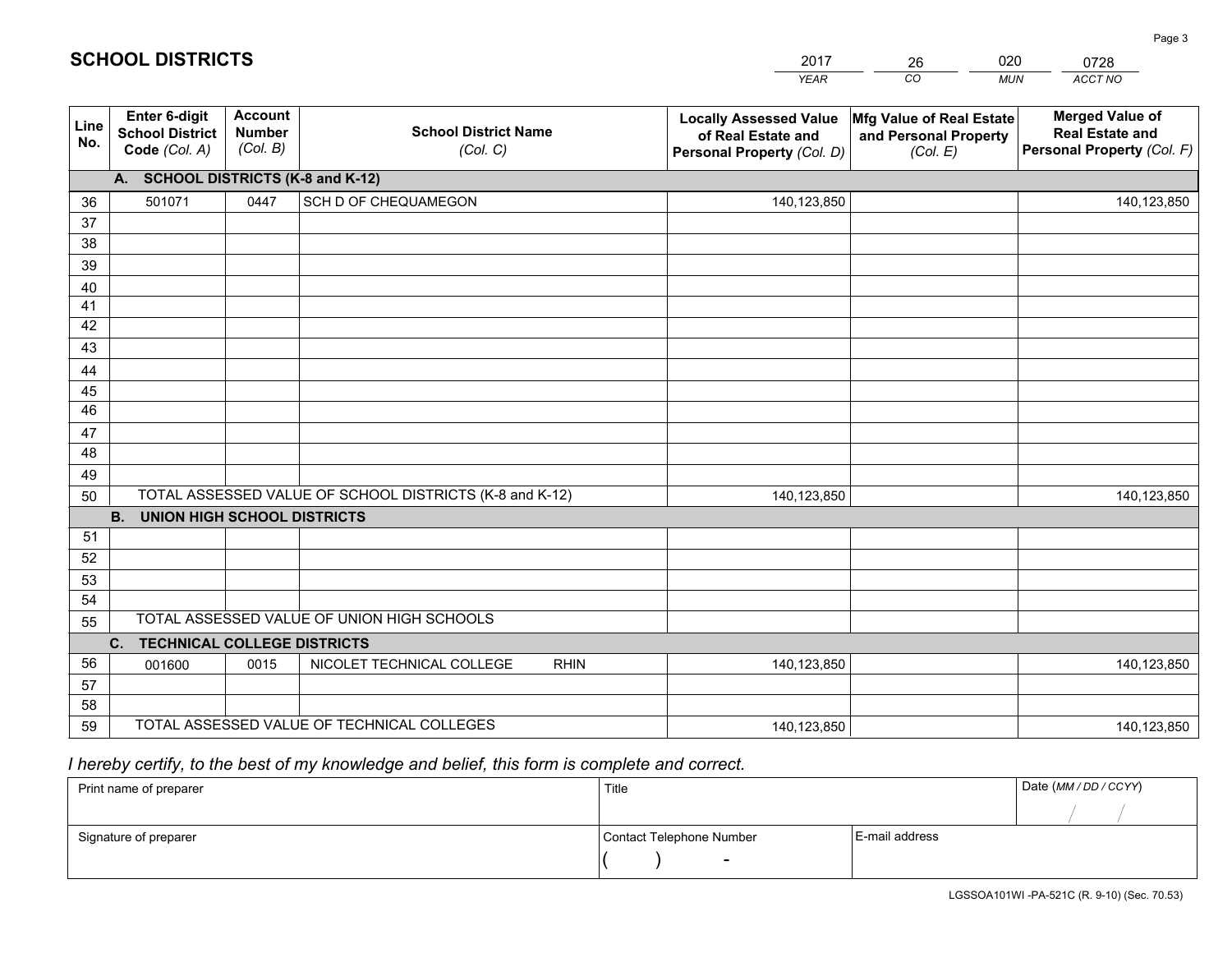#### **HIGHLIGHTS**

- 1. Complete the Statement of Assessment after the Board of Review. Reflect any changes made there.
- 2. Use black ink to complete.
- 3. Line 16 must equal Line 50, Col D.
- 4. Line 55 must equal the total of K-8 schools listed on lines 36-49. Do not include K-12 schools in this comparision.
- 5. Line 59, Col. D must equal Line 16.
- 6. Special District, School District and Technical College District values must include both real estate and personal property. Examples of Special districts are: town sanitary districts, public inland lake protection and rehabilitation districts, and metropolitan sewerage districts.
- 7. DO NOT INCLUDE Manufacturing property values.DOR will print these values on the final SOA.
- 8. Accuracy of this form is very important. The values reported directly affect the equalized value DOR calculates for school and special districts.

#### **Page 1:**

 If not prefilled, enter the tax year,county and municipal code,municipal type, municipal name and county name on the top of form.

Check the Amended box, if filing an amended / corrected SOA.

 Report the parcel count, acres and assessed value of taxable general property, total parcel count, (real and personal), total acres, and values from final figures set by the Board of Review.

- A. Real Estate land and improvements (buildings, etc.) is reported on lines 1 8, total line 9.
- B. Personal Property is reported on lines 11 14, Column D, total line 15.
- C. To complete this report, use the computer produced summary of the assessment roll that shows these amounts.
- D. Use whole numbers only.
- E. Add each line across and each column down to verify entries.

#### **Page 2:**

- A. Report Special Items (not subject to general property tax).
- 1. Private Forest Croplands and Managed Forest Lands are reported on lines 18,19, 20 and 21. Be sure to report assessed values **NOT** taxes.
- 2. You should have copies of the orders of entry, orders of withdrawal, etc., to update your assessment roll.
	- 3. Show hundredths of acres (e.g. 39.75).
- 4. Tax exempt lands are reported on line 22.
- 5. Omitted property and sec. 70.43, Wis. Stats., corrections of errors by assessor are reported on line 23. Report real estate and personal property separately. These should be for **prior years**, not something found on the current assessment roll after the board of review.
- B. Special District (Lines 24-35) Include the value of both real and personal property.
- The Department of Revenue (DOR) preprints much of the information regarding names and codes for schools, special districts,etc. If a district is not listed, enter the name and value only, DOR will enter the proper code.

### **Page 3 School Districts:**

Include the value of both real and personal property.

Report School District (regular, elementary, union high school, and technical college).

- 1. Regular (K-12) and Elementary (K-8) school values are reported on lines 36-49, total on line 50.
- 2. Union High School (UHS) (use only if elementary schools are listed on lines 36-49) are reported on lines 51-54. UHS total value (line 55) must equal to the total **elementary school** values reported on lines 36-49. Do notinclude K-12 schools in this comparison.
- 3. Technical College values are reported on lines 56-58, total on line 59.
- 4. Use the computer summary that shows these amounts to complete this report.

#### **This form is due the second Monday in June. File this report only after your Board of Review is complete.**

 *If you have questions: Return forms to:*

 Email: lgs@wisconsin.gov Wisconsin Department of RevenueCall:  $(608)$  266-2569 or  $(608)$  264-6892 Fax number: (608) 264-6887 PO Box 8971

Local Government Services Section 6-97 Madison WI 53708-8971

PARK FALLS, WI 54552 - 9259 PARK FALLS, WI 54552 - 9259 3063 W. STATE HWY 182 3063 W. STATE HWY 182 TOWN OF SHERMAN AMY JR SLONE<br>TOWN OF SHERMAN AMY J R SLONE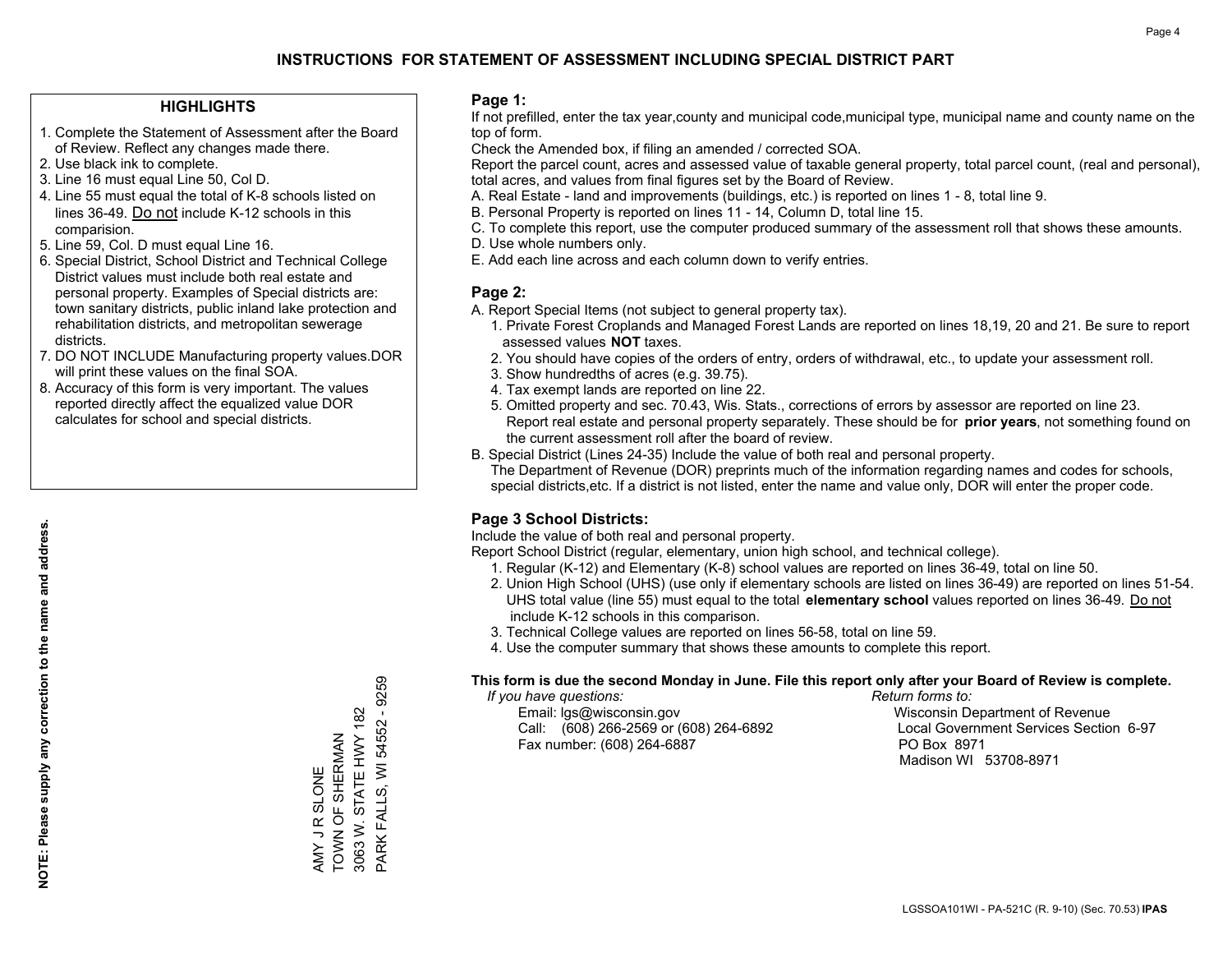### **STATEMENT OF ASSESSMENT FOR 2017**

|          | ツマド   | 0729    |  |
|----------|-------|---------|--|
| $\alpha$ | MI IN | ACCT NO |  |

|      | <b>FOR</b>                                                                                                                                    | CITY OF<br>OF<br>Town - Village - City                                                                                                                                                       | <b>HURLEY</b><br><b>Municipality Name</b> |                                | <b>IRON COUNTY</b><br><b>County Name</b> |                                         |                      | <b>WHEN COMPLETING THIS DOCUMENT</b><br>DO NOT WRITE OVER X's OR IN SHADED AREAS |
|------|-----------------------------------------------------------------------------------------------------------------------------------------------|----------------------------------------------------------------------------------------------------------------------------------------------------------------------------------------------|-------------------------------------------|--------------------------------|------------------------------------------|-----------------------------------------|----------------------|----------------------------------------------------------------------------------|
| Line | PARCEL COUNT<br>NO. OF ACRES<br><b>REAL ESTATE</b><br><b>WHOLE</b><br>(See Lines 18 - 22 for<br>TOTAL LAND   IMPROVEMENTS                     |                                                                                                                                                                                              |                                           | <b>VALUE OF</b><br><b>LAND</b> | VALUE OF<br><b>IMPROVEMENTS</b>          | TOTAL VALUE OF LAND<br>AND IMPROVEMENTS |                      |                                                                                  |
| No.  |                                                                                                                                               | other Real Estate)                                                                                                                                                                           | Col. A                                    | Col. B                         | NUMBERS ONLY<br>Col. C                   | Col. D                                  | Col. E               | Col. F                                                                           |
|      |                                                                                                                                               | <b>RESIDENTIAL - Class 1</b>                                                                                                                                                                 | 893                                       | 763                            | 352                                      | 4,886,600                               | 30,007,300           | 34,893,900                                                                       |
| 2    |                                                                                                                                               | <b>COMMERCIAL - Class 2</b>                                                                                                                                                                  | 210                                       | 135                            | 766                                      | 3,759,800                               | 14,340,300           | 18,100,100                                                                       |
| 3    |                                                                                                                                               | MANUFACTURING - Class 3                                                                                                                                                                      | 6                                         | 6                              | 40                                       | 165,000                                 | 2,292,100            | 2,457,100                                                                        |
| 4    |                                                                                                                                               | <b>AGRICULTURAL - Class 4</b>                                                                                                                                                                | 0                                         |                                | $\mathbf{0}$                             | 0                                       |                      | 0                                                                                |
| 5    | <b>UNDEVELOPED - Class 5</b>                                                                                                                  |                                                                                                                                                                                              | 0                                         |                                | 0                                        | 0                                       |                      | $\Omega$                                                                         |
| 6    |                                                                                                                                               | AGRICULTURAL FOREST - Class 5m                                                                                                                                                               | 0                                         |                                | 0                                        | $\mathbf{0}$                            |                      | $\Omega$                                                                         |
|      |                                                                                                                                               | FOREST LANDS - Class 6                                                                                                                                                                       | 0                                         |                                | 0                                        | 0                                       |                      | $\Omega$                                                                         |
| 8    |                                                                                                                                               | OTHER - Class 7                                                                                                                                                                              | $\Omega$                                  | $\Omega$                       | 0                                        | $\Omega$                                | 0                    | $\Omega$                                                                         |
| 9    |                                                                                                                                               | TOTAL - ALL COLUMNS                                                                                                                                                                          | 1,109                                     | 904                            | 1,158                                    | 8,811,400                               | 46,639,700           | 55,451,100                                                                       |
| 10   |                                                                                                                                               | NUMBER OF PERSONAL PROPERTY ACCOUNTS IN ROLL                                                                                                                                                 |                                           |                                | 123                                      | <b>LOCALLY ASSESSED</b>                 | <b>MANUFACTURING</b> | <b>MERGED</b>                                                                    |
| 11   |                                                                                                                                               | BOATS AND OTHER WATERCRAFT NOT EXEMPT - Code 1                                                                                                                                               |                                           |                                |                                          | $\Omega$                                | U                    | $\Omega$                                                                         |
| 12   |                                                                                                                                               | MACHINERY, TOOLS AND PATTERNS - Code 2                                                                                                                                                       |                                           |                                |                                          | 839,500                                 | 158,000              | 997,500                                                                          |
| 13   |                                                                                                                                               | FURNITURE, FIXTURES AND EQUIPMENT - Code 3                                                                                                                                                   |                                           |                                |                                          | 968,000                                 | 99,700               | 1,067,700                                                                        |
| 14   |                                                                                                                                               | ALL OTHER PERSONAL PROPERTY NOT EXEMPT - Codes 4A, 4B, 4C                                                                                                                                    |                                           |                                |                                          | 53,000                                  | 42,400               | 95,400                                                                           |
| 15   | TOTAL OF PERSONAL PROPERTY NOT EXEMPT (Total of Lines 11-14)<br>1,860,500                                                                     |                                                                                                                                                                                              |                                           |                                |                                          |                                         | 300,100              | 2,160,600                                                                        |
| 16   |                                                                                                                                               | AGGREGATE ASSESSED VALUE OF ALL PROPERTY SUBJECT TO THE GENERAL PROPERTY TAX (Total of Lines 9F and 15F)<br>MUST EQUAL TOTAL VALUE OF THE SCHOOL DISTRICTS (K-12 PLUS K-8) - Line 50, Col. F |                                           |                                |                                          |                                         |                      | 57,611,700                                                                       |
| 17   | Name of Assessor<br>Telephone #<br><b>BOARD OF REVIEW</b><br>DATE OF FINAL ADJOURNMENT<br><b>DANIEL SOINE</b><br>(715) 561-2786<br>06/15/2017 |                                                                                                                                                                                              |                                           |                                |                                          |                                         |                      |                                                                                  |

REMARKS

The Assessment Ratio to be used in calculating the estimated Fair Market Value on tax bills for this tax district is .907299315<br>This ratio should be used to convert assessed values to "Calculate Equalized Values" in Step 1 Commission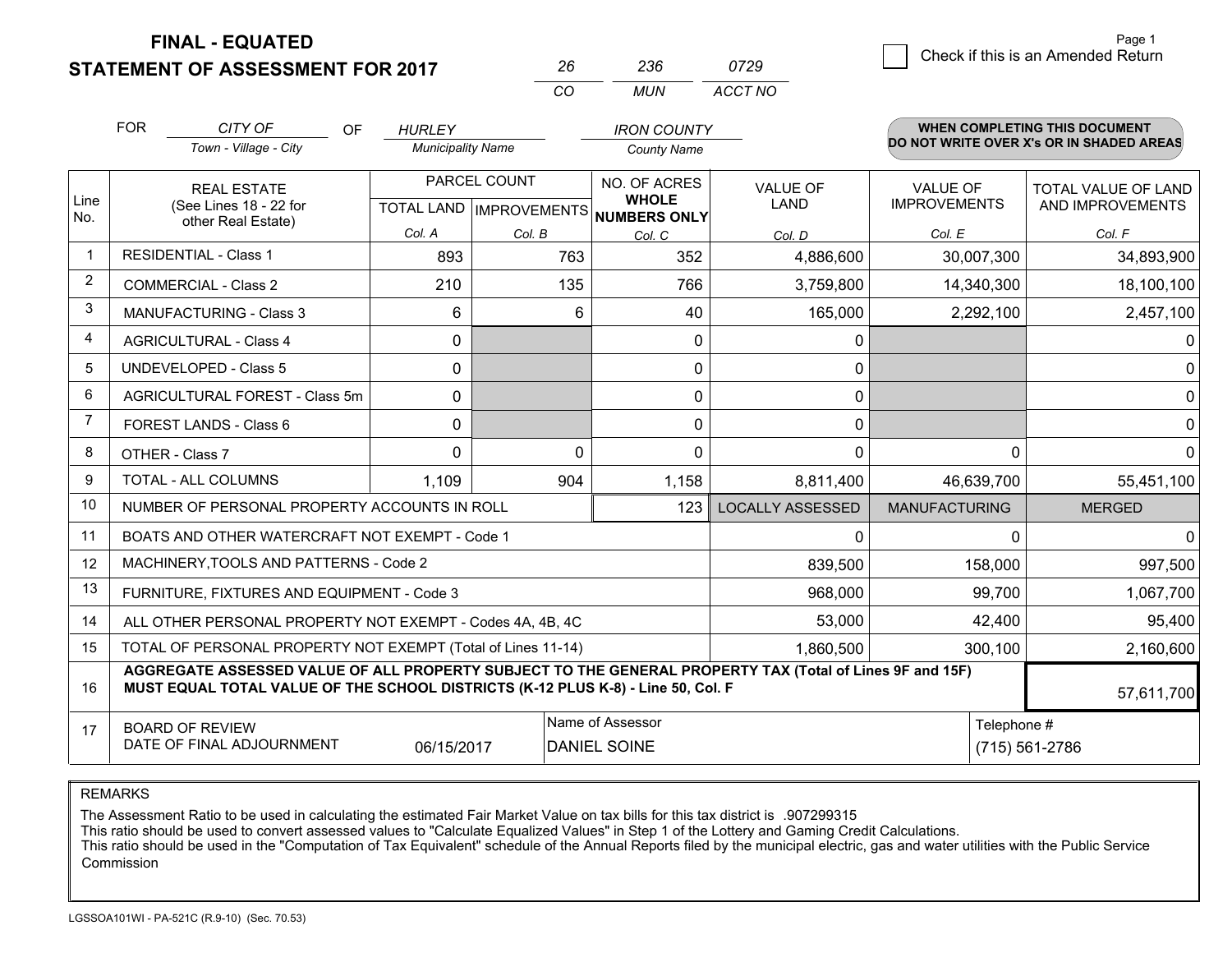*YEAR CO MUN ACCT NO* 2017 26 236 0729 Page 2

Do not confuse FOREST LANDS (Line 7) with FOREST CROPS (in this section) - They are **NOT** the same

|    |                                                                                |                                             |                   | Private Forest Crop - Reg Class @ 10¢ per acre                   |  | Private Forest Crop - Reg Class @ \$2.52 per acre             |                                                                              |                                                                    |                    |  |
|----|--------------------------------------------------------------------------------|---------------------------------------------|-------------------|------------------------------------------------------------------|--|---------------------------------------------------------------|------------------------------------------------------------------------------|--------------------------------------------------------------------|--------------------|--|
| 18 | (a) PARCELS                                                                    | (b) ACRES                                   |                   | (c) ASSESSED VALUE                                               |  | (d) PARCELS                                                   | (e) ACRES                                                                    |                                                                    | (f) ASSESSED VALUE |  |
|    |                                                                                |                                             |                   |                                                                  |  |                                                               |                                                                              |                                                                    |                    |  |
|    |                                                                                |                                             |                   | Private Forest Crop - Special Class @ 20¢ per acre               |  |                                                               | Entered Before 2005 Managed Forest - Ferrous Mining CLOSED @ \$8.27 per acre |                                                                    |                    |  |
| 19 | (a) PARCELS                                                                    | (b) ACRES                                   |                   | (c) ASSESSED VALUE                                               |  | (d) PARCELS                                                   | (e) ACRES                                                                    |                                                                    | (f) ASSESSED VALUE |  |
|    |                                                                                |                                             |                   |                                                                  |  |                                                               |                                                                              |                                                                    |                    |  |
|    |                                                                                | Entered Before 2005 Managed Forest - OPEN @ |                   | \$.79 per acre                                                   |  |                                                               | Entered Before 2005 Managed Forest - CLOSED @ \$1.87 per acre                |                                                                    |                    |  |
| 20 | (a) PARCELS                                                                    | (b) ACRES                                   |                   | (c) ASSESSED VALUE                                               |  | (d) PARCELS                                                   | (e) ACRES                                                                    |                                                                    | (f) ASSESSED VALUE |  |
|    |                                                                                |                                             |                   |                                                                  |  |                                                               |                                                                              |                                                                    |                    |  |
|    | Entered After 2004 Managed Forest - OPEN @<br>\$2.14 per acre                  |                                             |                   |                                                                  |  | Entered After 2004 Managed Forest - CLOSED @ \$10.68 per acre |                                                                              |                                                                    |                    |  |
| 21 | (a) PARCELS                                                                    | (b) ACRES                                   |                   | (c) ASSESSED VALUE                                               |  | (d) PARCELS                                                   | (e) ACRES                                                                    |                                                                    | (f) ASSESSED VALUE |  |
|    |                                                                                |                                             |                   |                                                                  |  |                                                               |                                                                              |                                                                    |                    |  |
|    |                                                                                |                                             |                   |                                                                  |  |                                                               |                                                                              |                                                                    |                    |  |
| 22 | (a) County Forest Cropland Acres                                               |                                             | (b) Federal Acres |                                                                  |  | (c) State Acres                                               | (d) County (NOT FOREST CROP) Acres                                           |                                                                    | (e) Other Acres    |  |
|    |                                                                                |                                             |                   |                                                                  |  |                                                               | 12.01                                                                        |                                                                    | 191.69             |  |
|    |                                                                                |                                             |                   | Assessed Value of Omitted Property From Prior Years (Sec. 70.44) |  |                                                               | Assessed Value of Sec. 70.43 Corrections of Errors by Assessors              |                                                                    |                    |  |
| 23 |                                                                                | (a) REAL ESTATE                             |                   | (b) PERSONAL                                                     |  |                                                               | (c1) REAL ESTATE                                                             |                                                                    | (c2) PERSONAL      |  |
|    |                                                                                |                                             |                   |                                                                  |  |                                                               |                                                                              |                                                                    |                    |  |
|    | Manufacturing Equated Value of Omitted Property From Prior Years (Sec. 70.995) |                                             |                   |                                                                  |  |                                                               |                                                                              | Mfg. Equated Value of Sec.70.43 Corrections of Errors by Assessors |                    |  |
|    | (d) REAL ESTATE                                                                |                                             |                   | (e) PERSONAL                                                     |  |                                                               | (f1) REAL ESTATE                                                             | (f2) PERSONAL                                                      |                    |  |
|    |                                                                                |                                             |                   |                                                                  |  |                                                               |                                                                              |                                                                    |                    |  |

## **SPECIAL DISTRICTS**

| Line<br>No. | Enter 6-digit<br><b>Special District</b><br>Code (Col. A) | <b>Account</b><br><b>Number</b><br>(Col. B) | <b>Special District Name</b><br>(Col. C) | <b>Locally Assessed Value</b><br>of Real Estate and<br>Personal Property (Col. D) | Mfg Value of Real Estate<br>and Personal Property<br>(Col. E) | <b>Merged Value of</b><br><b>Real Estate and</b><br>Personal Property (Col. F) |
|-------------|-----------------------------------------------------------|---------------------------------------------|------------------------------------------|-----------------------------------------------------------------------------------|---------------------------------------------------------------|--------------------------------------------------------------------------------|
| 24          | 268020                                                    | 0555                                        | LAKE MICHELLE LAKE DISTRICT              | 4,159,800                                                                         |                                                               | 4,159,800                                                                      |
| 25          |                                                           |                                             |                                          |                                                                                   |                                                               |                                                                                |
| 26          |                                                           |                                             |                                          |                                                                                   |                                                               |                                                                                |
| 27          |                                                           |                                             |                                          |                                                                                   |                                                               |                                                                                |
| 28          |                                                           |                                             |                                          |                                                                                   |                                                               |                                                                                |
| 29          |                                                           |                                             |                                          |                                                                                   |                                                               |                                                                                |
| 30          |                                                           |                                             |                                          |                                                                                   |                                                               |                                                                                |
| 31          |                                                           |                                             |                                          |                                                                                   |                                                               |                                                                                |
| 32          |                                                           |                                             |                                          |                                                                                   |                                                               |                                                                                |
| 33          |                                                           |                                             |                                          |                                                                                   |                                                               |                                                                                |
| 34          |                                                           |                                             |                                          |                                                                                   |                                                               |                                                                                |
| 35          |                                                           |                                             |                                          |                                                                                   |                                                               |                                                                                |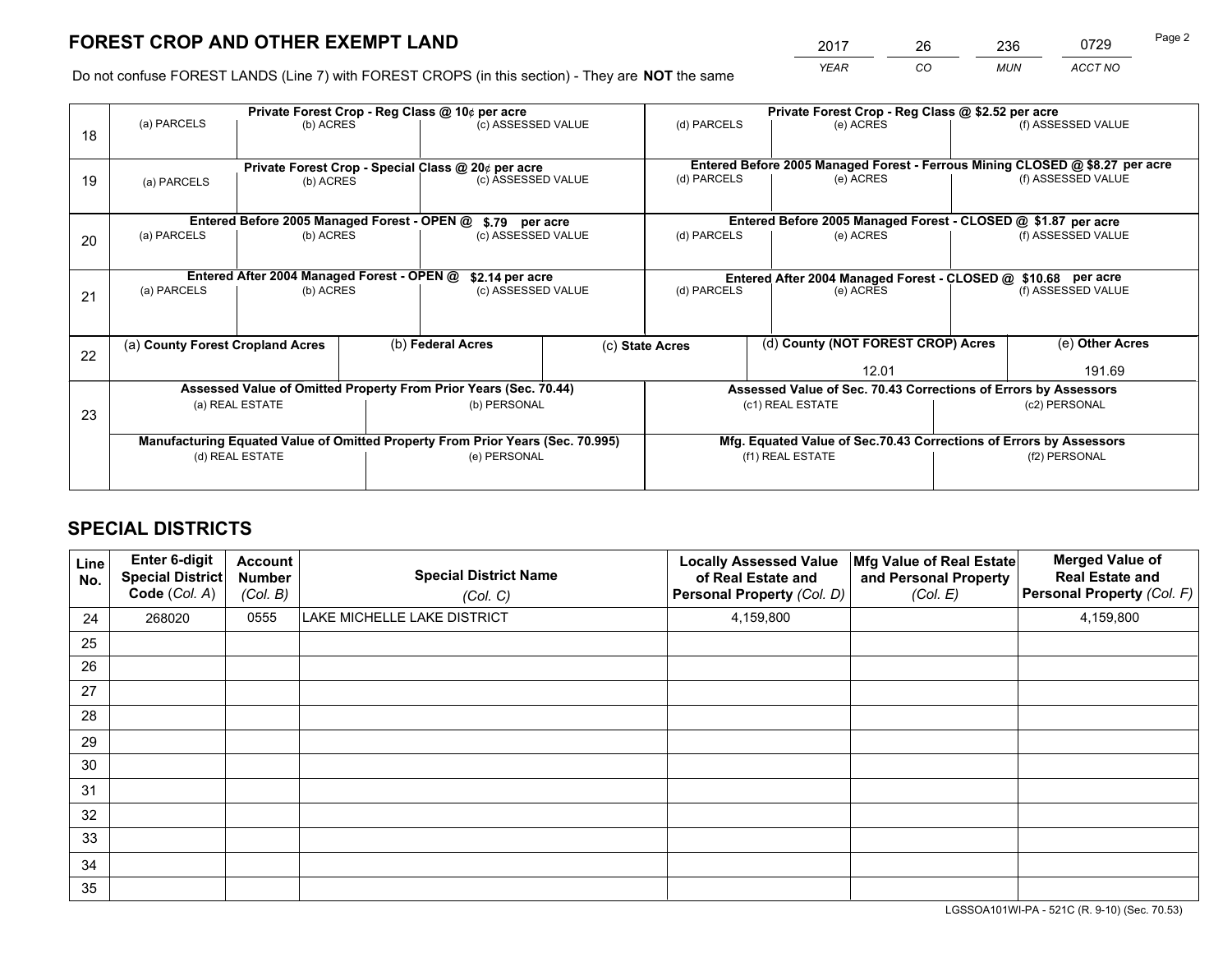|             |                                                                 |                                             |                                                         | <b>YEAR</b>                                                                       | CO<br><b>MUN</b>                                              | ACCT NO                                                                        |
|-------------|-----------------------------------------------------------------|---------------------------------------------|---------------------------------------------------------|-----------------------------------------------------------------------------------|---------------------------------------------------------------|--------------------------------------------------------------------------------|
| Line<br>No. | <b>Enter 6-digit</b><br><b>School District</b><br>Code (Col. A) | <b>Account</b><br><b>Number</b><br>(Col. B) | <b>School District Name</b><br>(Col. C)                 | <b>Locally Assessed Value</b><br>of Real Estate and<br>Personal Property (Col. D) | Mfg Value of Real Estate<br>and Personal Property<br>(Col. E) | <b>Merged Value of</b><br><b>Real Estate and</b><br>Personal Property (Col. F) |
|             | A. SCHOOL DISTRICTS (K-8 and K-12)                              |                                             |                                                         |                                                                                   |                                                               |                                                                                |
| 36          | 262618                                                          | 0159                                        | SCH D OF HURLEY                                         | 54,854,500                                                                        | 2,757,200                                                     | 57,611,700                                                                     |
| 37          |                                                                 |                                             |                                                         |                                                                                   |                                                               |                                                                                |
| 38          |                                                                 |                                             |                                                         |                                                                                   |                                                               |                                                                                |
| 39          |                                                                 |                                             |                                                         |                                                                                   |                                                               |                                                                                |
| 40          |                                                                 |                                             |                                                         |                                                                                   |                                                               |                                                                                |
| 41<br>42    |                                                                 |                                             |                                                         |                                                                                   |                                                               |                                                                                |
| 43          |                                                                 |                                             |                                                         |                                                                                   |                                                               |                                                                                |
| 44          |                                                                 |                                             |                                                         |                                                                                   |                                                               |                                                                                |
| 45          |                                                                 |                                             |                                                         |                                                                                   |                                                               |                                                                                |
| 46          |                                                                 |                                             |                                                         |                                                                                   |                                                               |                                                                                |
| 47          |                                                                 |                                             |                                                         |                                                                                   |                                                               |                                                                                |
| 48          |                                                                 |                                             |                                                         |                                                                                   |                                                               |                                                                                |
| 49          |                                                                 |                                             |                                                         |                                                                                   |                                                               |                                                                                |
| 50          |                                                                 |                                             | TOTAL ASSESSED VALUE OF SCHOOL DISTRICTS (K-8 and K-12) | 54,854,500                                                                        | 2,757,200                                                     | 57,611,700                                                                     |
|             | <b>B.</b><br><b>UNION HIGH SCHOOL DISTRICTS</b>                 |                                             |                                                         |                                                                                   |                                                               |                                                                                |
| 51          |                                                                 |                                             |                                                         |                                                                                   |                                                               |                                                                                |
| 52          |                                                                 |                                             |                                                         |                                                                                   |                                                               |                                                                                |
| 53          |                                                                 |                                             |                                                         |                                                                                   |                                                               |                                                                                |
| 54          |                                                                 |                                             |                                                         |                                                                                   |                                                               |                                                                                |
| 55          |                                                                 |                                             | TOTAL ASSESSED VALUE OF UNION HIGH SCHOOLS              |                                                                                   |                                                               |                                                                                |
|             | C.<br><b>TECHNICAL COLLEGE DISTRICTS</b>                        |                                             |                                                         |                                                                                   |                                                               |                                                                                |
| 56          | 001700                                                          | 0016                                        | WISCONSIN INDIANHEAD TECH COLLEGE SHEL                  | 54,854,500                                                                        | 2,757,200                                                     | 57,611,700                                                                     |
| 57<br>58    |                                                                 |                                             |                                                         |                                                                                   |                                                               |                                                                                |
| 59          |                                                                 |                                             | TOTAL ASSESSED VALUE OF TECHNICAL COLLEGES              | 54,854,500                                                                        | 2,757,200                                                     | 57,611,700                                                                     |
|             |                                                                 |                                             |                                                         |                                                                                   |                                                               |                                                                                |

26

236

 *I hereby certify, to the best of my knowledge and belief, this form is complete and correct.*

**SCHOOL DISTRICTS**

| Print name of preparer | Title                    |                | Date (MM / DD / CCYY) |
|------------------------|--------------------------|----------------|-----------------------|
|                        |                          |                |                       |
| Signature of preparer  | Contact Telephone Number | E-mail address |                       |
|                        | $\overline{\phantom{0}}$ |                |                       |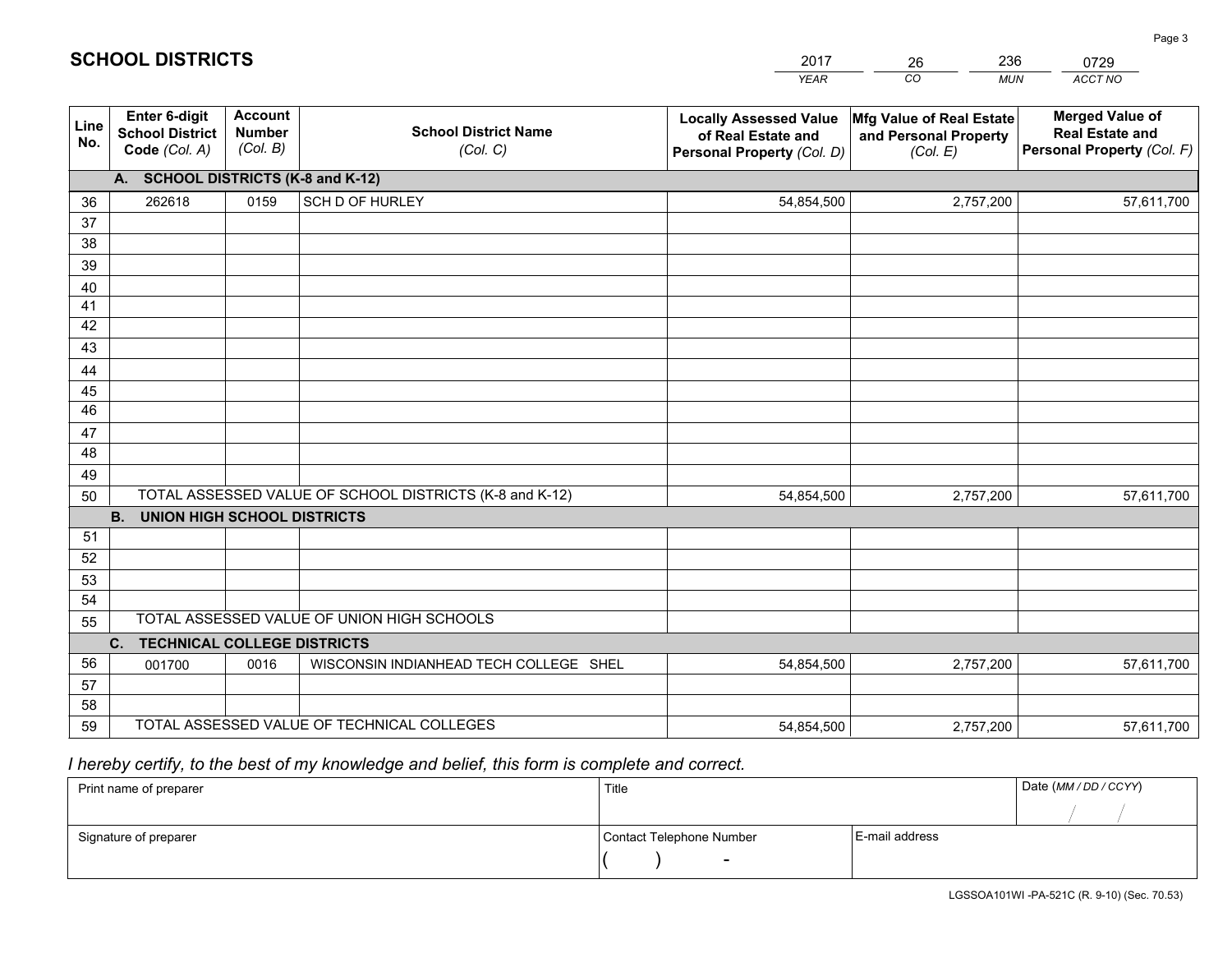#### **HIGHLIGHTS**

- 1. Complete the Statement of Assessment after the Board of Review. Reflect any changes made there.
- 2. Use black ink to complete.
- 3. Line 16 must equal Line 50, Col D.
- 4. Line 55 must equal the total of K-8 schools listed on lines 36-49. Do not include K-12 schools in this comparision.
- 5. Line 59, Col. D must equal Line 16.
- 6. Special District, School District and Technical College District values must include both real estate and personal property. Examples of Special districts are: town sanitary districts, public inland lake protection and rehabilitation districts, and metropolitan sewerage districts.
- 7. DO NOT INCLUDE Manufacturing property values.DOR will print these values on the final SOA.
- 8. Accuracy of this form is very important. The values reported directly affect the equalized value DOR calculates for school and special districts.

#### **Page 1:**

 If not prefilled, enter the tax year,county and municipal code,municipal type, municipal name and county name on the top of form.

Check the Amended box, if filing an amended / corrected SOA.

 Report the parcel count, acres and assessed value of taxable general property, total parcel count, (real and personal), total acres, and values from final figures set by the Board of Review.

- A. Real Estate land and improvements (buildings, etc.) is reported on lines 1 8, total line 9.
- B. Personal Property is reported on lines 11 14, Column D, total line 15.
- C. To complete this report, use the computer produced summary of the assessment roll that shows these amounts.
- D. Use whole numbers only.
- E. Add each line across and each column down to verify entries.

#### **Page 2:**

- A. Report Special Items (not subject to general property tax).
- 1. Private Forest Croplands and Managed Forest Lands are reported on lines 18,19, 20 and 21. Be sure to report assessed values **NOT** taxes.
- 2. You should have copies of the orders of entry, orders of withdrawal, etc., to update your assessment roll.
	- 3. Show hundredths of acres (e.g. 39.75).
- 4. Tax exempt lands are reported on line 22.
- 5. Omitted property and sec. 70.43, Wis. Stats., corrections of errors by assessor are reported on line 23. Report real estate and personal property separately. These should be for **prior years**, not something found on the current assessment roll after the board of review.
- B. Special District (Lines 24-35) Include the value of both real and personal property.
- The Department of Revenue (DOR) preprints much of the information regarding names and codes for schools, special districts,etc. If a district is not listed, enter the name and value only, DOR will enter the proper code.

### **Page 3 School Districts:**

Include the value of both real and personal property.

Report School District (regular, elementary, union high school, and technical college).

- 1. Regular (K-12) and Elementary (K-8) school values are reported on lines 36-49, total on line 50.
- 2. Union High School (UHS) (use only if elementary schools are listed on lines 36-49) are reported on lines 51-54. UHS total value (line 55) must equal to the total **elementary school** values reported on lines 36-49. Do notinclude K-12 schools in this comparison.
- 3. Technical College values are reported on lines 56-58, total on line 59.
- 4. Use the computer summary that shows these amounts to complete this report.

#### **This form is due the second Monday in June. File this report only after your Board of Review is complete.**

 *If you have questions: Return forms to:*

 Email: lgs@wisconsin.gov Wisconsin Department of RevenueCall:  $(608)$  266-2569 or  $(608)$  264-6892 Fax number: (608) 264-6887 PO Box 8971

Local Government Services Section 6-97 Madison WI 53708-8971

 $-1178$ HURLEY, WI 54534 - 1178 STACEY WIERCINSKI<br>CITY OF HURLEY STACEY WIERCINSKI HURLEY, WI 54534 CITY OF HURLEY 405 5TH AVE N 405 5TH AVE N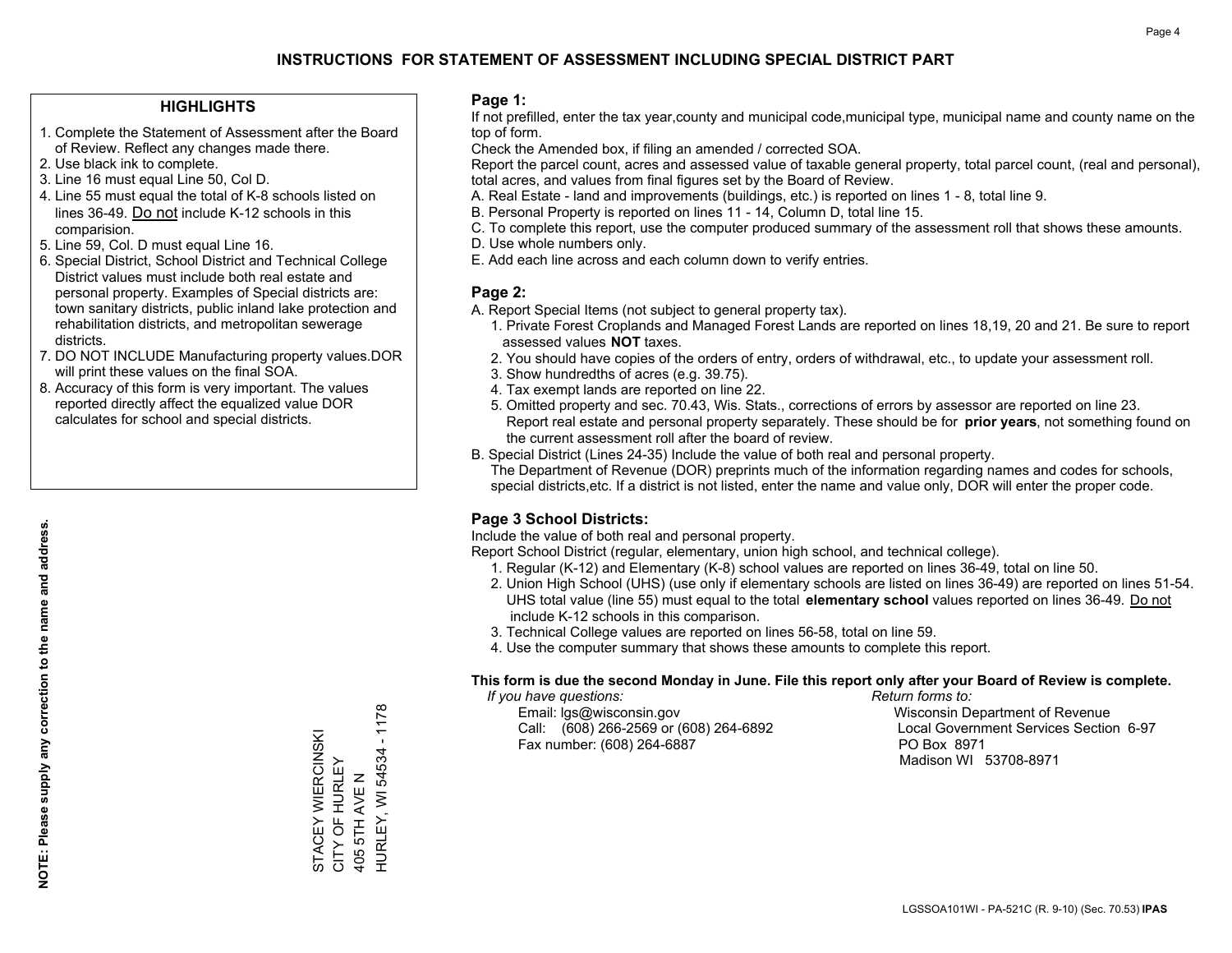**STATEMENT OF ASSESSMENT FOR 2017 FINAL - EQUATED**

0 **Check if this is an Amended Return** Page 1

|             | <b>FOR</b>                                                             | CITY OF<br>OF                                                                    | <b>MONTREAL</b>          |              | <b>IRON COUNTY</b>                                  |                                                                                                          |                      | <b>WHEN COMPLETING THIS DOCUMENT</b><br>DO NOT WRITE OVER X's OR IN SHADED AREAS |
|-------------|------------------------------------------------------------------------|----------------------------------------------------------------------------------|--------------------------|--------------|-----------------------------------------------------|----------------------------------------------------------------------------------------------------------|----------------------|----------------------------------------------------------------------------------|
|             |                                                                        | Town - Village - City                                                            | <b>Municipality Name</b> |              | <b>County Name</b>                                  |                                                                                                          |                      |                                                                                  |
|             | <b>REAL ESTATE</b><br>(See Lines 18 - 22 for<br>other Real Estate)     |                                                                                  |                          | PARCEL COUNT | NO. OF ACRES                                        | VALUE OF                                                                                                 | <b>VALUE OF</b>      | <b>TOTAL VALUE OF LAND</b>                                                       |
| Line<br>No. |                                                                        |                                                                                  |                          |              | <b>WHOLE</b><br>TOTAL LAND MPROVEMENTS NUMBERS ONLY | LAND                                                                                                     | <b>IMPROVEMENTS</b>  | AND IMPROVEMENTS                                                                 |
|             |                                                                        |                                                                                  | Col. A                   | Col. B       | Col. C                                              | Col. D                                                                                                   | Col. E               | Col. F                                                                           |
|             | <b>RESIDENTIAL - Class 1</b>                                           |                                                                                  | 590                      | 482          | 210                                                 | 3,783,000                                                                                                | 25,050,800           | 28,833,800                                                                       |
| 2           | <b>COMMERCIAL - Class 2</b>                                            |                                                                                  | 17                       | 16           | 73                                                  | 171,300                                                                                                  | 554,400              | 725,700                                                                          |
| 3           |                                                                        | <b>MANUFACTURING - Class 3</b>                                                   | 0                        | 0            | $\mathbf{0}$                                        | 0                                                                                                        | 0                    | 0                                                                                |
| 4           | <b>AGRICULTURAL - Class 4</b>                                          |                                                                                  | 0                        |              | $\mathbf{0}$                                        | $\mathbf{0}$                                                                                             |                      | 0                                                                                |
| 5           | <b>UNDEVELOPED - Class 5</b>                                           |                                                                                  | $\overline{2}$           |              | 33                                                  | 14,700                                                                                                   |                      | 14,700                                                                           |
| 6           |                                                                        | AGRICULTURAL FOREST - Class 5m                                                   | $\Omega$                 |              | $\Omega$                                            | 0                                                                                                        |                      | 0                                                                                |
| 7           | FOREST LANDS - Class 6                                                 |                                                                                  | 17                       |              | 361                                                 | 441,600                                                                                                  |                      | 441,600                                                                          |
| 8           | OTHER - Class 7                                                        |                                                                                  | $\Omega$                 | $\Omega$     | $\mathbf{0}$                                        | 0                                                                                                        | $\Omega$             |                                                                                  |
| 9           | <b>TOTAL - ALL COLUMNS</b>                                             |                                                                                  | 626                      | 498          | 677                                                 | 4,410,600                                                                                                | 25,605,200           | 30,015,800                                                                       |
| 10          |                                                                        | NUMBER OF PERSONAL PROPERTY ACCOUNTS IN ROLL                                     |                          |              | 17                                                  | <b>LOCALLY ASSESSED</b>                                                                                  | <b>MANUFACTURING</b> | <b>MERGED</b>                                                                    |
| 11          |                                                                        | BOATS AND OTHER WATERCRAFT NOT EXEMPT - Code 1                                   |                          |              |                                                     | 0                                                                                                        | 0                    | $\Omega$                                                                         |
| 12          |                                                                        | MACHINERY, TOOLS AND PATTERNS - Code 2                                           |                          |              |                                                     | 3,900                                                                                                    | 0                    | 3,900                                                                            |
| 13          |                                                                        | FURNITURE, FIXTURES AND EQUIPMENT - Code 3                                       |                          |              |                                                     | 27,700                                                                                                   | 0                    | 27,700                                                                           |
| 14          | 12,900<br>ALL OTHER PERSONAL PROPERTY NOT EXEMPT - Codes 4A, 4B, 4C    |                                                                                  |                          |              |                                                     | 0                                                                                                        | 12,900               |                                                                                  |
| 15          | TOTAL OF PERSONAL PROPERTY NOT EXEMPT (Total of Lines 11-14)<br>44,500 |                                                                                  |                          |              |                                                     | 0                                                                                                        | 44,500               |                                                                                  |
| 16          |                                                                        | MUST EQUAL TOTAL VALUE OF THE SCHOOL DISTRICTS (K-12 PLUS K-8) - Line 50, Col. F |                          |              |                                                     | AGGREGATE ASSESSED VALUE OF ALL PROPERTY SUBJECT TO THE GENERAL PROPERTY TAX (Total of Lines 9F and 15F) |                      | 30,060,300                                                                       |
| 17          | <b>BOARD OF REVIEW</b>                                                 |                                                                                  |                          |              | Name of Assessor                                    |                                                                                                          | Telephone #          |                                                                                  |
|             |                                                                        | DATE OF FINAL ADJOURNMENT                                                        | 09/13/2017               |              | <b>DANIEL SOINE</b>                                 |                                                                                                          |                      | (715) 561-2786                                                                   |

*CO*

*MUN*

*ACCT NO0730*

*<sup>26</sup> <sup>251</sup>*

REMARKS

The Assessment Ratio to be used in calculating the estimated Fair Market Value on tax bills for this tax district is .880034311<br>This ratio should be used to convert assessed values to "Calculate Equalized Values" in Step 1 Commission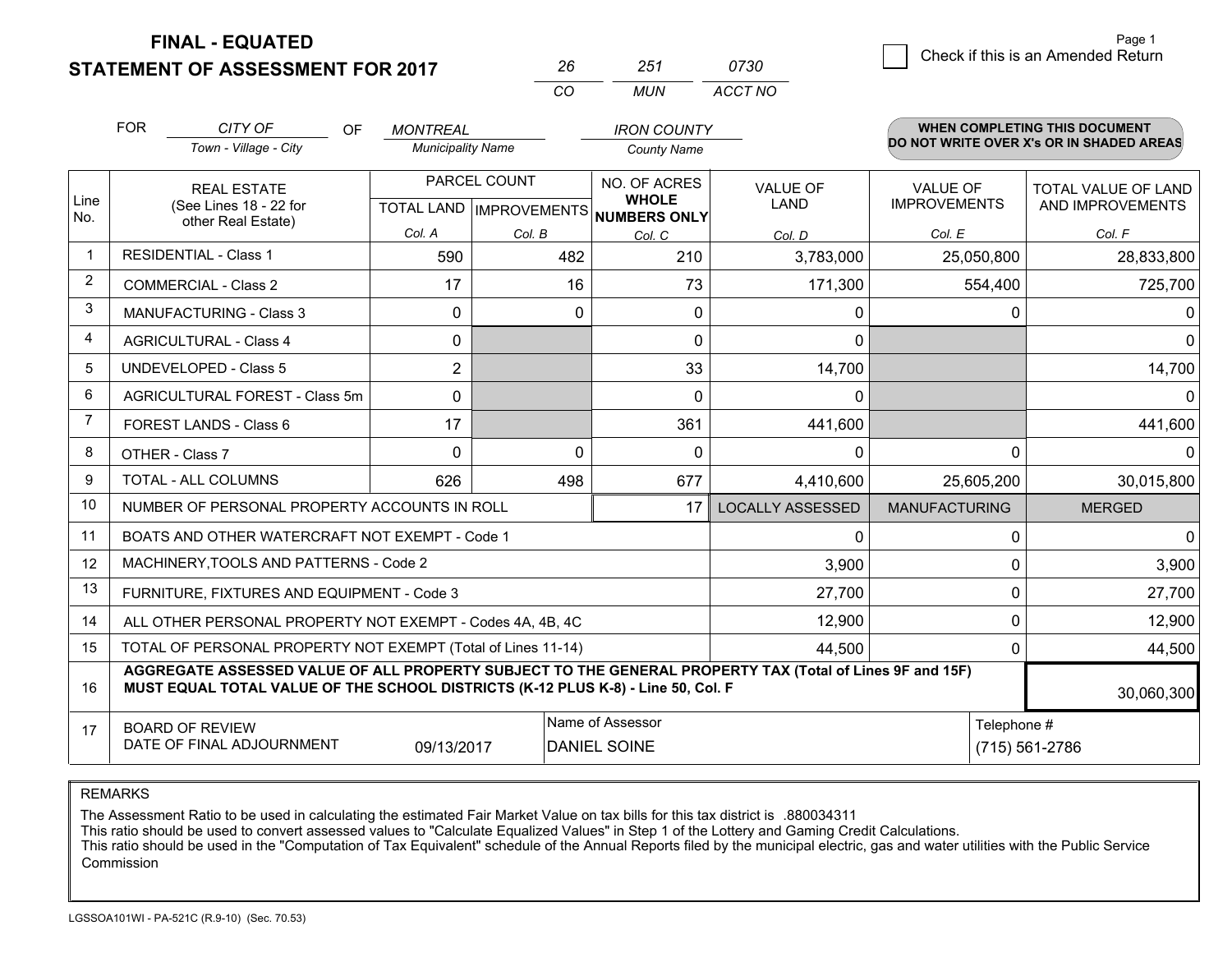*YEAR CO MUN ACCT NO* <sup>2017</sup> <sup>26</sup> <sup>251</sup> <sup>0730</sup> Page 2

Do not confuse FOREST LANDS (Line 7) with FOREST CROPS (in this section) - They are **NOT** the same

|    |                                                                                |                                             |                   | Private Forest Crop - Reg Class @ 10¢ per acre                   |                                                       | Private Forest Crop - Reg Class @ \$2.52 per acre             |                                                                              |                    |                    |
|----|--------------------------------------------------------------------------------|---------------------------------------------|-------------------|------------------------------------------------------------------|-------------------------------------------------------|---------------------------------------------------------------|------------------------------------------------------------------------------|--------------------|--------------------|
| 18 | (a) PARCELS                                                                    | (b) ACRES                                   |                   | (c) ASSESSED VALUE                                               |                                                       | (d) PARCELS                                                   | (e) ACRES                                                                    |                    | (f) ASSESSED VALUE |
|    |                                                                                |                                             |                   |                                                                  |                                                       |                                                               |                                                                              |                    |                    |
|    |                                                                                |                                             |                   | Private Forest Crop - Special Class @ 20¢ per acre               |                                                       |                                                               | Entered Before 2005 Managed Forest - Ferrous Mining CLOSED @ \$8.27 per acre |                    |                    |
| 19 | (a) PARCELS                                                                    | (b) ACRES                                   |                   | (c) ASSESSED VALUE                                               |                                                       | (d) PARCELS                                                   | (e) ACRES                                                                    |                    | (f) ASSESSED VALUE |
|    |                                                                                |                                             |                   |                                                                  |                                                       |                                                               |                                                                              |                    |                    |
|    |                                                                                | Entered Before 2005 Managed Forest - OPEN @ |                   | \$.79 per acre                                                   |                                                       |                                                               | Entered Before 2005 Managed Forest - CLOSED @ \$1.87 per acre                |                    |                    |
| 20 | (a) PARCELS                                                                    | (b) ACRES                                   |                   | (c) ASSESSED VALUE                                               |                                                       | (d) PARCELS                                                   | (e) ACRES                                                                    |                    | (f) ASSESSED VALUE |
|    |                                                                                |                                             |                   |                                                                  |                                                       |                                                               |                                                                              |                    |                    |
|    |                                                                                | Entered After 2004 Managed Forest - OPEN @  |                   | \$2.14 per acre                                                  |                                                       | Entered After 2004 Managed Forest - CLOSED @ \$10.68 per acre |                                                                              |                    |                    |
| 21 | (a) PARCELS                                                                    | (b) ACRES                                   |                   | (c) ASSESSED VALUE                                               |                                                       | (d) PARCELS<br>(e) ACRES                                      |                                                                              | (f) ASSESSED VALUE |                    |
|    |                                                                                |                                             |                   |                                                                  |                                                       |                                                               |                                                                              |                    |                    |
|    | (a) County Forest Cropland Acres                                               |                                             | (b) Federal Acres |                                                                  | (d) County (NOT FOREST CROP) Acres<br>(c) State Acres |                                                               |                                                                              | (e) Other Acres    |                    |
| 22 |                                                                                |                                             |                   |                                                                  |                                                       |                                                               |                                                                              |                    |                    |
|    |                                                                                |                                             |                   |                                                                  |                                                       | .15                                                           | $\cdot$                                                                      |                    | 548.67             |
|    |                                                                                |                                             |                   | Assessed Value of Omitted Property From Prior Years (Sec. 70.44) |                                                       |                                                               | Assessed Value of Sec. 70.43 Corrections of Errors by Assessors              |                    |                    |
| 23 |                                                                                | (a) REAL ESTATE                             |                   | (b) PERSONAL                                                     |                                                       |                                                               | (c1) REAL ESTATE<br>(c2) PERSONAL                                            |                    |                    |
|    |                                                                                |                                             |                   |                                                                  |                                                       |                                                               |                                                                              |                    |                    |
|    | Manufacturing Equated Value of Omitted Property From Prior Years (Sec. 70.995) |                                             |                   |                                                                  |                                                       |                                                               | Mfg. Equated Value of Sec.70.43 Corrections of Errors by Assessors           |                    |                    |
|    |                                                                                | (d) REAL ESTATE                             |                   | (e) PERSONAL                                                     |                                                       |                                                               | (f1) REAL ESTATE                                                             |                    | (f2) PERSONAL      |
|    |                                                                                |                                             |                   |                                                                  |                                                       |                                                               |                                                                              |                    |                    |

## **SPECIAL DISTRICTS**

| Line<br>No. | Enter 6-digit<br><b>Special District</b> | <b>Account</b><br><b>Number</b> | <b>Special District Name</b> | <b>Locally Assessed Value</b><br>of Real Estate and | Mfg Value of Real Estate<br>and Personal Property | <b>Merged Value of</b><br><b>Real Estate and</b> |
|-------------|------------------------------------------|---------------------------------|------------------------------|-----------------------------------------------------|---------------------------------------------------|--------------------------------------------------|
|             | Code (Col. A)                            | (Col. B)                        | (Col. C)                     | Personal Property (Col. D)                          | (Col. E)                                          | Personal Property (Col. F)                       |
| 24          |                                          |                                 |                              |                                                     |                                                   |                                                  |
| 25          |                                          |                                 |                              |                                                     |                                                   |                                                  |
| 26          |                                          |                                 |                              |                                                     |                                                   |                                                  |
| 27          |                                          |                                 |                              |                                                     |                                                   |                                                  |
| 28          |                                          |                                 |                              |                                                     |                                                   |                                                  |
| 29          |                                          |                                 |                              |                                                     |                                                   |                                                  |
| 30          |                                          |                                 |                              |                                                     |                                                   |                                                  |
| 31          |                                          |                                 |                              |                                                     |                                                   |                                                  |
| 32          |                                          |                                 |                              |                                                     |                                                   |                                                  |
| 33          |                                          |                                 |                              |                                                     |                                                   |                                                  |
| 34          |                                          |                                 |                              |                                                     |                                                   |                                                  |
| 35          |                                          |                                 |                              |                                                     |                                                   |                                                  |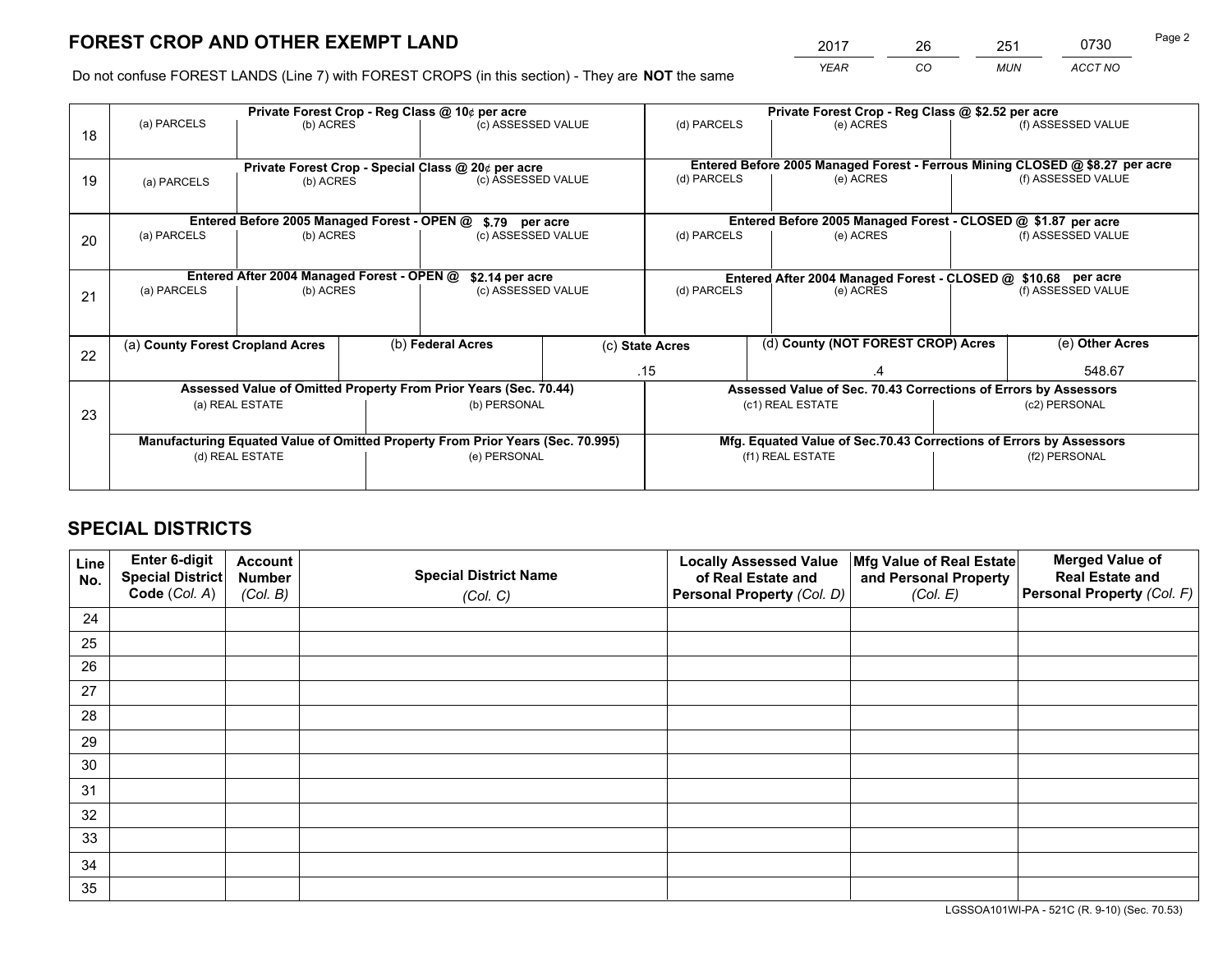|             |                                                          |                                             |                                                         | <b>YEAR</b>                                                                       | CO<br><b>MUN</b>                                              | ACCT NO                                                                        |
|-------------|----------------------------------------------------------|---------------------------------------------|---------------------------------------------------------|-----------------------------------------------------------------------------------|---------------------------------------------------------------|--------------------------------------------------------------------------------|
| Line<br>No. | Enter 6-digit<br><b>School District</b><br>Code (Col. A) | <b>Account</b><br><b>Number</b><br>(Col. B) | <b>School District Name</b><br>(Col. C)                 | <b>Locally Assessed Value</b><br>of Real Estate and<br>Personal Property (Col. D) | Mfg Value of Real Estate<br>and Personal Property<br>(Col. E) | <b>Merged Value of</b><br><b>Real Estate and</b><br>Personal Property (Col. F) |
|             | A. SCHOOL DISTRICTS (K-8 and K-12)                       |                                             |                                                         |                                                                                   |                                                               |                                                                                |
| 36          | 262618                                                   | 0159                                        | <b>SCH D OF HURLEY</b>                                  | 30,060,300                                                                        |                                                               | 30,060,300                                                                     |
| 37          |                                                          |                                             |                                                         |                                                                                   |                                                               |                                                                                |
| 38          |                                                          |                                             |                                                         |                                                                                   |                                                               |                                                                                |
| 39          |                                                          |                                             |                                                         |                                                                                   |                                                               |                                                                                |
| 40          |                                                          |                                             |                                                         |                                                                                   |                                                               |                                                                                |
| 41          |                                                          |                                             |                                                         |                                                                                   |                                                               |                                                                                |
| 42          |                                                          |                                             |                                                         |                                                                                   |                                                               |                                                                                |
| 43          |                                                          |                                             |                                                         |                                                                                   |                                                               |                                                                                |
| 44<br>45    |                                                          |                                             |                                                         |                                                                                   |                                                               |                                                                                |
| 46          |                                                          |                                             |                                                         |                                                                                   |                                                               |                                                                                |
| 47          |                                                          |                                             |                                                         |                                                                                   |                                                               |                                                                                |
| 48          |                                                          |                                             |                                                         |                                                                                   |                                                               |                                                                                |
| 49          |                                                          |                                             |                                                         |                                                                                   |                                                               |                                                                                |
| 50          |                                                          |                                             | TOTAL ASSESSED VALUE OF SCHOOL DISTRICTS (K-8 and K-12) | 30,060,300                                                                        |                                                               | 30,060,300                                                                     |
|             | <b>B.</b><br><b>UNION HIGH SCHOOL DISTRICTS</b>          |                                             |                                                         |                                                                                   |                                                               |                                                                                |
| 51          |                                                          |                                             |                                                         |                                                                                   |                                                               |                                                                                |
| 52          |                                                          |                                             |                                                         |                                                                                   |                                                               |                                                                                |
| 53          |                                                          |                                             |                                                         |                                                                                   |                                                               |                                                                                |
| 54          |                                                          |                                             |                                                         |                                                                                   |                                                               |                                                                                |
| 55          |                                                          |                                             | TOTAL ASSESSED VALUE OF UNION HIGH SCHOOLS              |                                                                                   |                                                               |                                                                                |
|             | C. TECHNICAL COLLEGE DISTRICTS                           |                                             |                                                         |                                                                                   |                                                               |                                                                                |
| 56          | 001700                                                   | 0016                                        | WISCONSIN INDIANHEAD TECH COLLEGE SHEL                  | 30,060,300                                                                        |                                                               | 30,060,300                                                                     |
| 57<br>58    |                                                          |                                             |                                                         |                                                                                   |                                                               |                                                                                |
| 59          |                                                          |                                             | TOTAL ASSESSED VALUE OF TECHNICAL COLLEGES              | 30,060,300                                                                        |                                                               | 30,060,300                                                                     |
|             |                                                          |                                             |                                                         |                                                                                   |                                                               |                                                                                |

26

251

## *I hereby certify, to the best of my knowledge and belief, this form is complete and correct.*

**SCHOOL DISTRICTS**

| Print name of preparer | Title                    |                | Date (MM / DD / CCYY) |
|------------------------|--------------------------|----------------|-----------------------|
|                        |                          |                |                       |
| Signature of preparer  | Contact Telephone Number | E-mail address |                       |
|                        | $\overline{\phantom{0}}$ |                |                       |